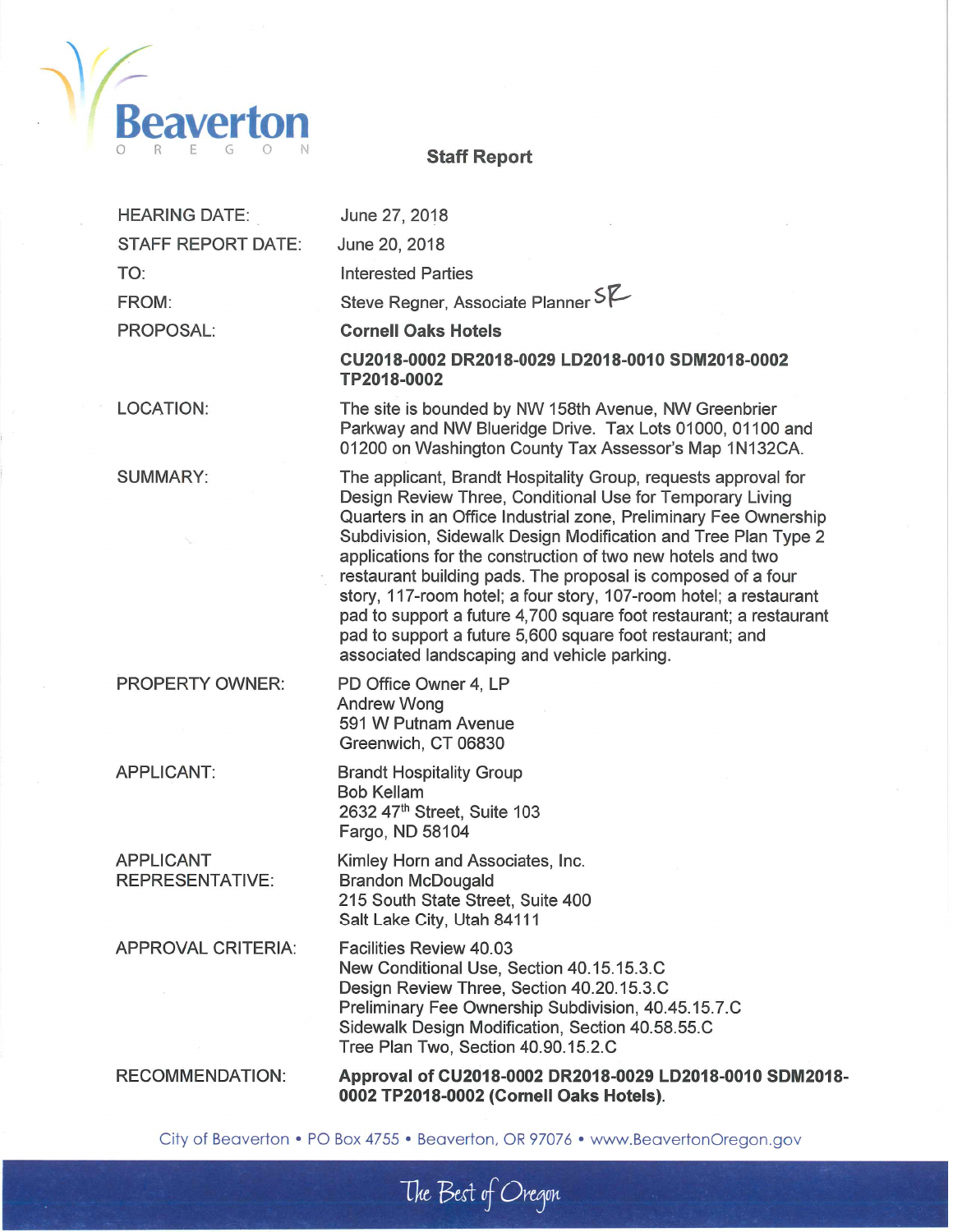# **Key Application Dates**

| <b>Application</b>                | <b>Submittal Date</b> | <b>Application</b><br><b>Deemed</b><br><b>Complete</b> | $120$ -Day*        | 365-Day**   |
|-----------------------------------|-----------------------|--------------------------------------------------------|--------------------|-------------|
| CU2018-0002                       | March 2, 2018         | May 9, 2018                                            | September 13, 2018 | May 8, 2019 |
| DR2018-0029                       | March 2, 2018         | May 9, 2018                                            | September 13, 2018 | May 8, 2019 |
| LD2018-0010                       | March 2, 2018         | May 9, 2018                                            | September 13, 2018 | May 8, 2019 |
| <b>SDM2018-0002</b> March 2, 2018 |                       | May 9, 2018                                            | September 13, 2018 | May 8, 2019 |
| TP2018-0002                       | March 2, 2018         | May 9, 2018                                            | September 13, 2018 | May 8, 2019 |

\*This is the latest date, without a continuance, by which a final written decision on the proposal can be made.

\*\*This is the latest date, with a continuance, by which a final written decision on the proposal can be made.

### **Existing Conditions Table**

| <b>Zoning</b>                        | Office Industrial (OI)                                                                                             |                                                                                                                                                   |  |  |
|--------------------------------------|--------------------------------------------------------------------------------------------------------------------|---------------------------------------------------------------------------------------------------------------------------------------------------|--|--|
| <b>Current</b><br><b>Development</b> | Vacant                                                                                                             |                                                                                                                                                   |  |  |
| <b>Site Size &amp;</b><br>Location   | The site is bounded by NW 158th Avenue, NW Greenbrier Parkway and NW<br>Blueridge Drive. The site is 6.91 acres.   |                                                                                                                                                   |  |  |
| <b>NAC</b>                           | Five Oaks / Triple Creek                                                                                           |                                                                                                                                                   |  |  |
| <b>Surrounding</b><br><b>Uses</b>    | Zoning:<br>North: Office Industrial<br>South: Office Industrial<br>East: Office Industrial<br>West: R2 Residential | Uses:<br>North: Office<br>South: Eating and Drinking Establishment<br>Office<br>East:<br><b>Attached Residential, across NW</b><br>West:<br>158th |  |  |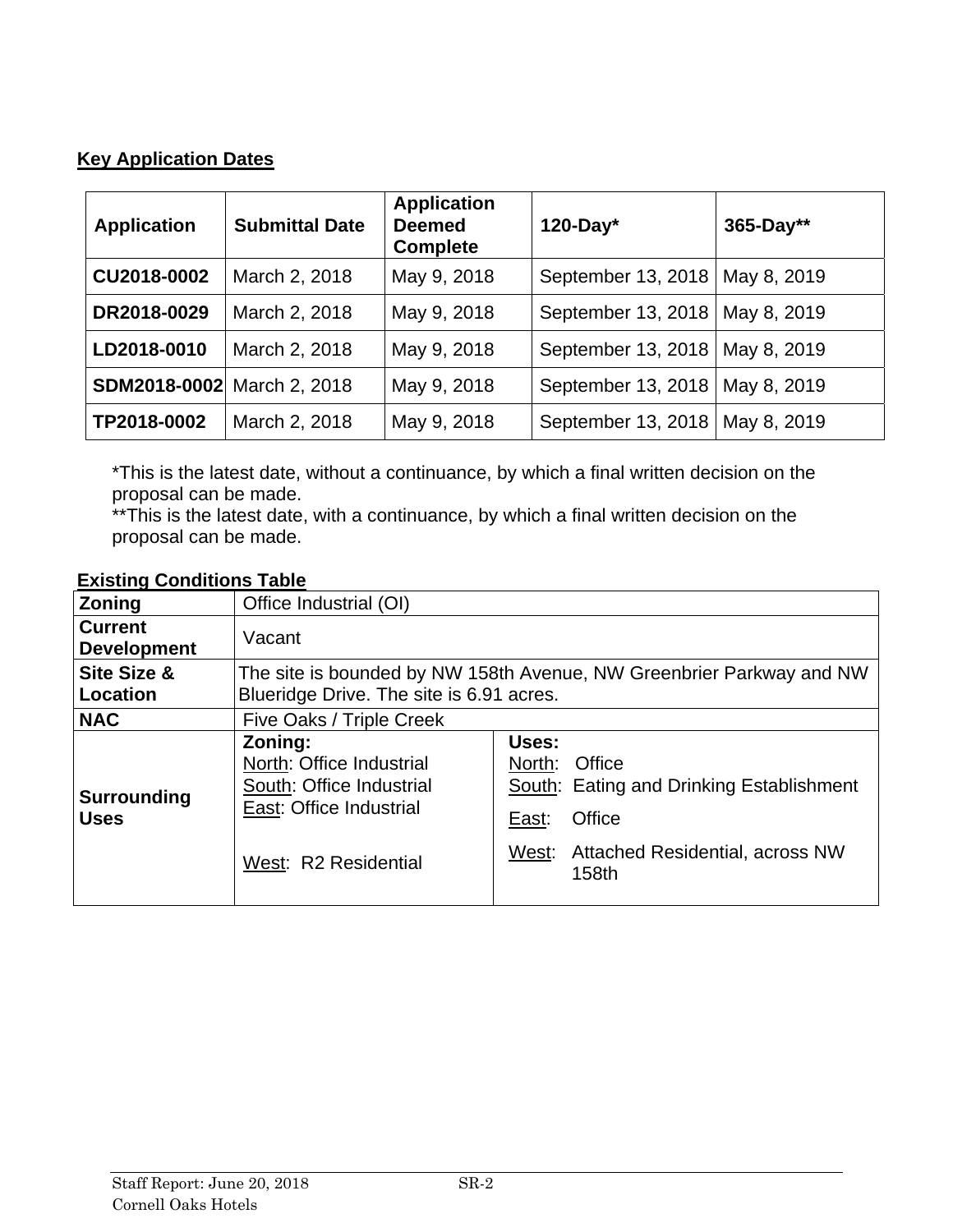### **DESCRIPTION OF APPLICATION AND TABLE OF CONTENTS**

| <b>Recommendation Report</b> | Attachment A: Facilities Review Committee Technical Review and  | Page No.<br>$FR1 - FR11$         |
|------------------------------|-----------------------------------------------------------------|----------------------------------|
| <b>Attachment B:</b>         | <b>CU2018-0002 New Conditional Use Permit</b>                   | CU <sub>1</sub> -CU <sub>5</sub> |
| <b>Attachment C:</b>         | DR2018-0029 Design Review Three                                 | DR1-DR15                         |
|                              | Attachment D: LD2018-0010 Preliminary Fee Ownership Subdivision | LD1-LD2                          |
|                              | Attachment E: SDM2018-0002 Sidewalk Design Modification         | SDM1-SDM3                        |
|                              | Attachment F: TP2018-0002 Tree Plan Two                         | TP1-TP6                          |
|                              | <b>Attachment G:</b> Conditions of Approval                     | COA1-COA9                        |

### **Exhibits**

# **Exhibit 1. Materials submitted by Staff**

- Exhibit 1.1 Vicinity Map (page SR-4 of this report)
- Exhibit 1.2 Aerial Map (page SR-5 of this report)

### **Exhibit 2. Public Comment**

Exhibit 2.1 No Comments Submitted

# **Exhibit 3. Materials submitted by the Applicant**

Exhibit 3.1 Submittal Package including plans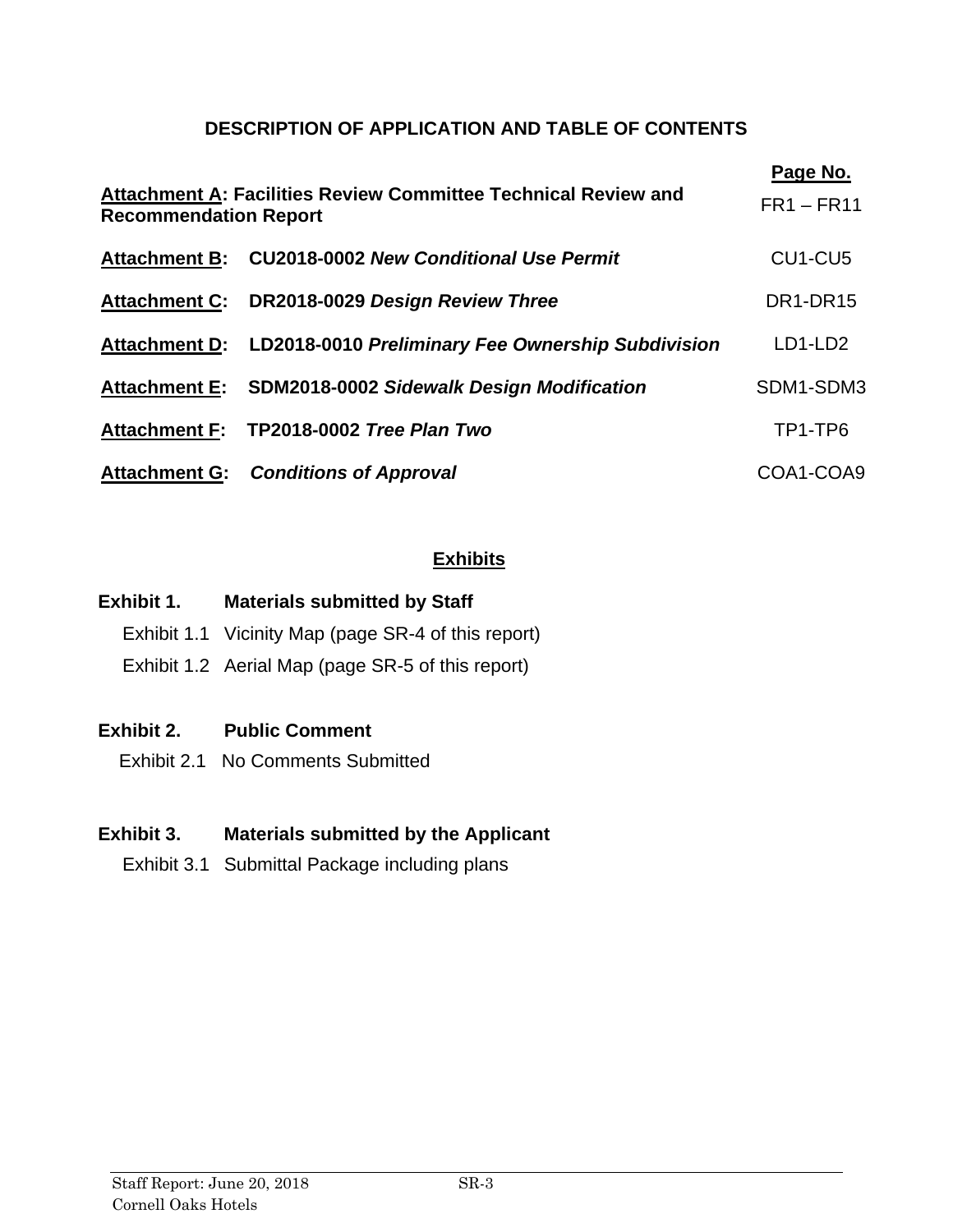### **Exhibit 1.1**



### **CU2018-0002 DR2018-0029 LD2018-0010 SDM2018-0002 TP2018-0002 Cornell Oaks Hotels Zoning Map**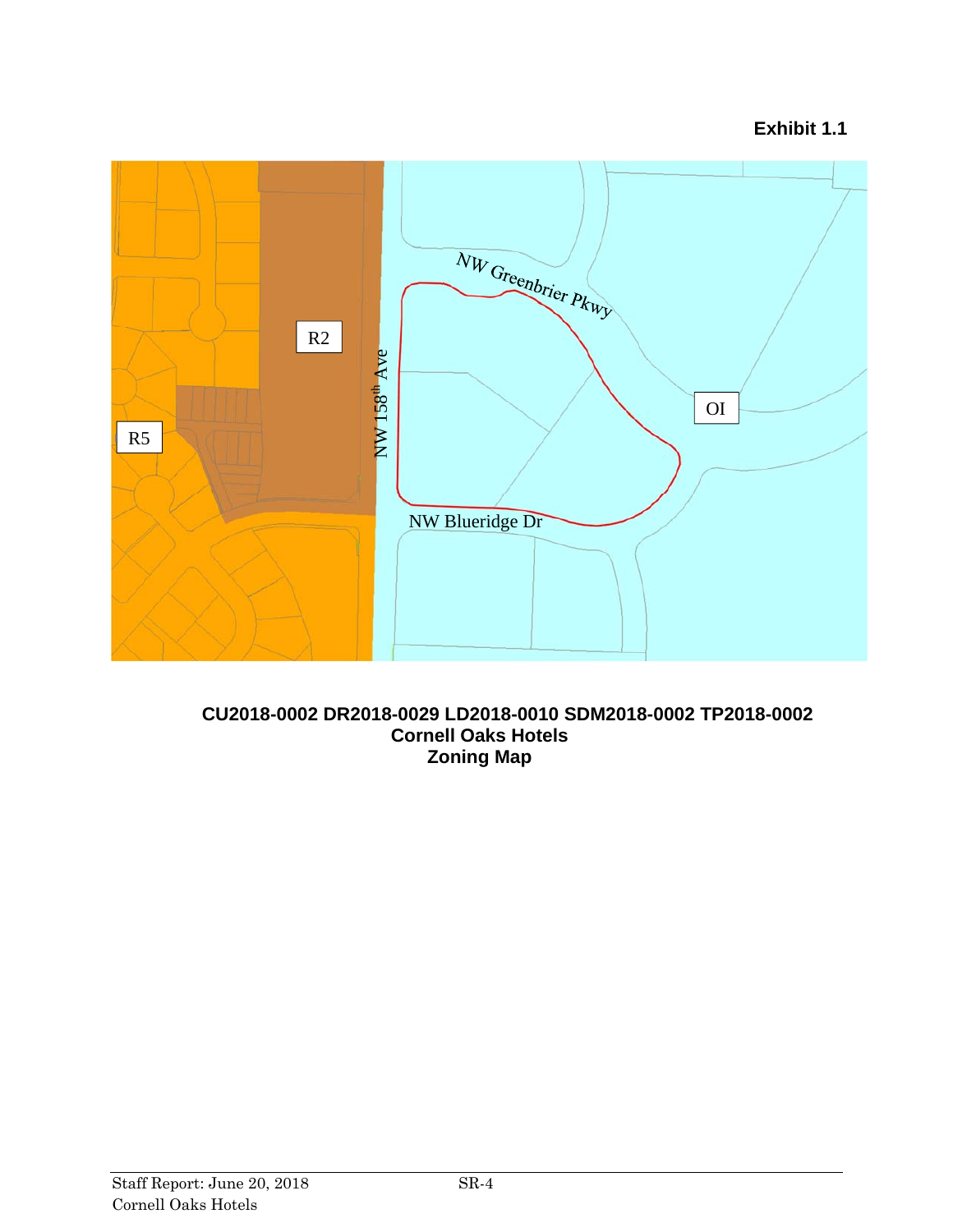## **Exhibit 1.2**



#### **CU2018-0002 DR2018-0029 LD2018-0010 SDM2018-0002 TP2018-0002 Cornell Oaks Hotels Aerial Map**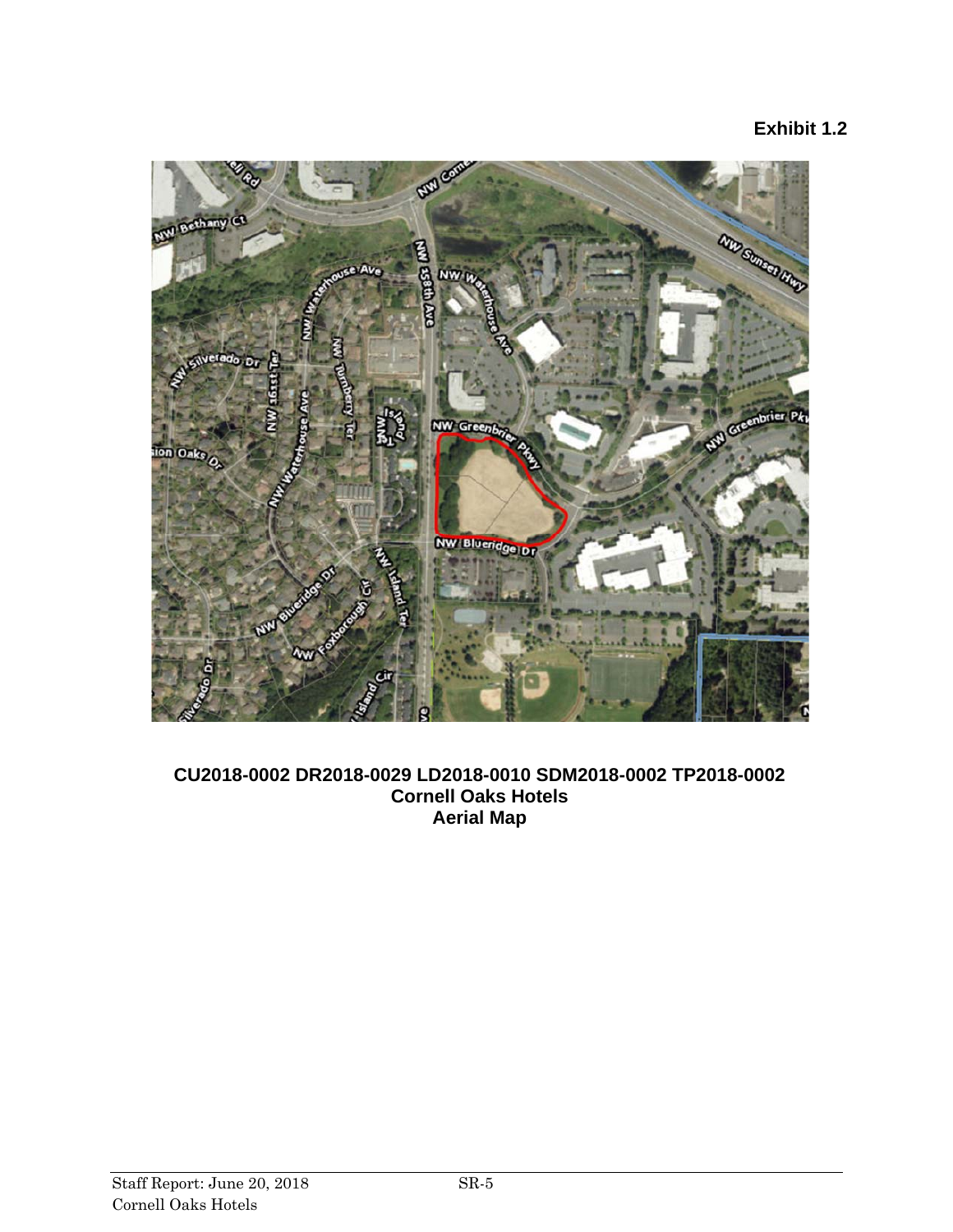# **FACILITIES REVIEW COMMITTEE TECHNICAL REVIEW AND RECOMMENDATIONS Cornell Oaks Hotels CU2018-0002 DR2018-00029 LD2018-0010 SDM2018-0002 TP2018-0002**

### **Section 40.03 Facilities Review Committee:**

The Facilities Review Committee has conducted a technical review of the application, in accordance with the criteria contained in Section 40.03 of the Development Code. The Committee's findings and recommended conditions of approval are provided to the decisionmaking authority. As they will appear in the Staff Report, the Facilities Review Conditions may be re-numbered and placed in different order.

The decision-making authority will determine whether the application as presented meets the Facilities Review approval criteria for the subject application and may choose to adopt, not adopt, or modify the Committee's findings, below.

**The Facilities Review Committee Criteria for Approval will be reviewed for all criteria that are applicable to the submitted applications as identified below:** 

- **All twelve (12) criteria are applicable to the submitted Design Review Three, Conditional Use Permit, and Land Division applications as submitted.**
- **Facilities Review criteria do not apply to the Tree Plan Type Two and Sidewalk Design Modification applications**

#### *A. All critical facilities and services related to the development have, or can be improved to have, adequate capacity to serve the proposal at the time of its completion.*

Chapter 90 of the Development Code defines "critical facilities" to be services that include public water, public sanitary sewer, storm water drainage and retention, transportation, and fire protection. The Committee finds that the proposal includes necessary on-site and off-site connections and improvements to public water and public sanitary sewer facilities. The applicant has provided a Service Provider Letter (SPL) from Clean Water Services that includes a condition that requires the applicant obtain concurrence from Department of State Lands, documenting the presence or absence of wetlands prior to construction permit issuance. The committee recommends including a condition requiring Depart of State Lands concurrence prior to Site Development permit or Early Grading permit issuance.

Water service for this site is provided by the City of Beaverton. The applicant proposes to connect to existing water lines in NW Greenbrier Parkway and NW Blueridge Drive. Sufficient water service is available to serve the project site.

Sanitary sewer service for this site is provided by the City of Beaverton. The applicant proposes to connect to an existing sanitary sewer line in NW Blueridge Drive. Adequate capacity exists to serve the proposed development.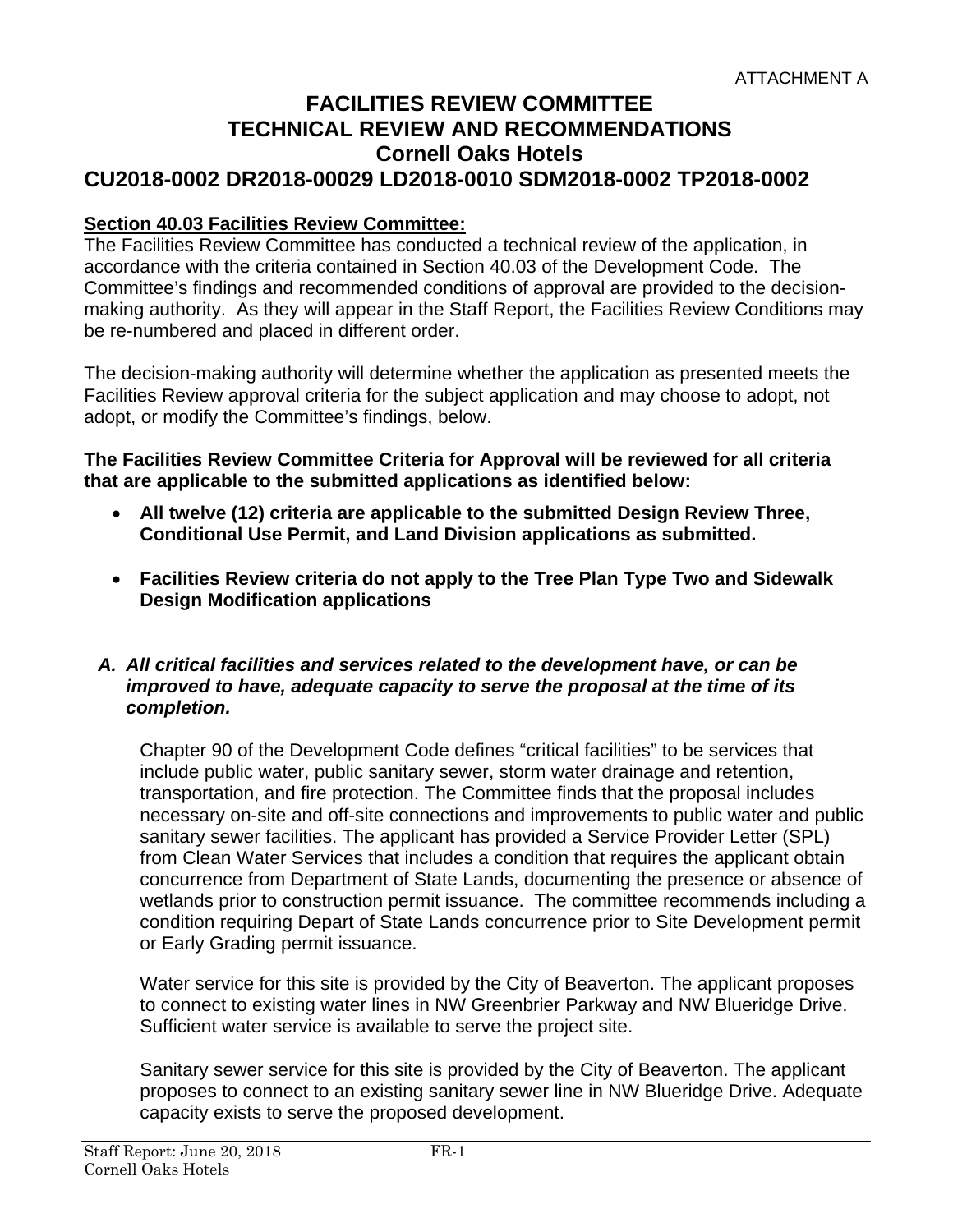Proposed stormwater drainage has been identified and described in the applicant's narrative and plans. Two separate sub-basins are proposed on site to address drainage. The western sub-basin will drain to an underground detention facility with filters to address water quantity and quality. The eastern sub-basin will drain to surface detention facility to address water quantity and quality. The Committee has found the report and associated utility plans to be adequate in addressing the site's on-site surface water management (drainage patterns, treatment and quantity control).

The applicant has provided a Traffic Impact Analysis (TIA) for the two hotels and two future restaurants. Based on the TIA, full development will result in approximately 3,930 total trips per day. Of these total trips, approximately 255 will be in the AM peak hour and 265 will be in the PM peak hour.

As a part of the TIA, the applicant's traffic engineer analyzed the impact of the development's trips on the surrounding transportation system. The TIA concluded that all of the signalized intersections and signalized approaches will continue to perform within the established mobility parameters in 2019 when full build out is anticipated. However, the TIA identifies several signalized approaches will exceed capacity standards by 2019. The TIA recommends adjusting signal timing to accommodate the additional traffic. All areas are affect either a county or state road facility. Both agencies are currently evaluating the signal-timing request. Furthermore, a subsequent TIA memo identifies an imbalance in use of dual turning lanes on westbound NW Cornell Road turning south onto NW 158<sup>th</sup>. This imbalance is likely due to striping in the inside turn lane that limits stacking. To address this issue, the memo recommends restriping the inside turn lane to accommodate greater queuing. Staff recommends a condition of approval to restripe this inner turn lane.

Fire protection will be provided to the site by Tualatin Valley Fire and Rescue Department (TVF&R). Comments and conditions of approval have been received from TVF&R. Conditions of approval submitted by TVF&R are included at the end of this report. Staff also cites the findings for Criterion H regarding fire prevention.

The Committee finds that the development will provide required critical facilities, as conditioned. Therefore, the Committee finds the proposal meets the criterion for approval.

**Therefore, the Committee finds that by meeting the conditions of approval, the proposal meets the criterion.** 

*B. Essential facilities and services are available, or can be made available, with adequate capacity to serve the development prior to occupancy. In lieu of providing essential facilities and services, a specific plan may be approved if it adequately demonstrates that essential facilities, services, or both will be provided to serve the proposed development within five years of occupancy.*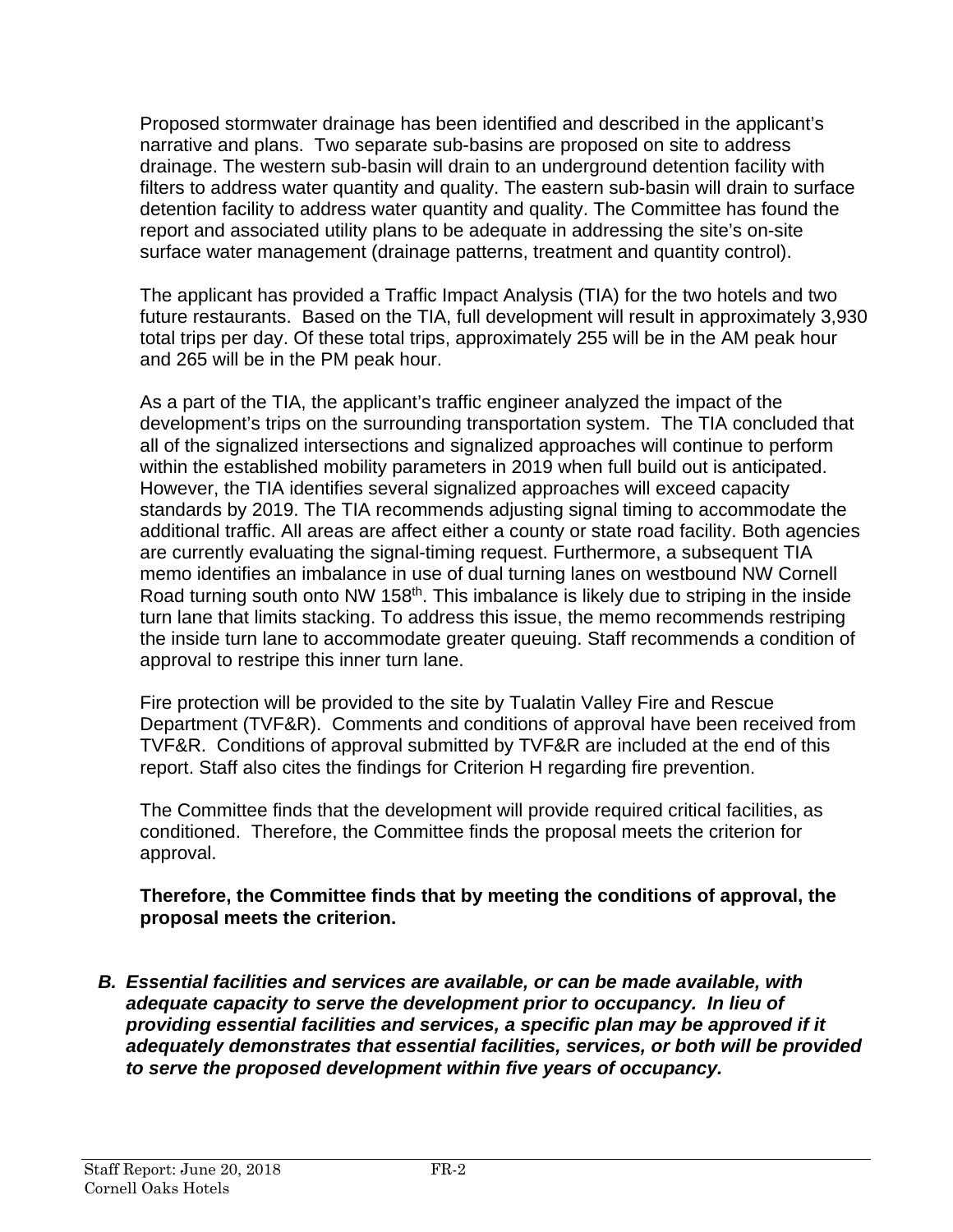Chapter 90 of the Development Code defines "essential facilities" to be services that include transit improvements, police protection, and pedestrian and bicycle facilities in the public right-of-way.

Tri-Met will serve the development site. The site is most directly served by bus line 67 on NW 158<sup>th</sup> Avenue. Tri-Met has not identified the need for additional transit stops related to this development.

The City of Beaverton Police will serve the development site. The Police Department has submitted no comments or recommendations to the Facilities Review Committee related to this proposal.

The applicant proposes curb-tight sidewalks along one segment of NW Blueridge, which deviates from the Engineering Design Manual standards. The applicant states that the curb-tight sidewalks will accommodate the flood event storage needed on-site related to the small portion of the property that is within the 100-year flood plain. Furthermore, the applicant proposes sidewalks along a segment of NW Greenbrier that run further into the interior of the site to preserve five mature trees on site. Please Attachment E for further analysis.

The committee recommends a condition of approval that the applicant obtain an Engineering Design Manual Medication approval for any sidewalk deviations prior to issuance of a site development permit.

**Therefore, the Committee finds that by meeting the conditions of approval, the proposal meets the criterion.** 

*C. The proposal is consistent with all applicable provisions of Chapter 20 (Land Uses) unless the applicable provisions are modified by means of one or more applications which shall be already approved or which shall be considered concurrently with the subject proposal.* 

Staff cites the Code Conformance Analysis chart at the end of this report, which evaluates the project as it relates the applicable Code requirements of Chapter 20 for the Office Industrial (OI) zone as applicable to the above mentioned criteria. As demonstrated on the chart, the development proposal meets all applicable standards.

#### **Therefore, the Committee finds that by meeting the conditions of approval, the proposal meets the criterion.**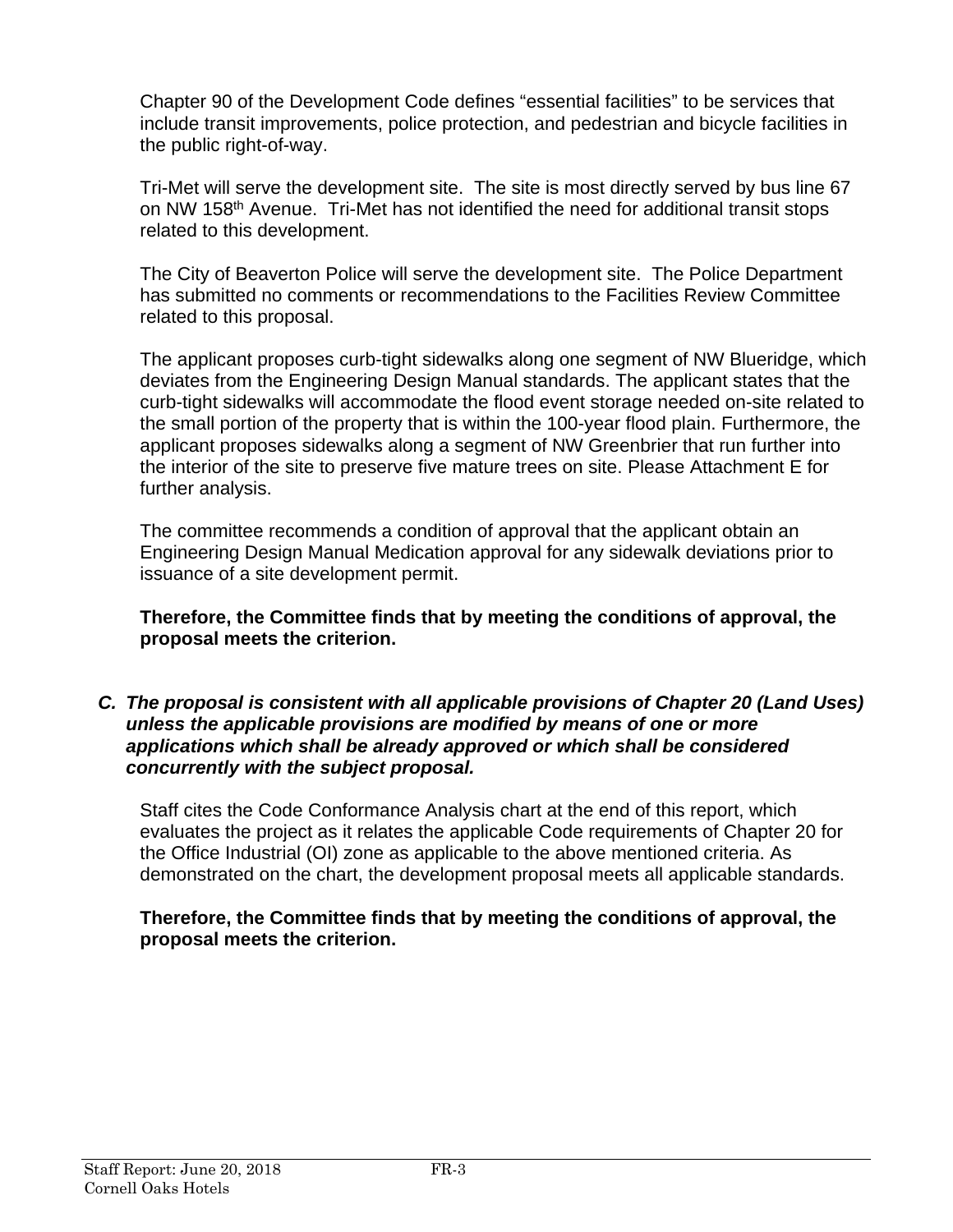*D. The proposed development is consistent with all applicable provisions of Chapter 60 (Special Regulations) and all improvements, dedications, or both, as required by the applicable provisions of Chapter 60 (Special Regulations), are provided or can be provided in rough proportion to the identified impact(s) of the proposal.* 

Staff cites the Code Conformance Analysis chart at the end of this report, which evaluates the proposal as it relates the applicable Code requirements of Chapter 60, in response to the above mentioned criteria.

### *60.25 Off-Street Loading Requirements*

Each proposed hotel requires at least two Type B loading berths. For the northern hotel, the applicant proposes to locate one loading berth in the guest drop off zone in front of the hotel's primary entrance. The second loading berth for the north hotel is located east of the hotel in a parking lot drive aisle. The drive aisle is wide enough to accommodate a loading truck without blocking passage of a second vehicle. For the southern hotel, the applicant proposes two loading berths in the guest drop off zone in front of the hotel's primary entrance. The applicant states that delivery and service vehicles are limited to smaller vans, cube vans, and small tandem trucks. Furthermore, the applicant states that deliveries will be coordinated to avoid overlap, and will be scheduled between 12pm and 3pm to avoid conflicts with guest usage of the drop-off zone.

The two proposed restaurant pads can support approximately 10,300 square feet of restaurant space, necessitating one loading berth to serve both restaurants. The future restaurant buildings will be reviewed as part of a future land use application. However, the applicant proposes a single loading berth adjacent to the northern restaurant pad with this land use application to serve the future restaurants. The loading berth is located in a larger than standard parking space, and will be signed as a loading zone during certain hours.

### *60.30 Off-Street Parking*

Based on a 107-room hotel, a 117-room hotel, a future 4,700 square foot restaurant, and a future 5,300 square foot restaurant, the proposed development will require a minimum of 327 parking spaces. The maximum number of vehicle parking spaces allowed is 574. The applicant proposes 333 vehicle spaces. One vehicle parking space, as mentioned above in response to section 60.25, will be signed as a loading zone during certain hours. This leaves 332 dedicated parking spaces, meeting the standard minimum. Staff notes that the future restaurant sizes could potentially change in size, and provided on-site parking will limit how much larger one or both restaurants could grow. A parking analysis will be require during the land use review for the future restaurants to ensure minimum parking standards continue to be met.

The applicant proposes covered bicycle racks to meet the short-term and long-term bicycle parking requirements for both hotels, as well as the future restaurants. This meets the applicable City minimum standards for bike parking. However, the applicant does not provide bike shelter elevations with this application. The committee recommends a condition of approval requiring bicycle shelter elevations prior to site development permit issuance.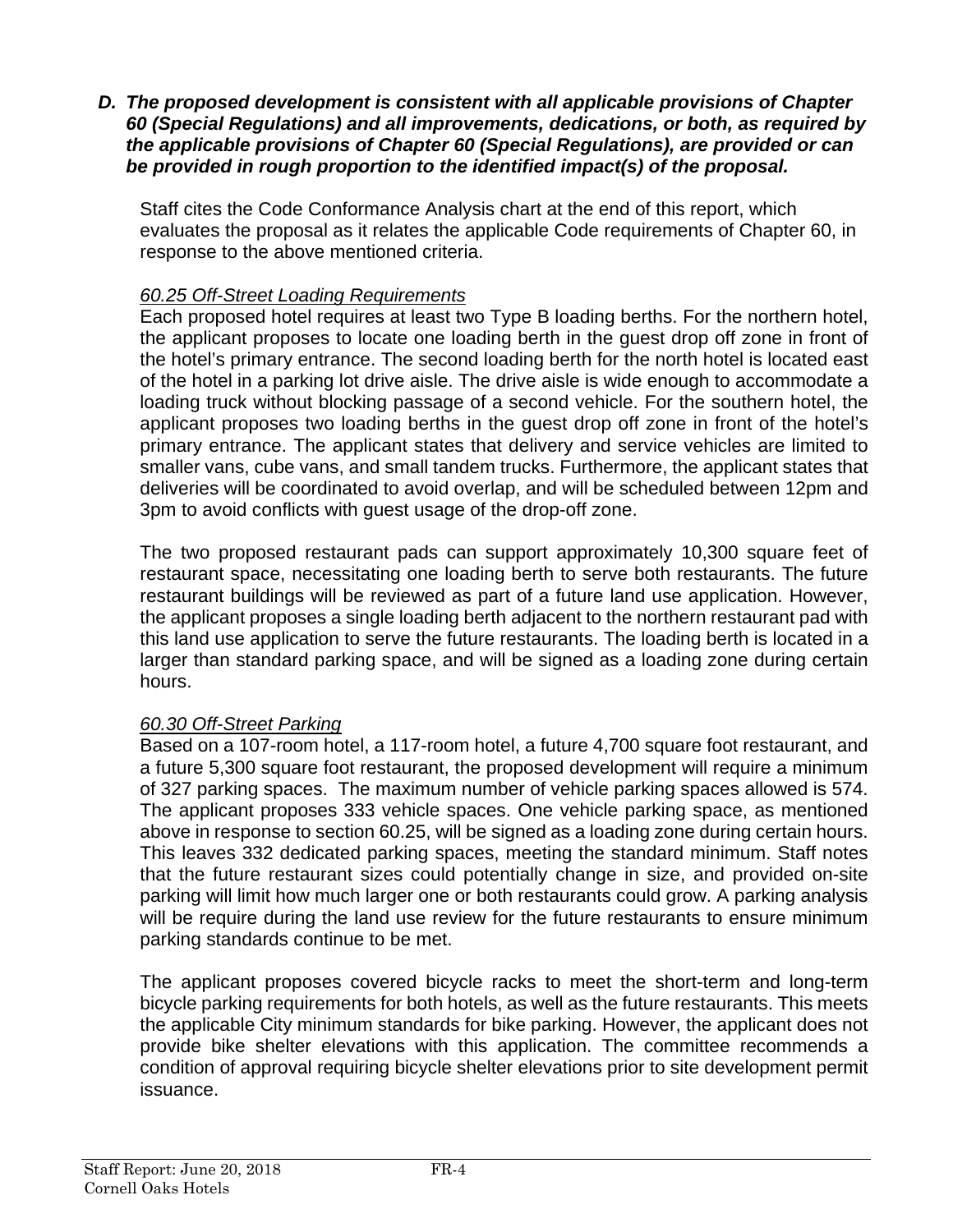All of the proposed regular vehicle parking spaces are at least 9 feet wide and at least 18.5 feet deep, counting the bumper overhang areas. Five ADA-compliant spaces are provided for each hotel, and three ADA-compliant spaces are provided for each future restaurant. All parking areas appear to comply with the applicable design standards for layout and dimensions.

### *Section 60.55.10 General Provisions*

As noted above, the applicant prepared a Traffic Impact Analysis (TIA) that demonstrates that the surrounding street system can reasonably accommodate the expected growth in traffic due to the increased size and altered circulation pattern for the school.

### *Section 60.55.20 Traffic Impact Analysis*

The applicant conducted a Traffic Impact Analysis, as required. The study met the applicable standards for scope, contents, analysis, and recommended mitigations.

### *Section 60.55.25 Street and Bicycle and Pedestrian Connection Requirements*

The applicant's plans show that the development will be accessible by foot and by bicycle, as required. As a Condition of Approval, the applicant will install sidewalks and planter strips, as discussed in Criterion A and B of this analysis.

### *60.60 Trees and Vegetation Requirements*

There are no significant trees on the subject property. There are, however, several groves of mature Community trees on site. Community trees have no mitigation requirements.

The committee recommends standard conditions of approval for tree protection fencing during construction for trees identified for preservation.

### *60.65 Utility Undergrounding*

To meet the requirements of Section 60.65, staff recommends a standard condition of approval requiring that utility lines are placed underground.

#### **Therefore, the Committee finds that by meeting the conditions of approval, the proposal meets the criterion.**

*E. Adequate means are provided or can be provided to ensure continued periodic maintenance and necessary normal replacement of the following private common facilities and areas, as applicable: drainage ditches, roads and other improved rights-of-way, structures, recreation facilities, landscaping, fill and excavation areas, screening and fencing, ground cover, garbage and recycling storage areas and other facilities not subject to maintenance by the City or other public agency.* 

The applicant's narrative states that all private common facilities will be placed in a common maintenance agreement to insure proper periodic maintenance. The proposal as represented does not present any barriers, constraints, or design elements that would prevent or preclude required maintenance of the private infrastructure and facilities on site.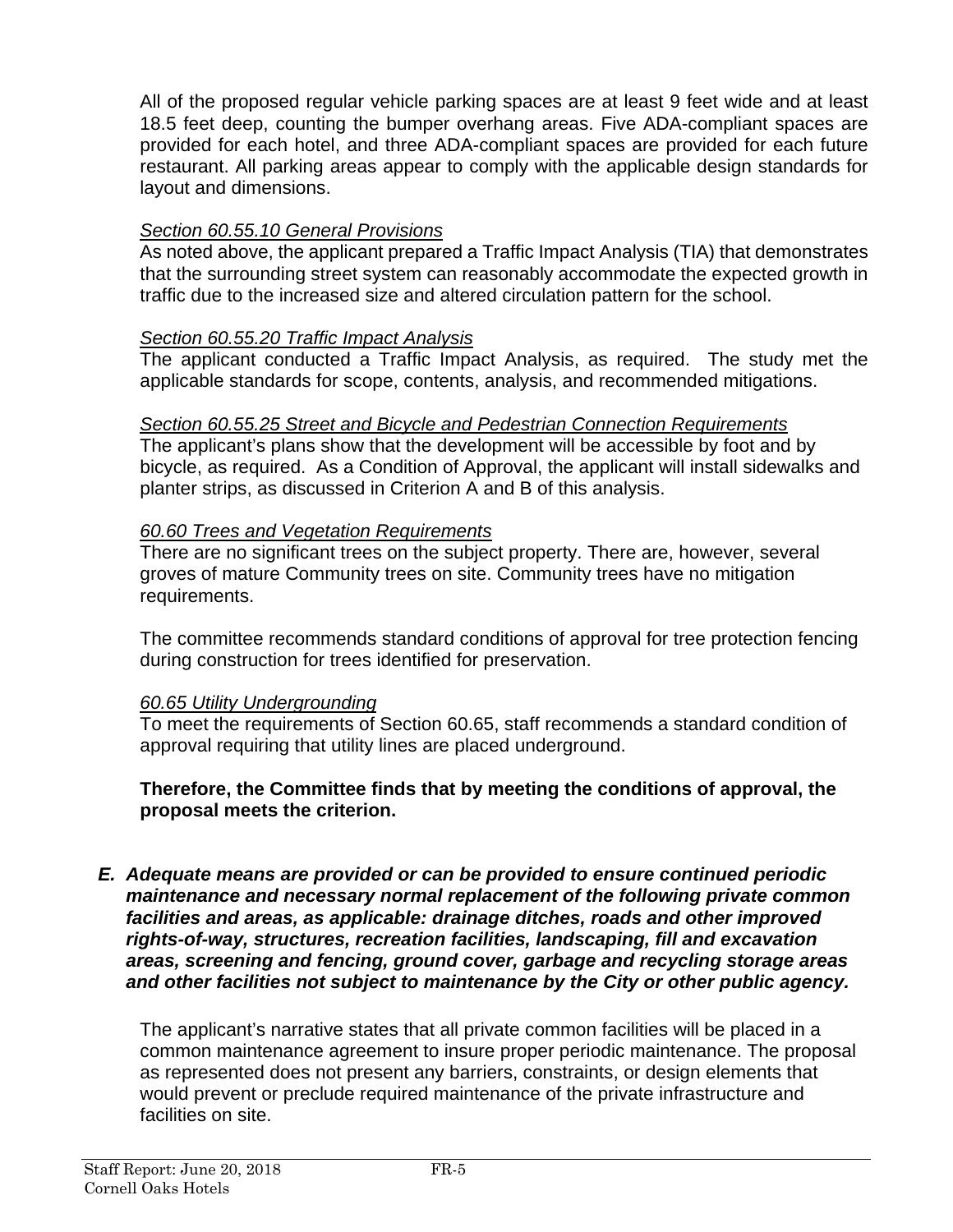## **Therefore, the Committee finds that the proposal meets the criterion.**

#### *F. There are safe and efficient vehicular and pedestrian circulation patterns within the boundaries of the development.*

As noted above in response to criteria A, B and D, the vehicular and pedestrian circulation patterns within the boundaries of the site are safe and efficient for the operation of the proposed school.

**Therefore, the Committee finds that by meeting the conditions of approval, the proposal meets the criterion.** 

#### *G. The development's on-site vehicular and pedestrian circulation systems connect to the surrounding circulation systems in a safe, efficient, and direct manner.*

As noted in response to criteria A, B, and D, the on-site vehicular and pedestrian circulation systems connect to the surrounding circulation systems in a safe, efficient, and direct manner for the operation of the proposed school.

**Therefore, the Committee finds that by meeting the conditions of approval, the proposal meets the criterion.** 

#### *H. Structures and public facilities serving the development site are designed in accordance with adopted City codes and standards and provide adequate fire protection, including, but not limited to, fire flow.*

Preliminary comments and conditions of approval have been received from Tualatin Valley Fire and Rescue District (TVF&R). Specific details regarding fire flow and hydrant placement will be reviewed for flow calculations and hydrant locations during site development and building permit stages.

The Committee concludes that, subject to meeting the conditions of approval the site can be designed in accordance with City codes and standards and provide adequate fire protection.

#### **Therefore, the Committee finds that by meeting the conditions of approval, the proposal meets the criterion.**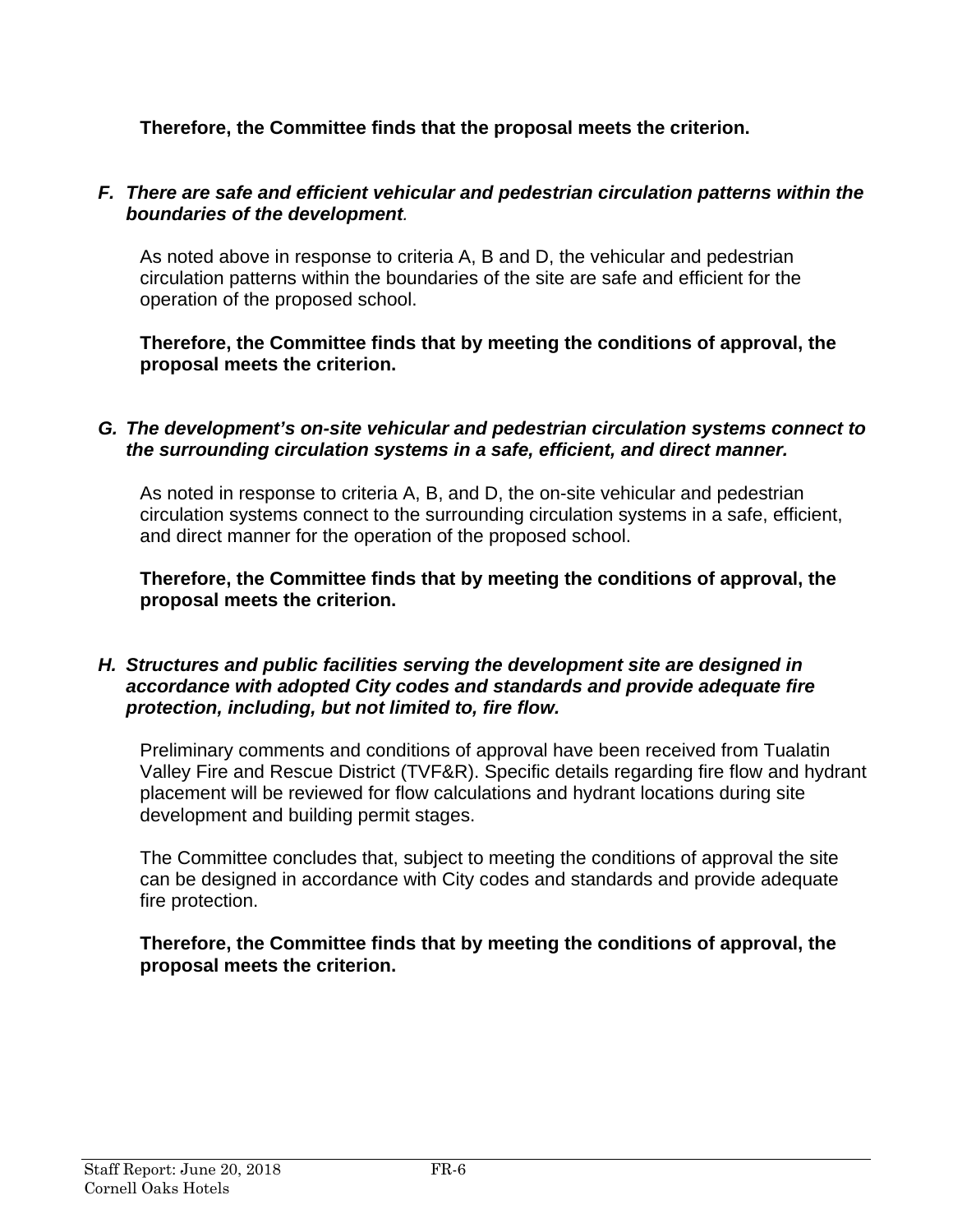*I.* **Structures and public facilities serving the development site are designed in accordance with adopted City codes and standards and provide adequate protection from hazardous conditions due to inadequate, substandard or illdesigned development.**

The Committee finds that review of the construction documents at the building and site development permit stages will ensure protection from hazardous conditions due to inadequate, substandard or ill-designed development. The proposed sidewalks and walkways will be adequately lighted to meet the minimum applicable Design Standards, as a Condition of Approval. The walkways and drive aisles have been designed to meet the applicable Engineering Design Standards.

The Committee finds that review of the construction documents at the building and site development permit stages will ensure protection from hazardous conditions due to inadequate, substandard or ill-designed development.

**Therefore, the Committee finds that by meeting the conditions of approval, the proposal meets the criterion.** 

*J. Grading and contouring of the development site is designed to accommodate the proposed use and to mitigate adverse effect(s) on neighboring properties, public right-of-way, surface drainage, water storage facilities, and the public storm drainage system.* 

The applicant's response to Criterion J states that the grading has been designed to accommodate the new development on the site. Futhermore, the applicant states that the site grading is designed to direct stormwater to the on-site treatment facilities.

The applicant must show compliance with Site Development erosion control measure at the time of Site Development permit issuance.

**Therefore, the Committee finds that by meeting the conditions of approval, the proposal meets the criterion.** 

### *K. Access and facilities for physically handicapped people are incorporated into the development site and building design, with particular attention to providing continuous, uninterrupted access routes.*

The applicant will be required to meet all applicable accessibility standards of the International Building Code, Fire Code and other standards as required by the American Disabilities Act (ADA). Conformance with the technical design standards for Code accessibility requirements are to be shown on the approved construction plans associated with Site Development and Building Permit approvals. The Committee finds that as proposed, the street sidewalks and walkways internal to the development appear to meet applicable accessibility requirements and through the site development and building permitting reviews will be thoroughly evaluated. Therefore, the Committee finds that by meeting the conditions of approval, the site will be in conformance with ADA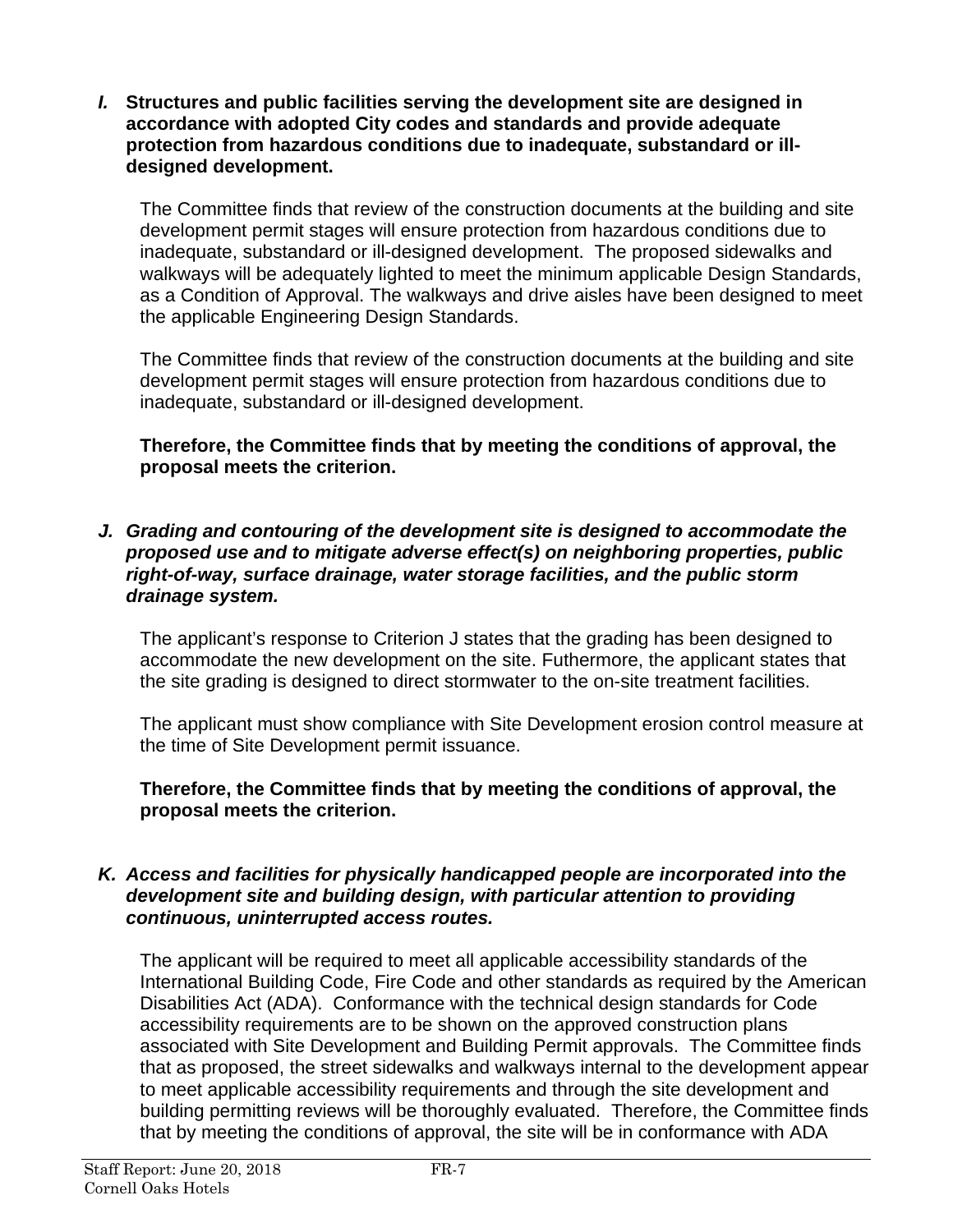requirements, and would thereby be in conformance with Development Code Section 60.55.25.10 and the criterion will be met.

**Therefore, the Committee finds that by meeting the conditions of approval, the proposal meets the criterion for approval.**

### *L. The proposal contains all applicable application submittal requirements as specified in Section 50.25.1 of the Development Code.*

The applicant submitted the applications on March 2, 2018 and was deemed complete on May 9, 2018. In the review of the materials during the application review, the Committee finds that all applicable application submittal requirements, identified in Section 50.25.1 are contained within this proposal.

# **Therefore, the Committee finds the proposal meets the criterion for approval.**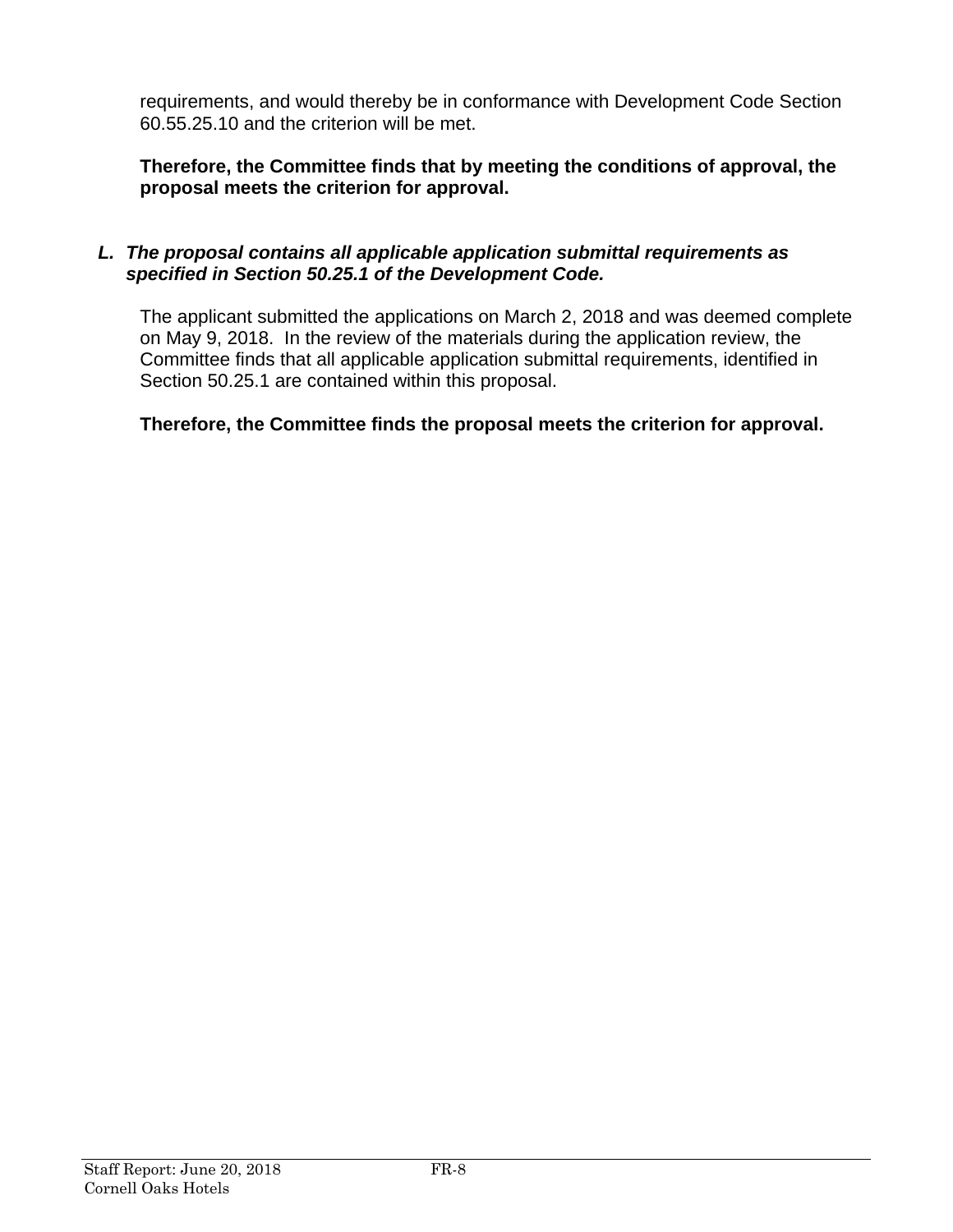# **Code Conformance Analysis Chapter 20 Use and Site Development Requirements Office Industrial (OI) Zoning District**

| <b>CODE</b><br><b>STANDARD</b>    | <b>CODE</b><br><b>REQUIREMENT</b>                 | <b>PROJECT</b><br><b>PROPOSAL</b>                                                                                                                                 | <b>MEETS</b><br>CODE? |
|-----------------------------------|---------------------------------------------------|-------------------------------------------------------------------------------------------------------------------------------------------------------------------|-----------------------|
|                                   | Development Code Section 20.15.20. Land Uses - OI |                                                                                                                                                                   |                       |
| Use, Conditionally<br>Permitted   | <b>Temporary Living</b><br>Quarters               | The applicant proposes two hotels                                                                                                                                 | <b>YES w/ CU</b>      |
| Use, Permitted                    | Eating and Drinking<br><b>Establishments</b>      | Applicant proposes two building<br>pads for future restaurant<br>construction. Building design for<br>restaurants will be subject to<br>additional Design Review. | <b>YES</b>            |
|                                   |                                                   | Development Code Section 20.15.15. Site Development Standards - OI                                                                                                |                       |
| Land Area<br>Minimum              | No Minimum                                        | Approximately 301,000 square feet                                                                                                                                 | <b>YES</b>            |
| Lot Dimensions<br>Minimum         | No Minimum                                        | Width: 535 feet<br>Depth: 550 feet                                                                                                                                | N/A                   |
| <b>Yard Setbacks</b><br>Minimum   | Front: 35 feet<br>Side: 10 feet<br>Rear: 0 feet   | Front: 35 feet<br>Side: 10 & 31 feet<br>Rear: 140 feet                                                                                                            | <b>YES</b>            |
| <b>Building Height</b><br>Maximum | 80'                                               | The maximum building height<br>proposed is 54' above grade plane.                                                                                                 | <b>YES</b>            |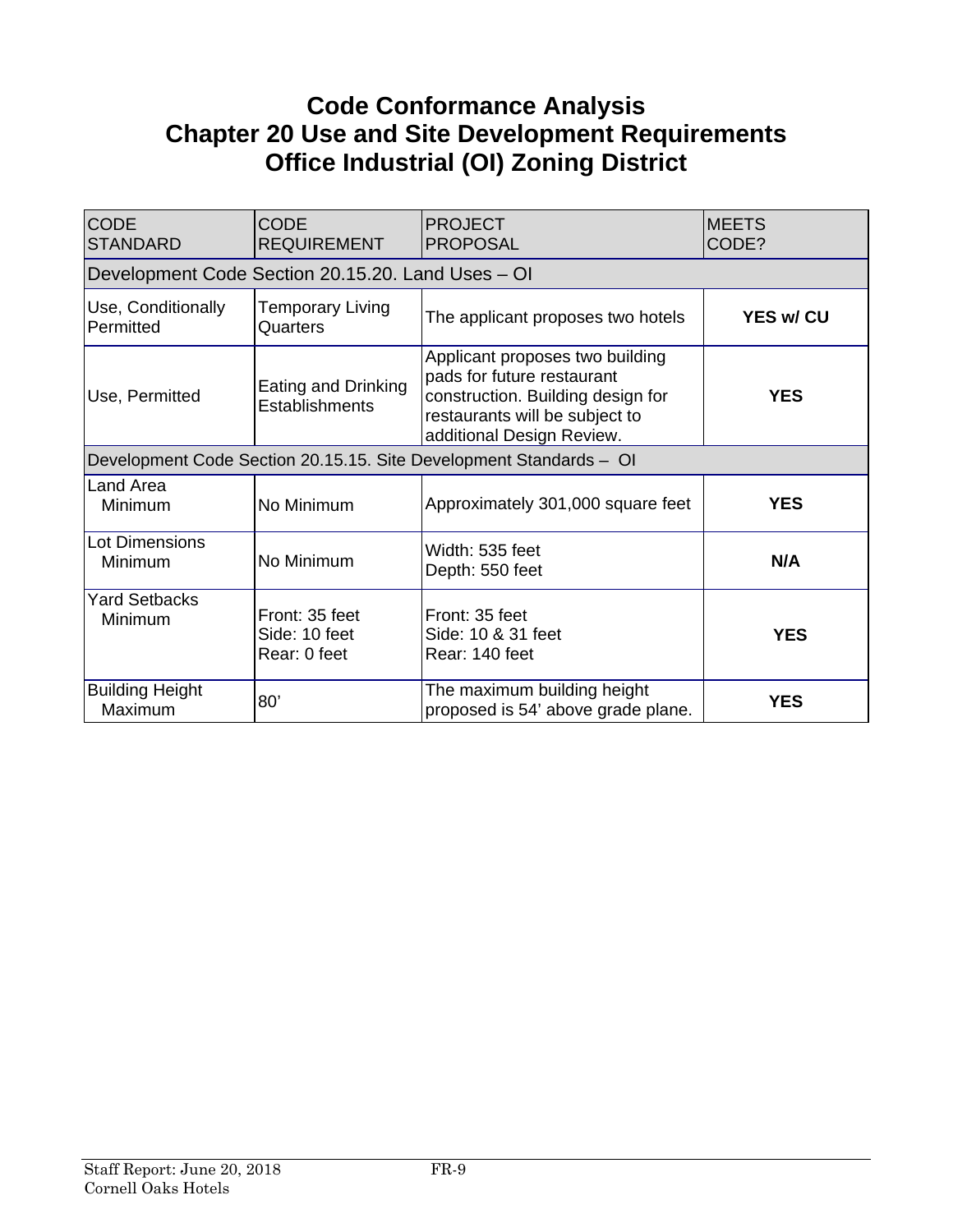# **Chapter 60 Special Requirements**

| <b>CODE</b><br><b>STANDARD</b>                                     | <b>CODE REQUIREMENT</b>                                                                                                                        | <b>PROJECT PROPOSAL</b>                                                                                                                                                                                                                                                                                                                                                                                                  | <b>MEETS</b><br>CODE?                                          |  |  |  |
|--------------------------------------------------------------------|------------------------------------------------------------------------------------------------------------------------------------------------|--------------------------------------------------------------------------------------------------------------------------------------------------------------------------------------------------------------------------------------------------------------------------------------------------------------------------------------------------------------------------------------------------------------------------|----------------------------------------------------------------|--|--|--|
| Development Code Section 60.05                                     |                                                                                                                                                |                                                                                                                                                                                                                                                                                                                                                                                                                          |                                                                |  |  |  |
| Design Review Principles,<br>Standards, and<br>Guidelines          | Requirements for new development<br>and redevelopment.                                                                                         | Design Review guidelines will be<br>reviewed in the Design Review<br>portion of the staff report.                                                                                                                                                                                                                                                                                                                        | <b>See</b><br><b>Findings</b><br>for<br><b>DR2018-</b><br>0029 |  |  |  |
| Development Code Section 60.07                                     |                                                                                                                                                |                                                                                                                                                                                                                                                                                                                                                                                                                          |                                                                |  |  |  |
| Drive-Up window facilities                                         | Requirements for drive-up, drive-<br>through and drive-in facilities.                                                                          | No drive-up window facilities are<br>proposed.                                                                                                                                                                                                                                                                                                                                                                           | N/A                                                            |  |  |  |
| Development Code Section 60.10                                     |                                                                                                                                                |                                                                                                                                                                                                                                                                                                                                                                                                                          |                                                                |  |  |  |
| <b>Floodplain Regulations</b>                                      | Requirements for properties located<br>in floodplain, floodway, or floodway<br>fringe.                                                         | A small portion of the site is<br>identified as being part of FEMA<br>Zone A 100-year base flood<br>elevation. In situations where the<br>applicant proposes a structure<br>within this area, grading is<br>proposed to raise the area out of<br>the flood plain. The applicant<br>has provided a cut/fill analysis to<br>demonstrate that this grading is<br>consistent with local and state<br>floodplain regulations. | <b>YES</b>                                                     |  |  |  |
| Development Code Section 60.12                                     |                                                                                                                                                |                                                                                                                                                                                                                                                                                                                                                                                                                          |                                                                |  |  |  |
| <b>Habitat Friendly and Low</b><br>Impact Development<br>Practices | Optional program offering various<br>credits available for use of specific<br><b>Habitat Friendly or Low Impact</b><br>Development techniques. | No Habitat Friendly or Low<br>Impact Development techniques<br>proposed.                                                                                                                                                                                                                                                                                                                                                 | N/A                                                            |  |  |  |
|                                                                    | Development Code Section 60.15 - Land Division Standards                                                                                       |                                                                                                                                                                                                                                                                                                                                                                                                                          |                                                                |  |  |  |
| <b>Land Division Standards</b>                                     | Standards pertaining to Land<br><b>Divisions</b>                                                                                               | No adjacent residentially zoned<br>properties or significant groves.<br>Final Plat Standards identified in<br>60.15.15 will be addressed at<br>Final Land Division.                                                                                                                                                                                                                                                      | <b>YES</b>                                                     |  |  |  |
| Development Code Section 60.25 - Off Street Loading                |                                                                                                                                                |                                                                                                                                                                                                                                                                                                                                                                                                                          |                                                                |  |  |  |
| Loading Facilities                                                 | 5 Type B loading berth                                                                                                                         | The applicant proposes 5 Type B<br>loading berths. Two berths for<br>each hotel, and one berth for the<br>two future restaurants                                                                                                                                                                                                                                                                                         | <b>YES</b>                                                     |  |  |  |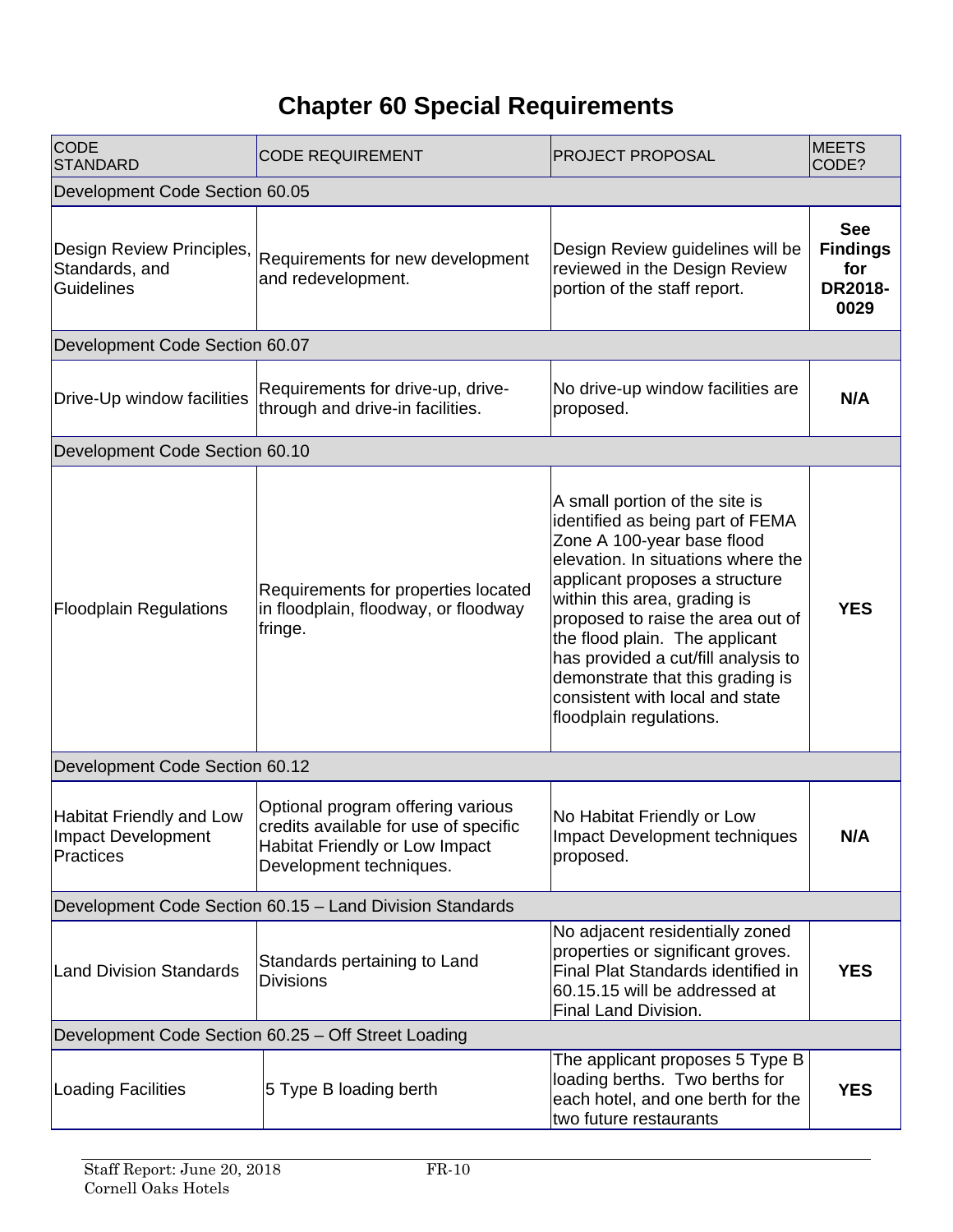| Development Code Section 60.30 - Off-Street Parking                                      |                                                                                                                                                                                                    |                                                                                                                                                             |                                                         |  |  |
|------------------------------------------------------------------------------------------|----------------------------------------------------------------------------------------------------------------------------------------------------------------------------------------------------|-------------------------------------------------------------------------------------------------------------------------------------------------------------|---------------------------------------------------------|--|--|
| Off-street motor<br>vehicle parking<br>Parking Zone A<br><b>Required Bicycle Parking</b> | <b>Total Required: 327 Spaces</b><br>Short Term Total: 4 Spaces<br>Long Term Total: 10 Spaces                                                                                                      | <u>Vehicle Parking</u><br>332 spaces<br><b>Bicycle Parking</b><br>16 external covered spaces,<br>meeting short term and long term<br>requirements.          | <b>YES</b>                                              |  |  |
| <b>Compact Spaces</b>                                                                    | Twenty percent of required spaces<br>may be compact.                                                                                                                                               | No compact parking spaces are<br>proposed.                                                                                                                  | <b>YES</b>                                              |  |  |
| Development Code Section 60.55 - Transportation                                          |                                                                                                                                                                                                    |                                                                                                                                                             |                                                         |  |  |
| <b>Transportation Facilities</b>                                                         | Regulations pertaining to the<br>construction or reconstruction of<br>transportation facilities.                                                                                                   | <b>Refer to Facilities Review</b><br>Committee findings herein.                                                                                             | Yes- with<br><b>COA</b>                                 |  |  |
| Development Code Section 60.60                                                           |                                                                                                                                                                                                    |                                                                                                                                                             |                                                         |  |  |
| Trees & Vegetation                                                                       | Regulations pertaining to the<br>removal and preservation of trees.                                                                                                                                | By staff assessment, the<br>applicant proposes to remove<br>101 Community Trees.                                                                            | <b>See</b><br><b>Findings</b><br>for<br>TP2018-<br>0002 |  |  |
| Development Code Section 60.65                                                           |                                                                                                                                                                                                    |                                                                                                                                                             |                                                         |  |  |
| <b>Utility Undergrounding</b>                                                            | All existing overhead utilities and any<br>new utility service lines within the<br>project and along any existing<br>frontage, except high voltage lines<br>(>57kV) must be placed<br>underground. | To ensure the proposal meets<br>requirements of this section, staff<br>recommends a condition<br>requiring undergrounding<br>completion prior to occupancy. | <b>Yes- with</b><br><b>COA</b>                          |  |  |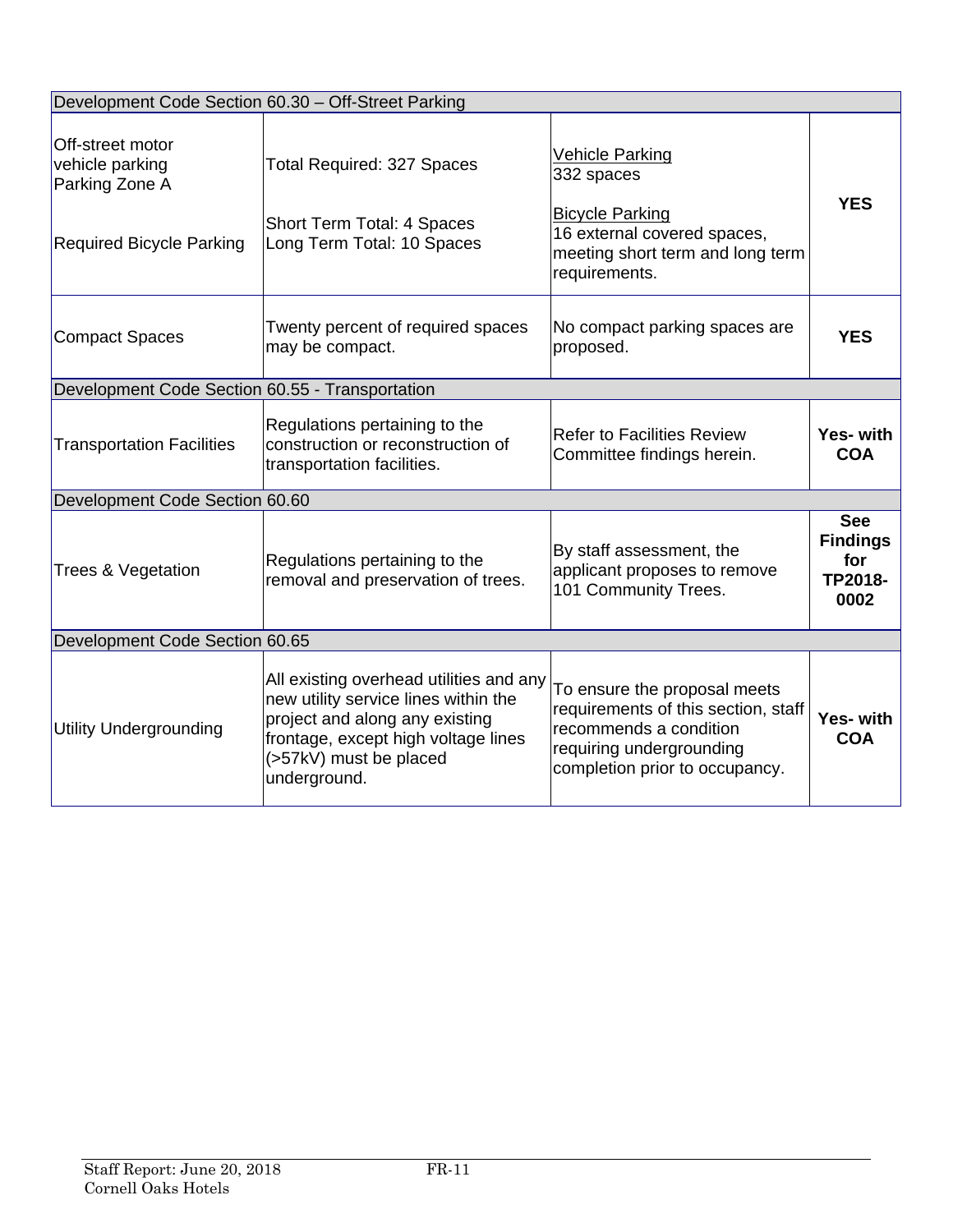#### **CU2018-0002 ANALYSIS AND FINDINGS FOR CONDITIONAL USE APPROVAL**

#### **Section 40.03.1 Facilities Review Approval Criteria:**

*The applicant for development must establish that the application complies with all relevant standards in conformance with Section 50.25.1.B and all the following criteria have been met:* 

#### **Facilities Review Approval Criteria Section 40.03.1.A-L**

Staff has reviewed the applicable Facilities Review criteria in Attachment A to this report. Staff cites the findings presented in Attachment A in response to the Facilities Review approval criteria. As identified in Attachment A, above, the proposal meets Criteria A-L, and therefore meets the criterion for approval.

#### **Therefore, the Committee finds that the proposal meets the criteria.**

#### **Section 40.15.15.3.C New Conditional Use Approval Criteria:**

*In order to approve a New Conditional Use application, the decision making authority shall make findings of fact based on evidence provided by the applicant demonstrating that all the following criteria are satisfied:* 

#### *1. The proposal satisfies the threshold requirements for a Conditional Use application.*

The applicant proposes two hotels in the Office Industrial (OI) zone. Temporary Living Quarters in this zone require a Conditional Use permit.

**Therefore, staff finds the proposal meets the criterion for approval.** 

#### *2. All City application fees related to the application under consideration by the decision making authority have been submitted.*

The applicant paid the required fee associated with a New Conditional Use application.

#### **Therefore, staff finds the proposal meets the criterion for approval.**

#### *3. The proposal will comply with the applicable policies of the Comprehensive Plan.*

The applicant identified the following applicable Comprehensive Plan Policies, and states that there are no conflicts with any of the policies identified.

#### *Goal 3.9.1 Successful employment lands.*

**a)** Emphasize and prioritize employment and industrial uses – ensure that other uses allowed within these plan designations support and do not detract from the desirability of these areas for employment and industrial uses.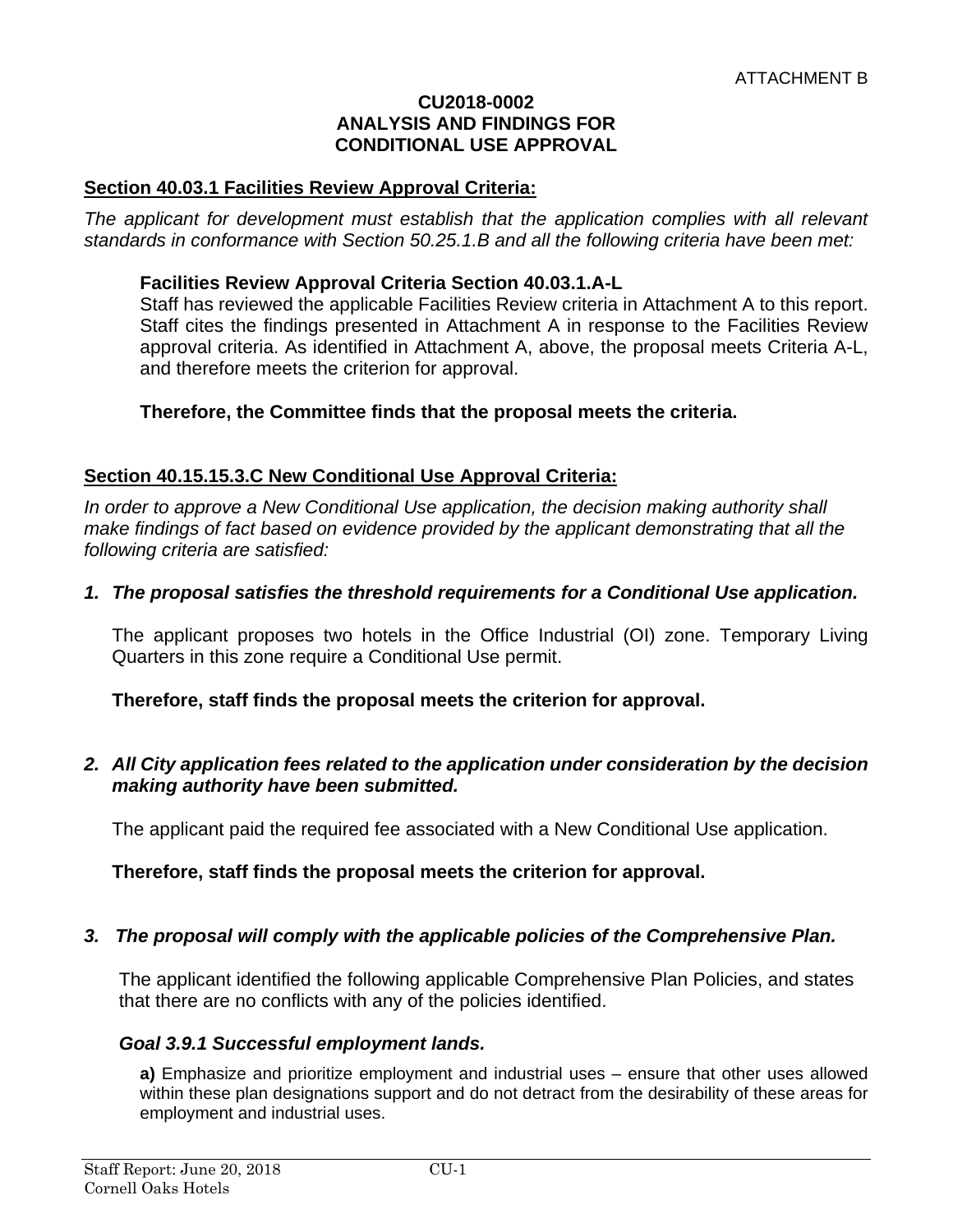**b)** Encourage design features and other measures that increase the availability and desirability of non-auto transportation options for employees and visitors.

**c)** Provide employment land suitable to meet long-term and short-term employment growth forecasts, including encouraging increased employment densities and the reuse of underutilized employment land.

The applicant states that approximately 148 new employees will be required to operate the proposed development. The proposed uses will add to the success/synergy of the surrounding uses and will not detract from the existing uses. Internal and external connections have been provided to encourage bicycling and pedestrian activity.

### *Goal 3.9.2 Employment Areas: Provide desirable locations for mix of office and flexible employment space and complementary uses*

**a)** Provide for a mix of office, industrial and other employment space and complementary uses such as retail, restaurants, hotels, and services to meet the needs of businesses and employees.

**b)** Limit new and expanded commercial retail uses to those appropriate in type and size to serve the needs of businesses and employees of the Employment Areas.

**c)** Require new development and significant redevelopment projects to support walking and biking through measures such as:

**i.** Providing covered and/or indoor bicycle parking available to employees and visitors

**ii.** Providing safe and direct pedestrian connections to any nearby streets, transit stops or stations, multi-use or pedestrian trails and retail areas

- **iii.** Providing preferential parking for carpools and vanpools
- **d)** Encourage other measures to reduce driving alone by employees, such as:
	- **i.** Providing shuttle service to nearby light rail stations
	- **ii.** Providing lockers and shower facilities on-site
	- **iii.** Providing secure bike storage for employees
	- **iv.** Offering employees incentives not to drive to work
- **e)** The Employment designation may be applied in areas

The applicant states the proposed hotels and future restaurants will complement surrounding uses, providing residents, and local employers additional options for eating, socializing and overnight accommodations. All bike parking provided on site will be covered, direct connections to the surrounding transportation and transit system are provided.

### *5.4.1 Goal: Ensure long-term provision of adequate storm water management within existing City limits and areas to be annexed in the future.*

**b)** On-site detention will be used as a storm water management tool to mitigate the impacts of increased storm water run-off associated with new land development.

**c)** All new land development will be connected to a storm water drainage system. Each new development will be responsible for the construction or assurance of construction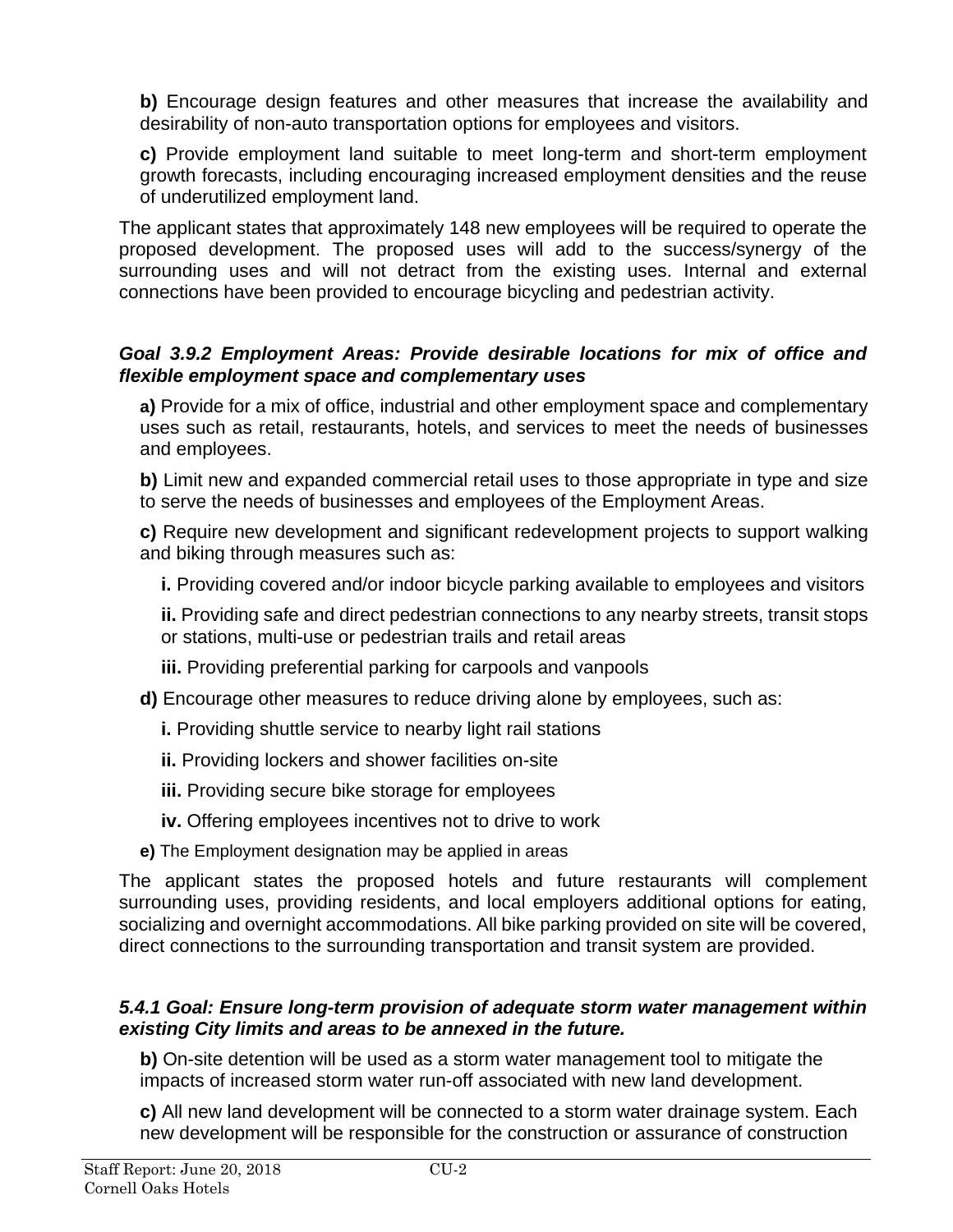of their portion of the major storm water run-off facilities that are identified by the SWM program as being necessary to serve the new land development.

The applicant states has provided a mix of surface level detention and treatment and underground detention and proprietary filters. All stormwater improvements will connect to the city's existing infrastructure.

#### *5.5.1 Goal: The City shall continue to participate in the Joint Water Commission and work with the West Slope, Raleigh and Tualatin Valley Water Districts to ensure the provision of adequate water service to present and future customers in Beaverton.*

**a)** All new land development (residential subdivisions, multiple family dwelling development, and industrial and commercial developments) shall be connected to a public water system.

The applicant has provided materials with this application that show how adequate water service can be provided by Tualatin Valley Water District. Staff concurs with the applicant's initial assessment. The Site Development Engineer will determine that available water pressure is adequate to serve the proposed project during the Site Development stage of this project.

#### *5.6.1. Goal: The City shall continue to cooperate with CWS to ensure long-term provision of an adequate sanitary sewer system within existing City limits and areas to be annexed in the future.*

**a)** All new land development (residential subdivisions, and multiple family dwelling, industrial, and commercial developments) shall be connected to the City sewer system.

The applicant has provided materials with this application that show how adequate sewer service can be provided by the City of Beaverton. Staff concurs with the applicant's initial assessment. The Site Development Engineer will determine that available infrastructure is adequate to serve the proposed project during the Site Development stage of this project.

#### *6.2.1. Goal: Transportation facilities designed and constructed in a manner to enhance Beaverton's livability and meet federal, state, regional, and local requirements.*

g) Provide convenient direct pedestrian and bicycle facilities to promote the health and physical well-being of Beaverton residents, to reduce traffic congestion, to provide commuting and recreational alternatives to the motor vehicle, and to support local commerce.

Direct bicycle and pedestrian connections to surrounding facilities are provided from the site.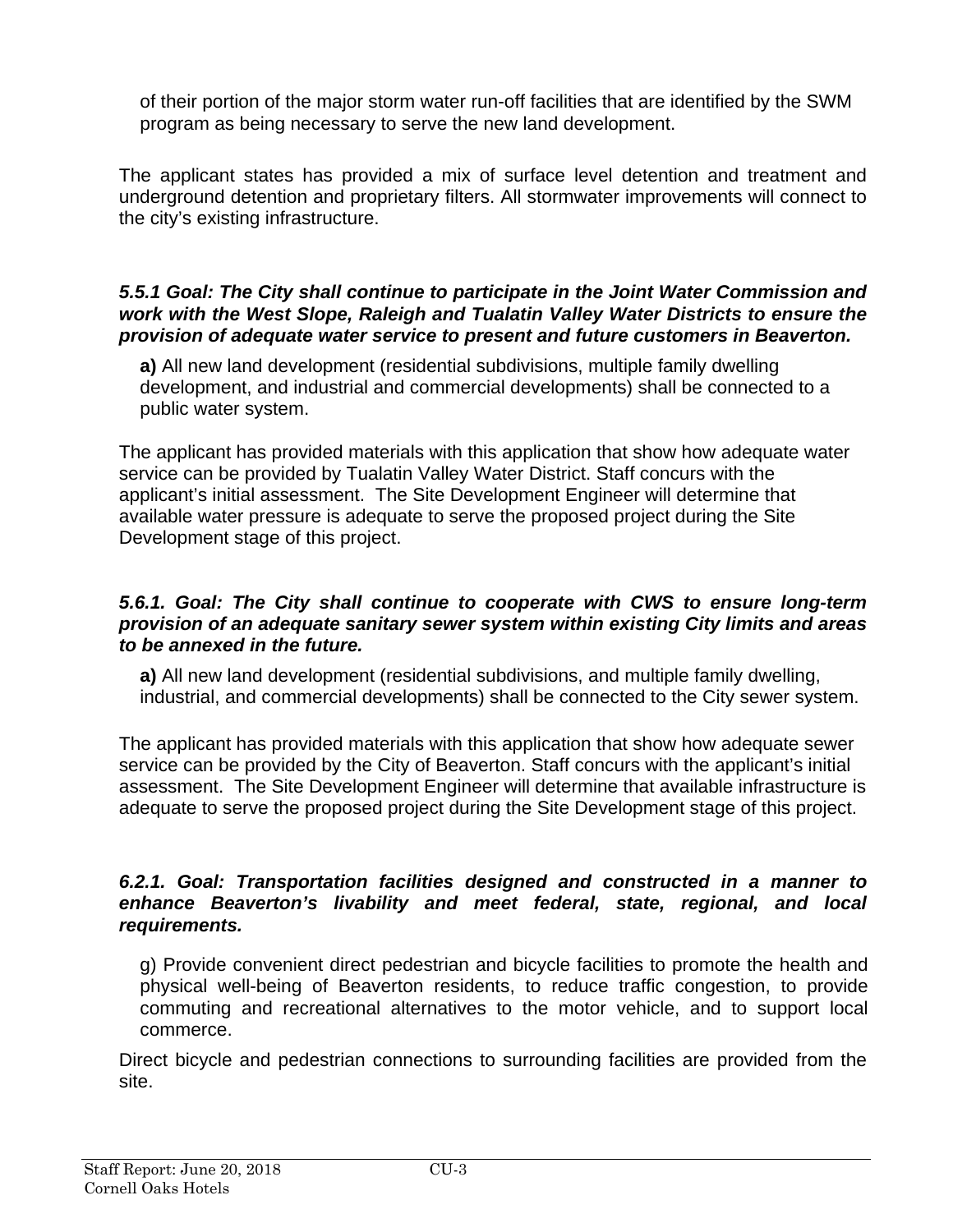# *6.2.2. Goal: A balanced multimodal transportation system that provides mobility and*

### *accessibility for users.*

**c)** Develop and provide a safe, complete, attractive, efficient, and accessible system of pedestrian ways and bicycle ways, including bike lanes, cycletracks, bike boulevards, shared roadways, multi-use paths, and sidewalks according to the pedestrian and bicycle system maps, and the Development Code and Engineering Design Manual requirements.

**d)** Design sidewalks and the pedestrian access systems to City standards to enhance walkability: complete the accessible pedestrian network, provide safe direct access to transit and activity centers, and provide safe crossings at intersections with pedestrian friendly design.

**e)** Provide connectivity to each area of the City for convenient multimodal access. Ensure pedestrian, bicycle, transit, and vehicle access to schools, parks, commercial, employment, and recreational areas, and destinations in station areas, regional and town centers by identifying and developing improvements that address connectivity needs.

This development will complete the currently incomplete sidewalk network along the perimeter of the site. Direct bicycle and pedestrian connections to surrounding facilities are provided from the site.

### *6.2.3. Goal: A safe transportation system.*

**d)** Designate safe walkway and bikeway routes from residential areas to schools, parks, transit, and other activity centers.

This development will complete the currently incomplete sidewalk network along the perimeter of the site. Direct bicycle and pedestrian connections to surrounding facilities are provided from the site. Marked street crossings along NW Blueridge Drive will provide safe routes to the regional THPRD park facility to the south.

#### *6.2.4. Goal: An efficient transportation system that reduces the percentage of trips by single occupant vehicles, reduces the number and length of trips, limits congestion, and improves air quality.*

**b)** Support and implement trip reduction strategies developed regionally, including employment, tourist, and recreational trip reduction programs.

The subject site is located adjacent to land uses that draw high numbers of visitors, including the regional THPRD park facility to the south and the larger employers in the vicinity. By providing hotels in this neighborhood, these visitors will be closer to their destinations, and will reduce length of vehicle trips, and possibly encourage other modes of transportation.

**Therefore, staff finds the proposal meets the criterion for approval.**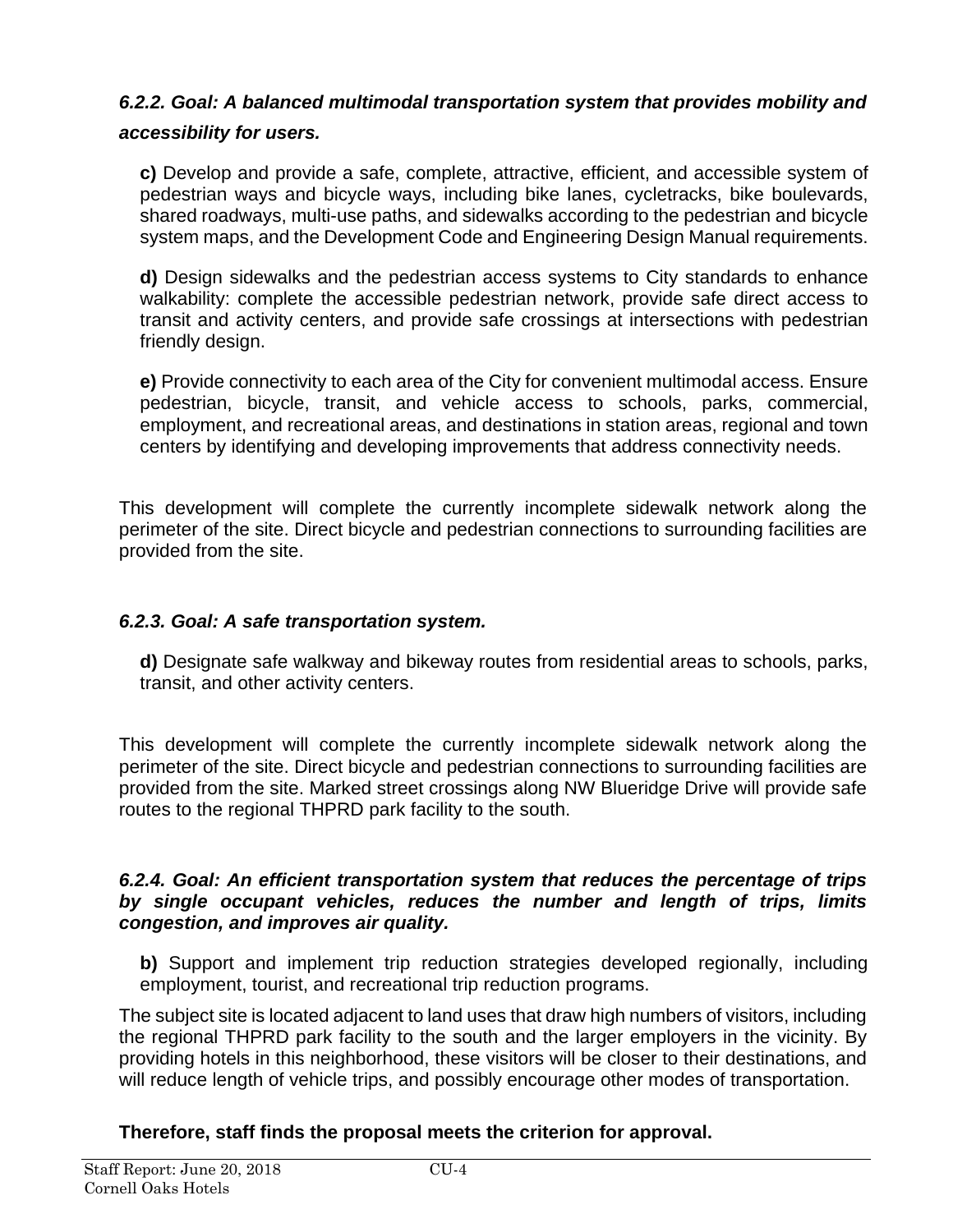#### *4. The size, dimensions, configuration, and topography of the site and natural and manmade features on the site can reasonably accommodate the proposal.*

The applicant states that the proposed site grading will allow the site to reasonably accommodate the development. Otherwise, the size, dimensions and configuration easily accommodate the proposal. Staff concurs that the site can accommodate the proposal.

**Therefore, staff finds the proposal meets the criterion for approval.**

#### *5. The location, size, and functional characteristics of the proposal are such that it can be made reasonably compatible with and have minimal impact on livability and appropriate use and development of properties in the surrounding area of the subject site.*

The applicant states that the proposed uses complement the vicinity by providing land uses that support the surrounding area. Specifically, the hotels will provide overnight lodging for the nearby employers, as well as the regional THPRD park facility to the south. Staff notes that the landscaping will provide sufficient buffers to limit impacts to the livability of the surrounding area.

**Therefore, staff finds the proposal meets the criterion for approval.**

#### *6. Applications and documents related to the request, which will require further City approval, shall be submitted to the City in the proper sequence.*

The applicant has submitted all documents related to this request for New Conditional Use approval. Design Review Three, Preliminary Fee Ownership Subdivision, Sidewalk Design Modification and Tree Plan Two applications are being processed concurrently with the subject request for New Conditional Use approval. No additional applications or documents are needed at this time.

### **Therefore, staff finds that by meeting the conditions of approval, the criterion is met.**

#### **Recommendation**

Based on the facts and findings presented, staff recommend **APPROVAL** of **CU2018-0002 (Cornell Oaks Hotels),** subject to the applicable conditions identified in Attachment G.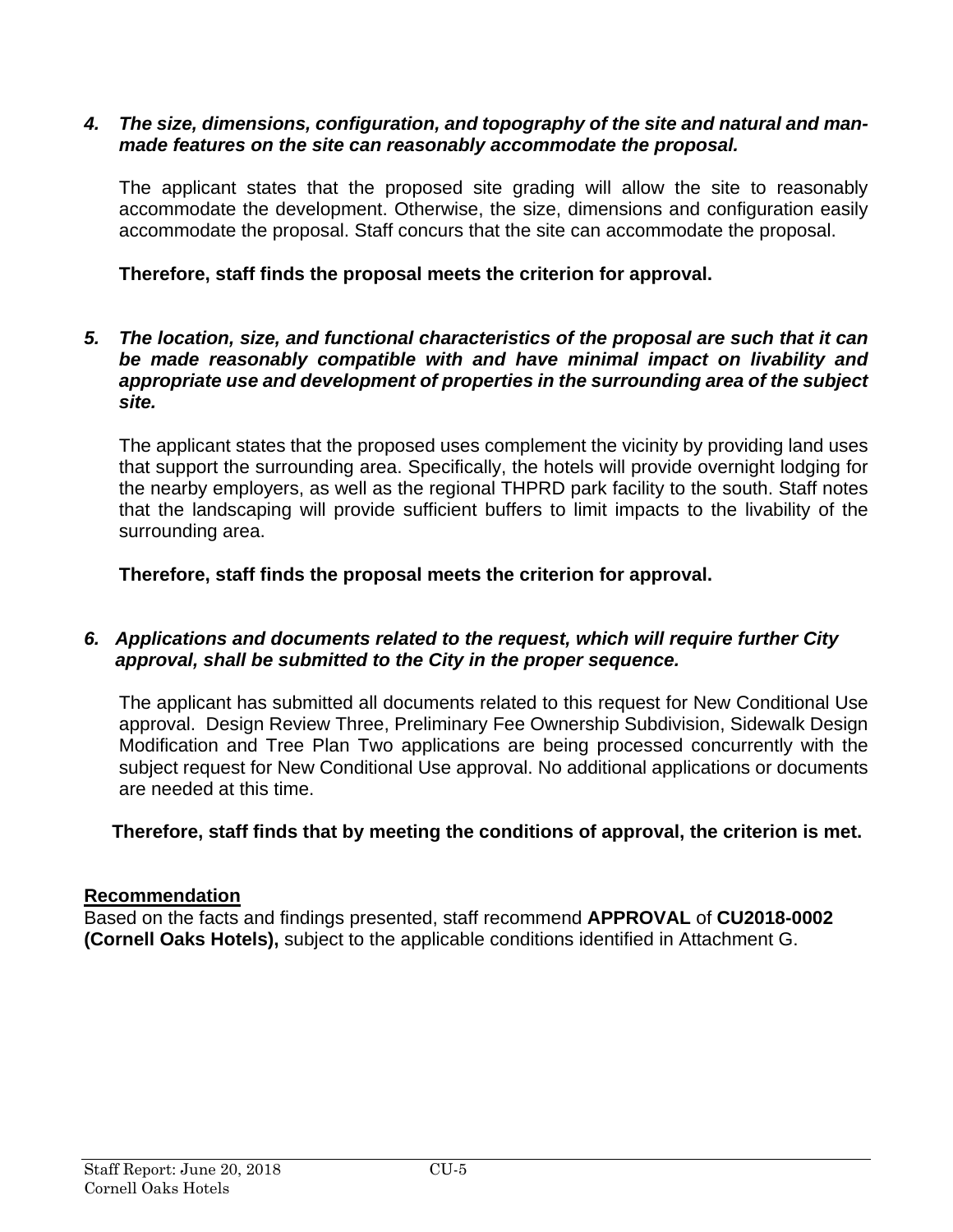#### **DR2018-0029 ANALYSIS AND FINDINGS FOR DESIGN REVIEW THREE APPROVAL**

### **Section 40.03.1 Facilities Review Approval Criteria:**

*The applicant for development must establish that the application complies with all relevant standards in conformance with Section 50.25.1.B and all the following criteria have been met:* 

#### **Facilities Review Approval Criteria Section 40.03.1.A-L**

Staff has reviewed the applicable Facilities Review criteria in Attachment A to this report. Staff cites the findings presented in Attachment A in response to the Facilities Review approval criteria. As identified in Attachment A, above, the proposal meets Criteria A-L, and therefore meets the criterion for approval.

#### **Therefore, the Committee finds that the proposal meets the criteria.**

#### **Planning Commission Standards for Approval:**

Section 40.20.15.3.C of the Development Code provides standards to govern the decisions of the Commission as they evaluate and render decisions on Design Review Applications. The Commission will determine whether the application as presented, meets the Design Review Three approval criteria. The Commission may choose to adopt, not adopt or modify the Committee's findings. In this portion of the report, staff evaluates the application in accordance with the criteria for Type 3 Design Review.

**Section 40.20.15.3.C Approval Criteria:** In order to approve a Design Review Three application, the decision making authority shall make findings of fact based on evidence provided by the applicant demonstrating that all the following criteria are satisfied:

#### *1. The proposal satisfies the threshold requirements for a Design Review Three application.*

The applicant proposes to construct two new hotels, totaling approximately 140,000 square feet, and associate facilities. The property is not located in or abutting a residential zone. Therefore, the applicant meets Threshold 1 of a Design Review Three.

*1. New construction of more than 50,000 gross square feet of non-residential floor area where the development does not abut any Residential zoning district.* 

**Therefore, staff find that the criterion is met.** 

#### *2. All City application fees related to the application under consideration by the decision making authority have been submitted.*

The applicant paid the required fees for a Design Review Three application.

#### **Therefore, staff find that the criterion is met.**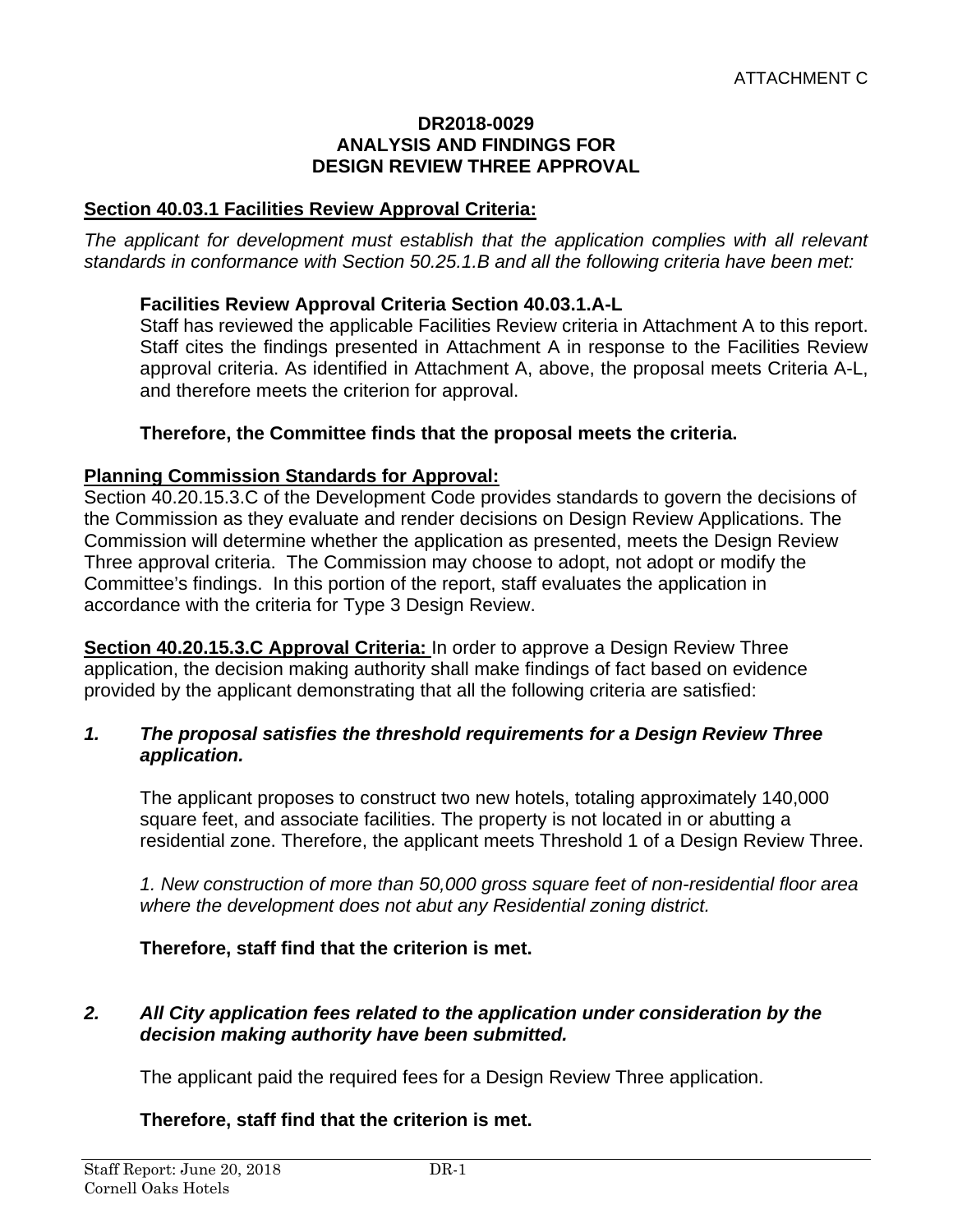#### *3. For proposals meeting Design Review Three application thresholds numbers 1 through 6, the proposal is consistent with all applicable provisions of Sections 60.05.35 through 60.05.50 (Design Guidelines).*

Staff cites the Design Guidelines Analysis at the end of this Design Review section, which evaluates the project as it relates the applicable Design Review Guidelines found in Section 60.05 of the Development Code. Staff reviews each Guideline with respect to the applicability of the Guideline to the project, the applicant's response and illustrative representation of the proposal. Staff provides an evaluation of the proposal in relation to the Guideline and a statement as to whether the Guideline is met.

**Therefore, staff find the proposal will meet the criterion for approval by meeting the conditions of approval.** 

- *4. For additions to or modifications of existing development, the proposal is consistent with all applicable provisions of Sections 60.05.35 through 60.05.50 (Design Guidelines) or can demonstrate that the additions or modifications are moving towards compliance of specific Design Guidelines if any of the following conditions exist:* 
	- *a. A physical obstacle such as topography or natural feature exists and prevents the full implementation of the applicable guideline; or*
	- *b. The location of existing structural improvements prevent the full implementation of the applicable guideline; or*
	- *c. The location of the existing structure to be modified is more than 300 feet from a public street.*

The project proposal is a new development. Therefore, this criterion, which pertains to additions or modification of existing development, does not apply.

**Therefore, staff find the criterion is not applicable.** 

*5. For DRBCP proposals which involve the phasing of required floor area, the proposed project shall demonstrate how future development of the site, to the minimum development standards established in this Code or greater, can be realistically achieved at ultimate build out of the DRBCP.* 

The applicant does not propose a DRBCP.

**Therefore, staff find the criterion is not applicable.**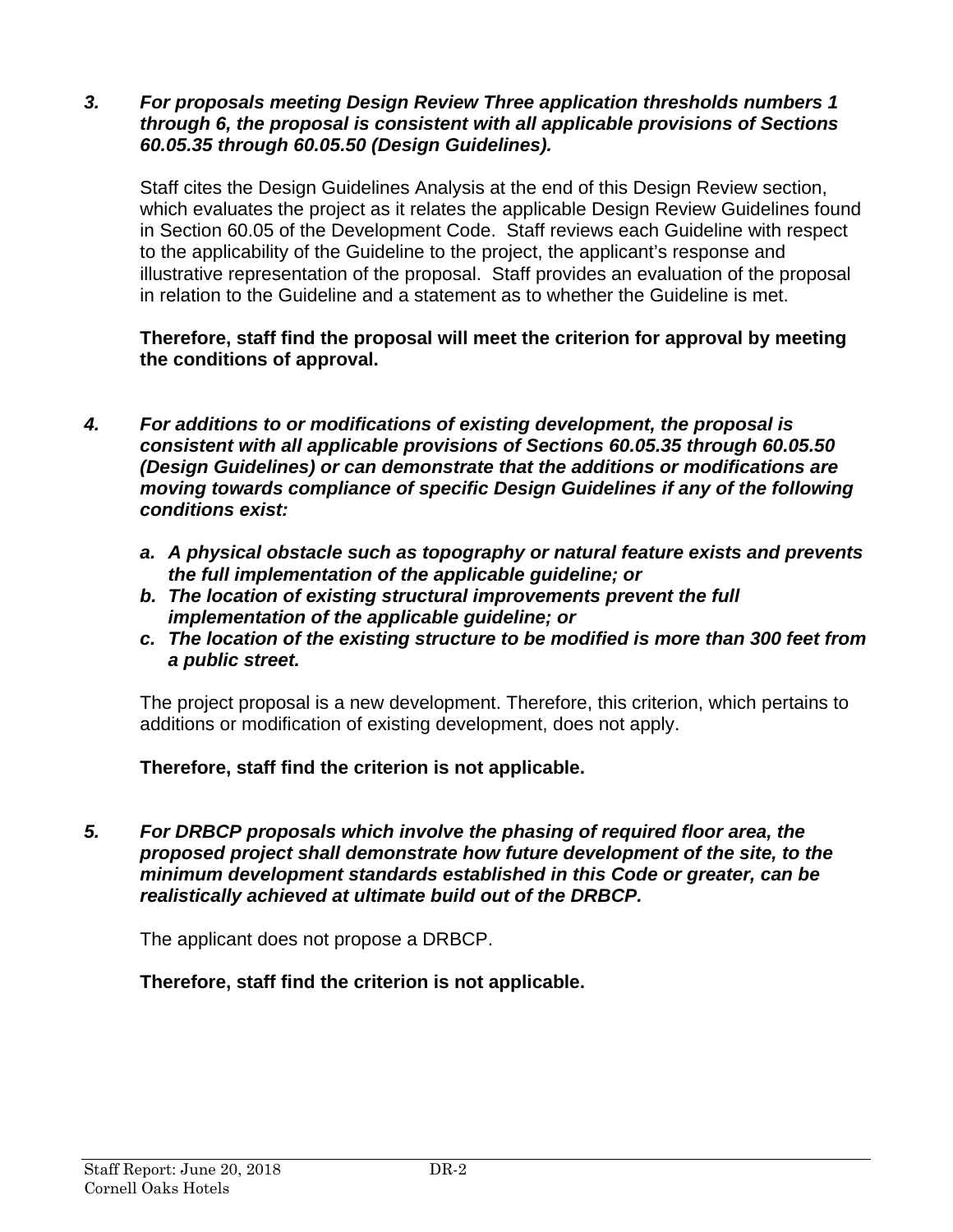**6.** *For proposals meeting Design Review Three application Threshold numbers 7 or 8, where the applicant has decided to address a combination of standards and guidelines, the proposal is consistent with all applicable provisions of Sections 60.05.15 through 60.05.30 (Design Standards) except for the Design Standard(s) where the proposal is instead subject to the applicable corresponding Design Guideline(s). [ORD 4531; March 2010]*

The project proposal meets application Threshold #1 and, accordingly, is not subject to Design Standards.

**Therefore, staff find the criterion is not applicable.** 

*7. For proposals meeting Design Review Three application Threshold numbers 7 or 8, the proposal is consistent with all applicable provisions of Sections 60.05.15 through 60.05.30 (Design Standards) except for the Design Standard(s) where the proposal is applying to instead meet the applicable Design Guideline(s).* 

The project proposal meets application Threshold #1 and, accordingly, is not subject to Design Standards.

**Therefore, staff find the criterion is not applicable.** 

### *8. Applications and documents related to the request, which will require further City approval, shall be submitted to the City in the proper sequence.*

The applicant has submitted all documents related to this request for Design Review Three approval. New Conditional Use, Preliminary Fee Ownership Subdivision, Sidewalk Design Modification and Tree Plan Two applications are being processed concurrently with the subject request for Design Review Three approval. No additional applications or documents are needed at this time.

# **Therefore, staff find the criterion is met.**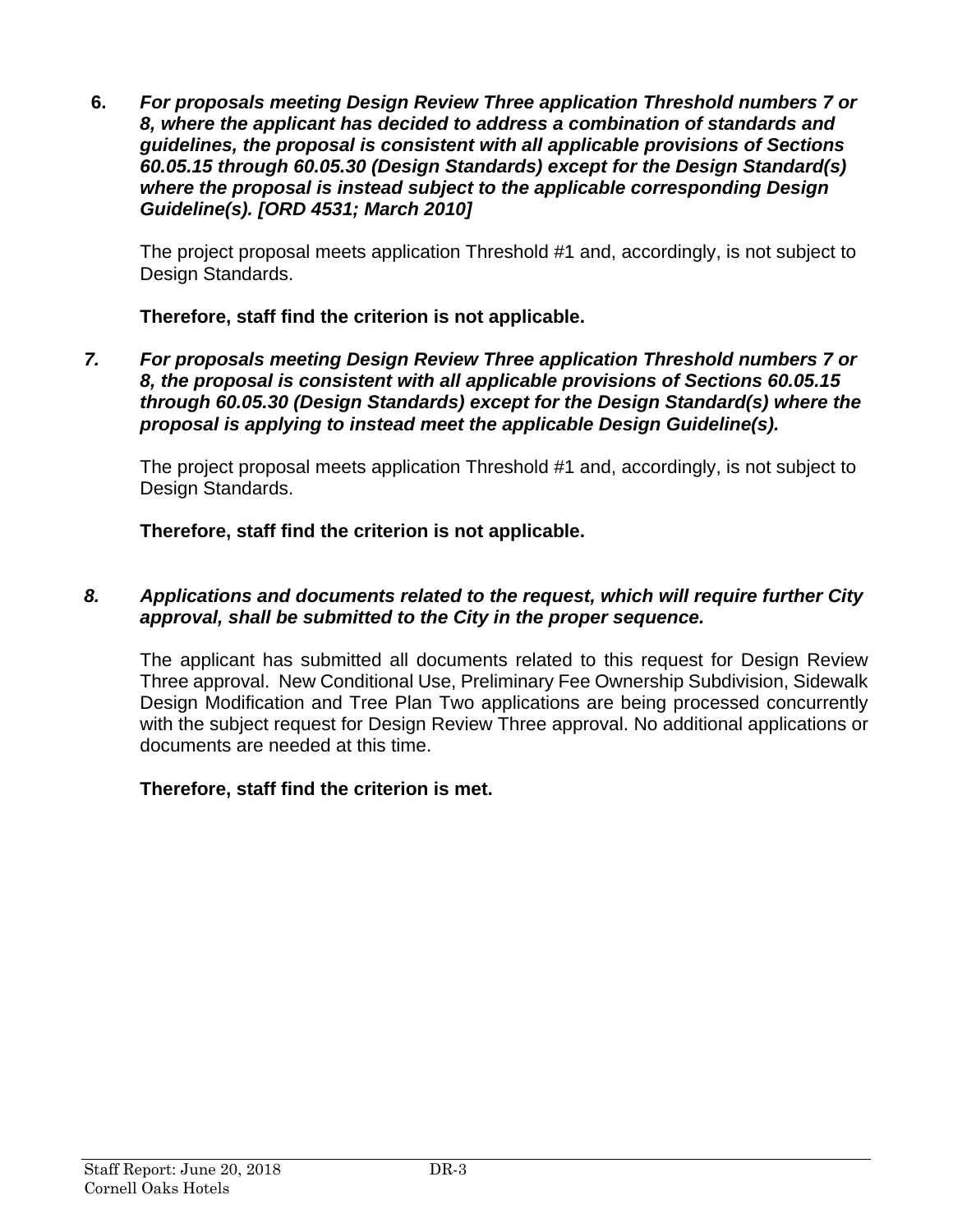### **DESIGN REVIEW GUIDELINES ANALYSIS**

In the following analysis, staff have only identified the Design Guidelines which are relevant to the subject development proposal. Non-relevant Guidelines have been omitted.

**60.05.35** *Building Design and Orientation Guidelines. Unless otherwise noted, all guidelines apply in all zoning districts.*

### *1. Building Elevation Design Through Articulation and Variety*

B. *Building elevations should be varied and articulated to provide visual interest to pedestrians. Within larger projects, variations in architectural elements such as: building elevations, roof levels, architectural features, and exterior finishes should be provided.* (Standard 60.05.15.1.A and B)

Marriot AC Hotel: The applicant states that the building elevations vary with material changes, color and texture changes, and significant glazing. Variations in roof lines also provide visual interest. The exterior of the building is a mix of stucco and fiber cement panels. The building pad will be approximately 14 feet below the public sidewalk along NW Greenbrier and NW 158<sup>th</sup> Avenue. Therefore, the second floor will be most visible to pedestrians viewing the north and west elevations.

Element Hotel: The applicant states that the building elevations vary with material changes, color and texture changes, and significant glazing. Variations in roof lines also provide visual interest, and a unique roof form in the center of the elevation adds additional articulation. The exterior of the building is a mix of stucco and fiber cement panels.

Staff concurs that both hotels are sufficiently varied to provide visual interest.

### **Therefore, staff find the Guideline is met.**

C. *To balance horizontal features on longer building elevations, vertical building elements, such as building entries, should be emphasized.* (Standard 60.05.15.1.B)

Marriot AC Hotel: The applicant states that vertical elements are provided at the primary building entrance, utilizing color, massing, and roof form changes. Additionally, the AC Hotel utilizes vertical grilles between some windows.

Element Hotel: The applicant states that vertical elements are provided at the primary entrances, utilizing color, massing, and roof form changes. Additionally, the Element hotel provides the previously mentioned unique roof form that emphasizes vertical elements.

Staff concurs that both hotels have vertical elements that balance the longer building elevations.

### **Therefore, staff find the Guideline is met.**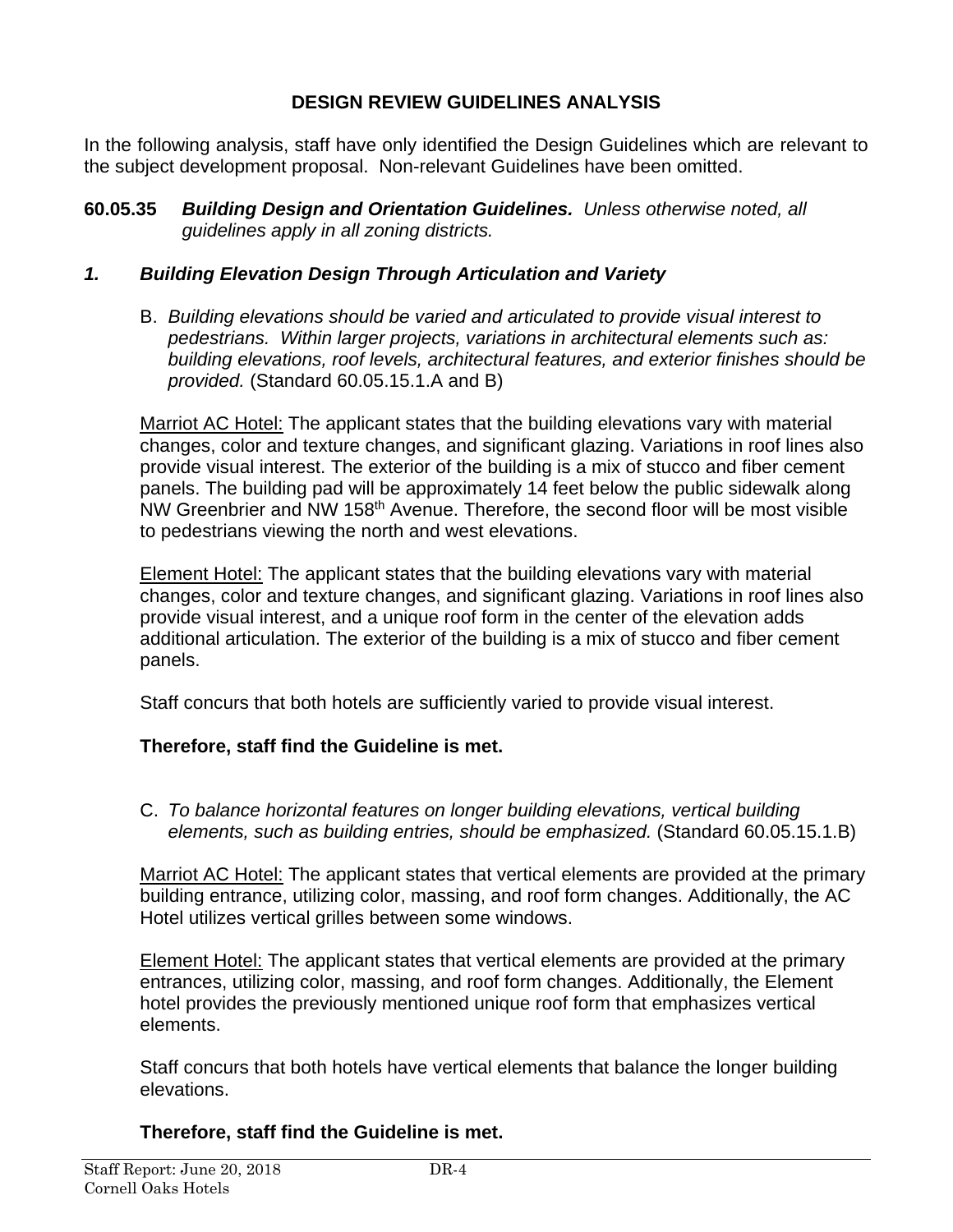D. *Buildings should promote and enhance a comfortable pedestrian scale and orientation. This guideline does not apply to buildings in industrial districts where the principal use of the building is manufacturing, assembly, fabricating, processing, packing, storage, wholesale or distribution activities. (Standard 60.05.15.1.B) [ORD 4531; March 2010]* 

Marriot AC Hotel: The applicant states that the street facing elevations will convey a residential feel and will convey a pedestrian scale with consistent windows along the longer north elevation. The interior facing elevations provide a pedestrian scale through significant glazing and canopies at the primary entrance. Walking paths with landscaping surround the hotel.

Element Hotel: The applicant states that a pedestrian scale is conveyed through human scale windows, materials changes, and a low canopy at the primary entrance. Walking paths with landscaping surround the hotel.

Staff concurs that both hotels promote a comfortable pedestrian scale through windows, materials changes, pedestrian paths and landscaping.

### **Therefore, staff find the Guideline is met.**

*E. Building elevations visible from and within 200 feet of an adjacent street or major parking area should be articulated with architectural features such as windows, dormers, off-setting walls, alcoves, balconies or bays, or by other design features that reflect the building's structural system. Undifferentiated blank walls facing a street, common green, shared court, or major parking area should be avoided. (Standards 60.05.15.1.B, C, and D) [ORD 4542; May 2010]* 

Marriot AC Hotel: The applicant states that windows, materials changes, reveals, and vertical elements provide significant articulation to all elevations.

Element Hotel: The applicant states that windows, materials changes, reveals, and vertical elements provide significant articulation to all elevations.

Additionally, staff notes that both hotels provide several design elements on the ground floor that are different from the upper floors, including window dimensions and material changes, that further articulate the hotel elevations. Staff concurs that both hotels provide sufficiently articulated elevations.

### **Therefore, staff find the Guideline is met.**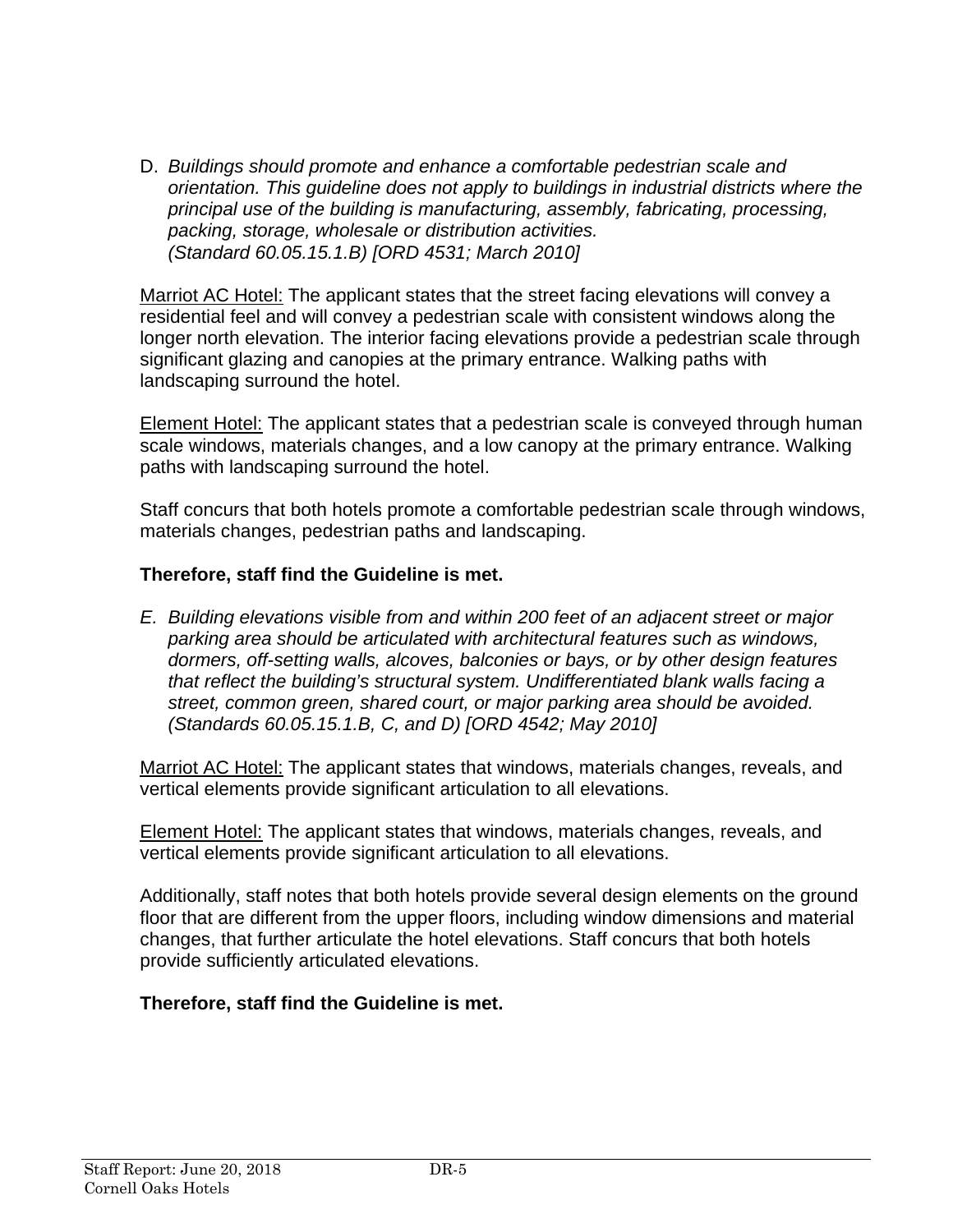# *2. Roof Forms as Unifying Elements*

- A. *Roof forms should be distinctive and include variety and detail when viewed from the street. Sloped roofs should have a significant pitch and building focal points should be highlighted.* (Standards 60.05.15.2.A and B)
- B. *Flat roofs should include distinctive cornice treatments*. (Standard 60.05.15.2.C)

Marriot AC Hotel: The applicant states that the flat roof forms provide a few changes in height for visual interest. Furthermore, the flat roofs are topped with a simple accent band. The design intends to convey clean and simple lines and modern massing.

Element Hotel: The applicant states that the roof forms are distinctive, especially the unique roof form above the primary entrance. All flat roof lines are topped by a simple band that changed color in coordination with materials changes.

Staff concurs that the flat roofs of both hotels are broken up by height changes, and defined by a simple band cornice.

# **Therefore, staff find the Guideline is met.**

### *3. Primary building entrances*

A. *The design of buildings should incorporate features such as arcades, roofs, porches, alcoves, porticoes, awnings, and canopies to protect pedestrians from the rain and sun. This guideline does not apply to buildings in Industrial districts where the principal use of the building is manufacturing, assembly, fabricating, processing, packing, storage, wholesale or distribution activities..* (Standard 60.05.15.3.A)

Both Hotels: The applicant states that both primary building entrances have canopies that protect pedestrians from the elements. Staff concurs that both hotels have canopies at the primary entrances.

### **Therefore, staff find the Guideline is met.**

B. *Special attention should be given to designing a primary building entrance that is both attractive and functional. Primary entrances should incorporate changes in mass, surface, or finish to emphasize the entrance.* (Standard 60.05.15.3.B)

Marriot AC Hotel: The applicant states that the primacy entrance is emphasized by the canopy, as well as the with materials changes accented by wood textures above the canopy.

**Element Hotel:** The applicant states that the hotel has a distinctive front portal entry that draws one's attention. The portal projects out from the building façade, and utilizes different materials to provide additional articulation.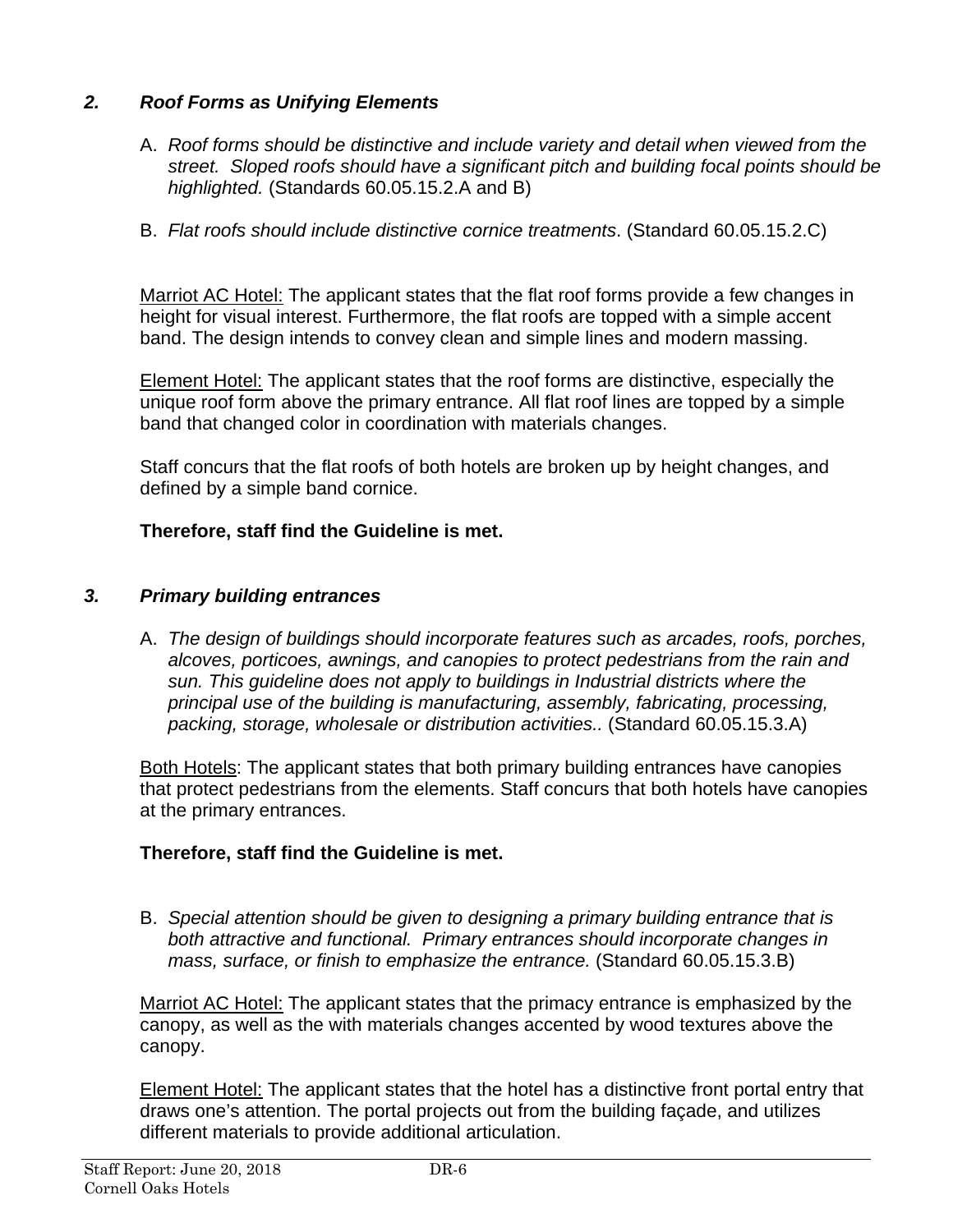Staff concurs that both hotels have designs that emphasize the primary entrance.

**Therefore, staff find the Guideline is met.** 

# *4. Exterior Building Materials*

A. *Exterior building materials and finishes should convey an impression of permanence and durability. Materials such as masonry, stone, wood, terra cotta, and tile are encouraged. Windows are also encouraged, where they allow views to interior activity areas or displays*. (Standard 60.05.15.4.A)

Both Hotels: The applicant states that the exterior finishes will convey an impression of durability, through use of hard-coat stucco and prefinished fiber cement panels. Staff concurs that this approach conveys an impression of durability.

# **Therefore, staff find the Guideline is met.**

B. *Where masonry is used for exterior finish, decorative patterns (other than running bond pattern) should be considered, especially at entrances, building corners and at the pedestrian level. These decorative patterns may include multi-colored masonry units, such as brick, tile, stone, or cast stone, in a layered or geometric pattern, or multi-colored ceramic tile bands used in conjunction with materials such as concrete*. *This guideline does not apply to developments in Industrial zones, where masonry is used for exterior finishes.* (Standards 60.05.15.4.B and C)

Both Hotels: Masonry is not used as an exterior finish for either hotel.

# **Therefore, staff find the Guideline is met.**

*5. Screening of Equipment. All roof, surface, and wall-mounted mechanical, electrical, communications, and service equipment should be screened from view from adjacent public streets by the use of parapets, walls, fences, enclosures, dense evergreen foliage, or by other suitable means.* (Standards 60.05.15.5.A through C)

Both Hotels: The applicant states that any roof, ground, and wall-mounted equipment will be screened from view utilizing parapet walls and dense plantings. Staff notes that specific equipment numbers, dimensions, and locations have not been provided with this application, which is common at this state in construction design. Staff recommends a condition of approval that all equipment shall be screened at the time of installation through parapet walls, plantings, or other suitable means.

# **Therefore, by meeting the conditions of approval, staff find the Guideline is met.**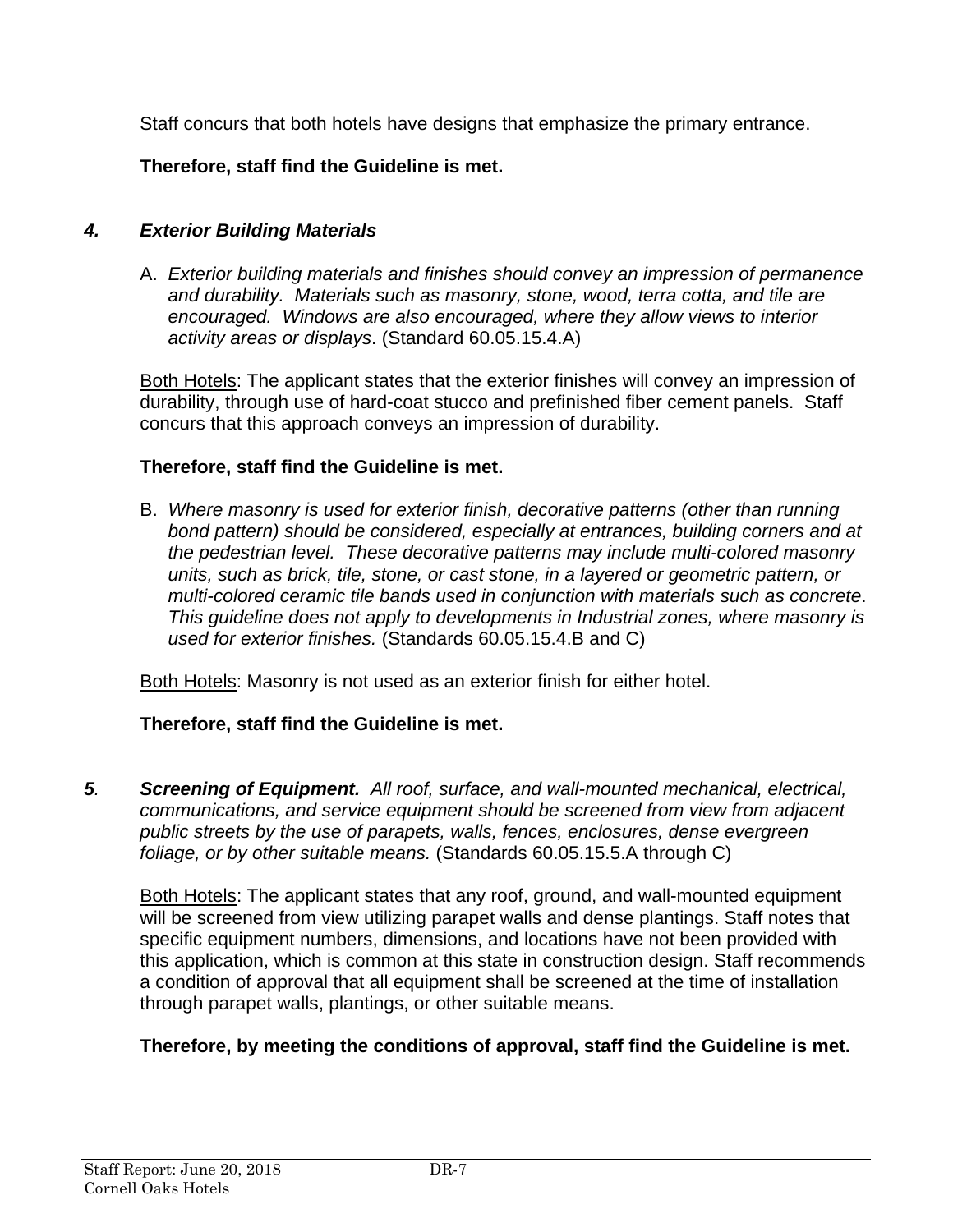### *8. Ground floor elevations on commercial and multiple use buildings.*

A. *Excluding residential only development, ground floor building elevations should be pedestrian oriented and treated with windows, display areas or glass doorway openings to the extent possible and where appropriate to the design and use of the building. This guideline particularly applies to ground floor building elevations situated along Major Pedestrian Routes.(Standard 60.05.15.8.A) [ORD 4531; April 2010]* 

Marriot AC Hotel: The applicant states that the ground floor elevations have significant glazing where possible. Certain areas of the hotel that serve as 'back-of-house' have reduced glazing. The site grading locates these area below the adjacent public sidewalks. The resulting effect is views from the public sidewalk relate more to the second floor of the hotel, which has significant glazing.

Element Hotel: The applicant states that the ground floor elevations have significant glazing on the ground floor of all elevations. Certain areas of the hotel that serve as 'back-of-house' have reduced glazing. Staff notes that these areas are not concentrated on one elevation, reducing the feeling of limited glazing from any one pedestrian perspective.

Staff concurs that ground floor buildings are treated with glazing that contributes to an improved pedestrian experience.

# **Therefore, staff find the Guideline is met.**

B. *Except those used exclusively for residential use, ground floor elevations that are located on a Major Pedestrian Route, sidewalk, or other space where pedestrians are allowed to walk should provide weather protection for pedestrians on building elevations. (Standard 60.05.15.8.B)* 

Both Hotels: Neither hotel is located on a Major Pedestrian Route or public sidewalk. However, canopies are provided at both primary entrances, providing weather protection for those loading or unloading luggage or otherwise visiting the hotels. Staff concurs that sufficient weather protection has been provided.

# **Therefore, staff find the Guideline is met.**

- **60.05.40.** *Circulation and Parking Design Guidelines. Unless otherwise noted, all guidelines apply in all zoning districts*.
- *1. Connections to public street system. The on-site circulation system and the abutting street system should provide for efficient access and circulation, and should connect the project to abutting streets.* (Standard 60.05.40.1)

The applicant states that the proposed on-site circulation system connects to the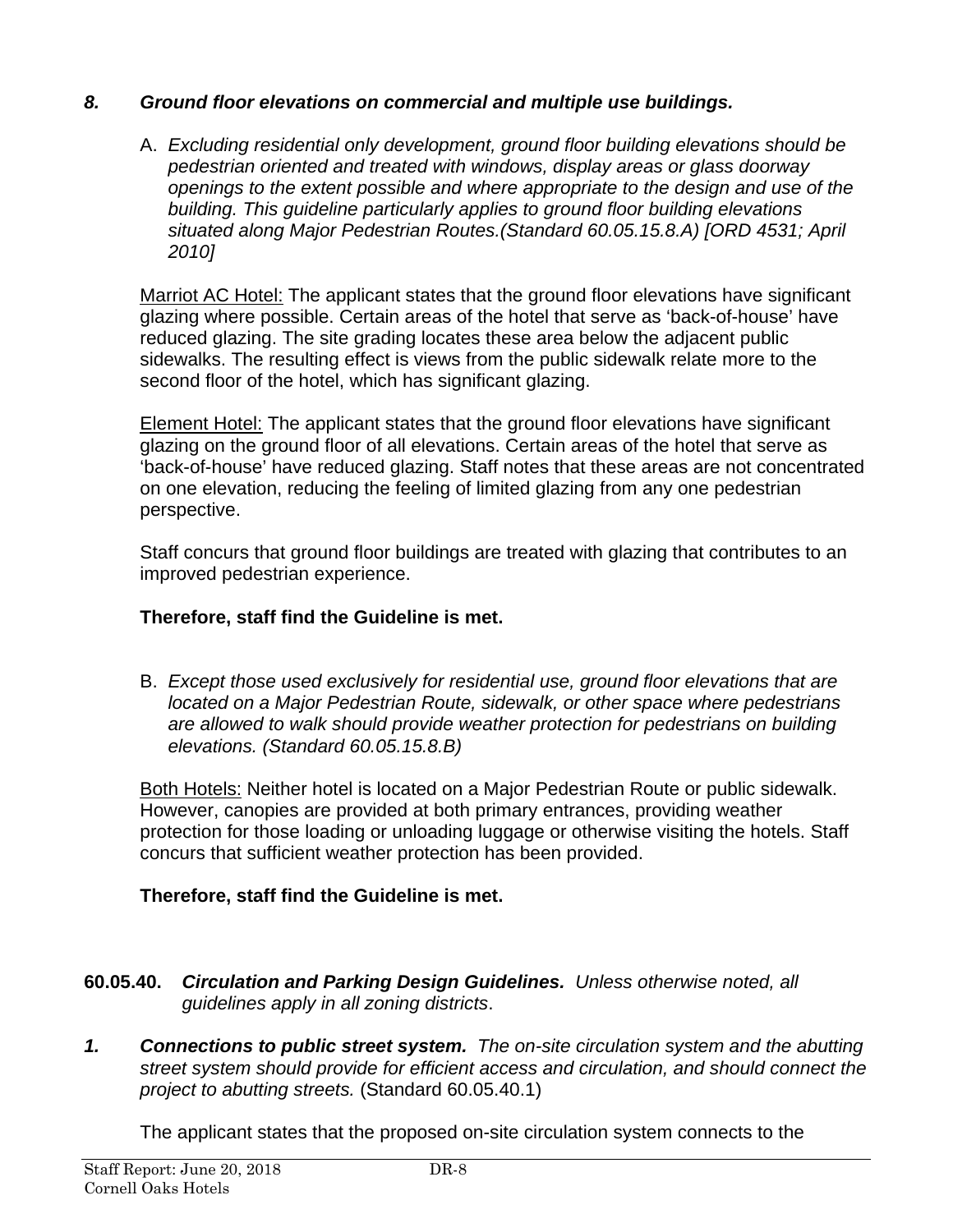surrounding street system. Staff notes that the proposal provides vehicular access at two existing intersections constructed with the development of the surrounding office park. In addition to these locations, four pedestrian connections to the sidewalk network are provided.

The proposal can be found to adequately connect to the public transportation system.

### **Therefore, staff find the Guideline is met.**

## *2. Loading area, solid waste facilities, and similar improvements.*

A. *On-site service, storage and similar activities should be designed and located so that these facilities are screened from an abutting public street.* (Standard 60.05.20.2)

The applicant states that on-site loading areas and trash storage areas are located within trash enclosures on-site. The applicant proposes to conduct all loading in the pick-up/drop-off areas of the hotels, along a driveway, or in an oversized parking space, signed as a loading area during certain times of day. No traditional loading berths are provided that require special screening.

# **Therefore, staff find the Guideline is met.**

### *3. Pedestrian circulation.*

A. *Pedestrian connections should be made between on-site buildings, parking areas, and open spaces.* (Standard 60.05.20.3.A)

The applicant provides a series of pedestrian connections and paths throughout the site connecting shared access drive, building entrances, and parking areas to each other and to the public street system. The pedestrian connections through the development and to adjacent streets are sufficient.

### **Therefore, staff find the Guideline is met.**

B. *Pedestrian connections should connect on-site facilities to abutting pedestrian facilities and streets unless separated by barriers such as natural features, topographical conditions, or structures.* (Standard 60.05.20.3.A)

The applicant provides connections to all adjacent public streets which are direct and logical given the slopes of the site. Staff concurs with the applicant that sufficient pedestrian connections to adjacent streets and pedestrian facilities.

### **Therefore, staff find the Guideline is met.**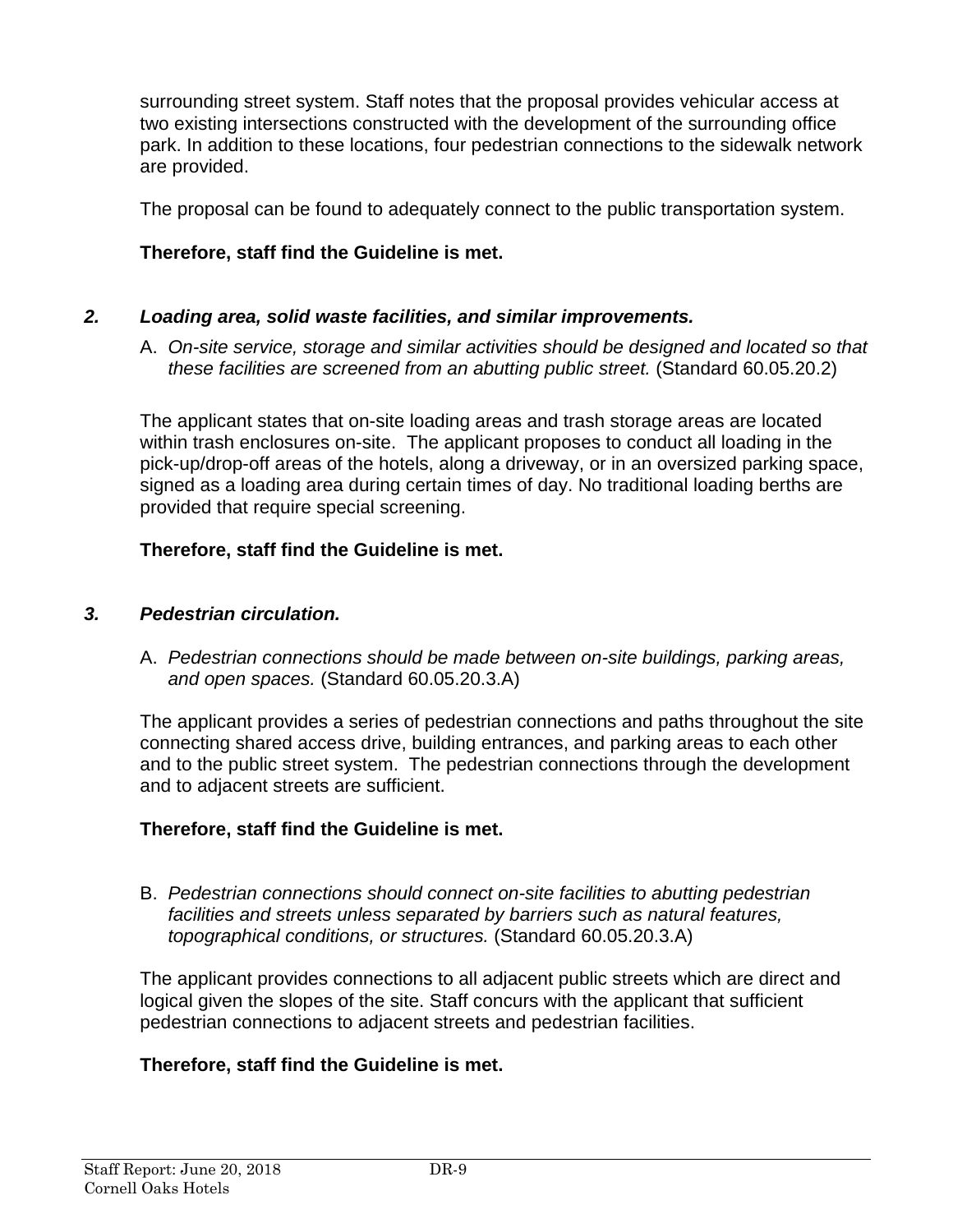C. *Pedestrian connections should link building entrances to nearby streets and other pedestrian destinations.* (Standard 60.05.20.3.B)

The applicant provides direct pedestrian connections from streets to building entrances with paved pathways. Staff concur that pedestrian connections are provided to adjacent public streets.

### **Therefore, staff find the Guideline is met.**

D. *Pedestrian connections to streets through parking areas should be evenly spaced and separated from vehicles* (Standard 60.05.20.3.C through E)

The applicant provides pedestrian connections that run through the parking area and are separated from drive aisles and parking areas where possible.

### **Therefore, staff find the Guideline is met.**

*E. Excluding manufacturing, assembly, fabricating, processing, packing, storage and wholesale and distribution activities which are the principle use of a building in industrial districts, pedestrian connections designed for high levels of pedestrian activity should be provided along all streets. (Standard 60.05.20.3.A through H)* 

The applicant provides sidewalks along all public streets as well as a sufficient internal pedestrian walkway system. Staff concurs that the pedestrian system is adequate.

### **Therefore, staff find the Guideline is met.**

F. *Pedestrian connections should be designed for safe pedestrian movement and constructed of hard durable surfaces. (Standards 60.05.20.3.F through G)* 

Pedestrian ways are designed for safe movement and constructed with hard surface materials. Where pedestrian access crosses drive aisles, marked crosswalks, are used to differentiate the driving surface to ensure pedestrian safety. Pedestrian connections are a minimum of 5 feet in width and less than a 5% grade in the direction of travel. Staff concurs that the applicant has proposed hard durable differentiated surfaces for pedestrian connections.

### **Therefore, staff find the Guideline is met.**

*4. Street frontages and parking areas. Landscape or other screening should be provided when surface parking areas are located along public streets.* (Standard 60.05.20.4)

The applicant states that landscaping is proposed around the entirety of the site to screen parking. Staff concurs that a mix of trees and shrubs are provided to screen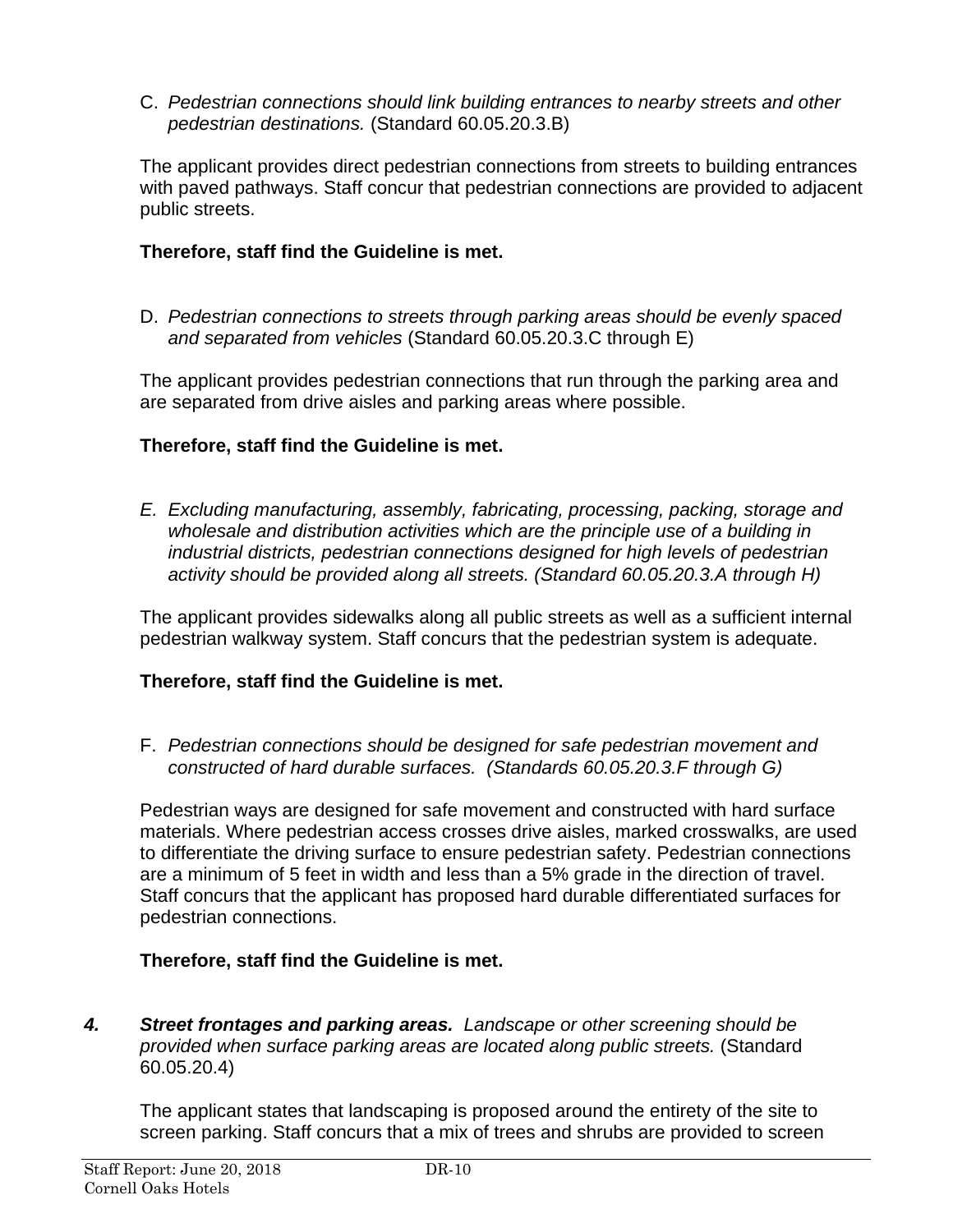parking from public streets.

# **Therefore, staff find the Guideline is met.**

*5. Parking area landscaping. Landscape islands and a tree canopy should be provided to minimize the visual impact of large parking areas.* (Standard 60.05.20.5.A through D)

The applicant proposes landscape islands containing trees and ground cover. The landscape islands and surrounding vegetation are designed to mitigate the impact of the parking areas.

### **Therefore, staff find the Guideline is met.**

**60.05.45.** *Landscape, Open Space and Natural Areas Design Guidelines. Unless otherwise noted, all guidelines apply in all zoning districts.*

### *3. Minimum landscaping for conditional uses in Residential districts and for developments in Multiple Use, Commercial, and Industrial Districts.*

A. *Landscaping should soften the edges of buildings and parking areas, add aesthetic interest and generally increase the attractiveness of a development and its surroundings.* (Standard 60.05.25.3.A, B, and D)

The applicant states that landscaping is designed to soften the edges around the edge of the buildings and site perimeter. Staff concurs that the proposed landscaping softens the edges of buildings and parking areas and adds aesthetic interest.

### **Therefore, staff find the Guideline is met.**

C. *Use of native vegetation should be emphasized for compatibility with local and regional climatic conditions.* (Standard 60.05.25.3.A and B)

The applicant states that all vegetation selected is native adapted and selected from local jurisdiction plant lists. Staff concurs that the landscaping selected includes local vegetation that will be compatible with local conditions

# **Therefore, staff find the Guideline is met.**

D. *Existing mature trees and vegetation should be retained and incorporated, when possible, into the site design of a development.* (Standard 60.05.25.3.A and B)

The applicant states that several existing mature trees along NW Greenbrier and NW Blueridge will be preserved by construction curb-tight sidewalks. Please see additional findings in Attachment E, Sidewalk Design Modification.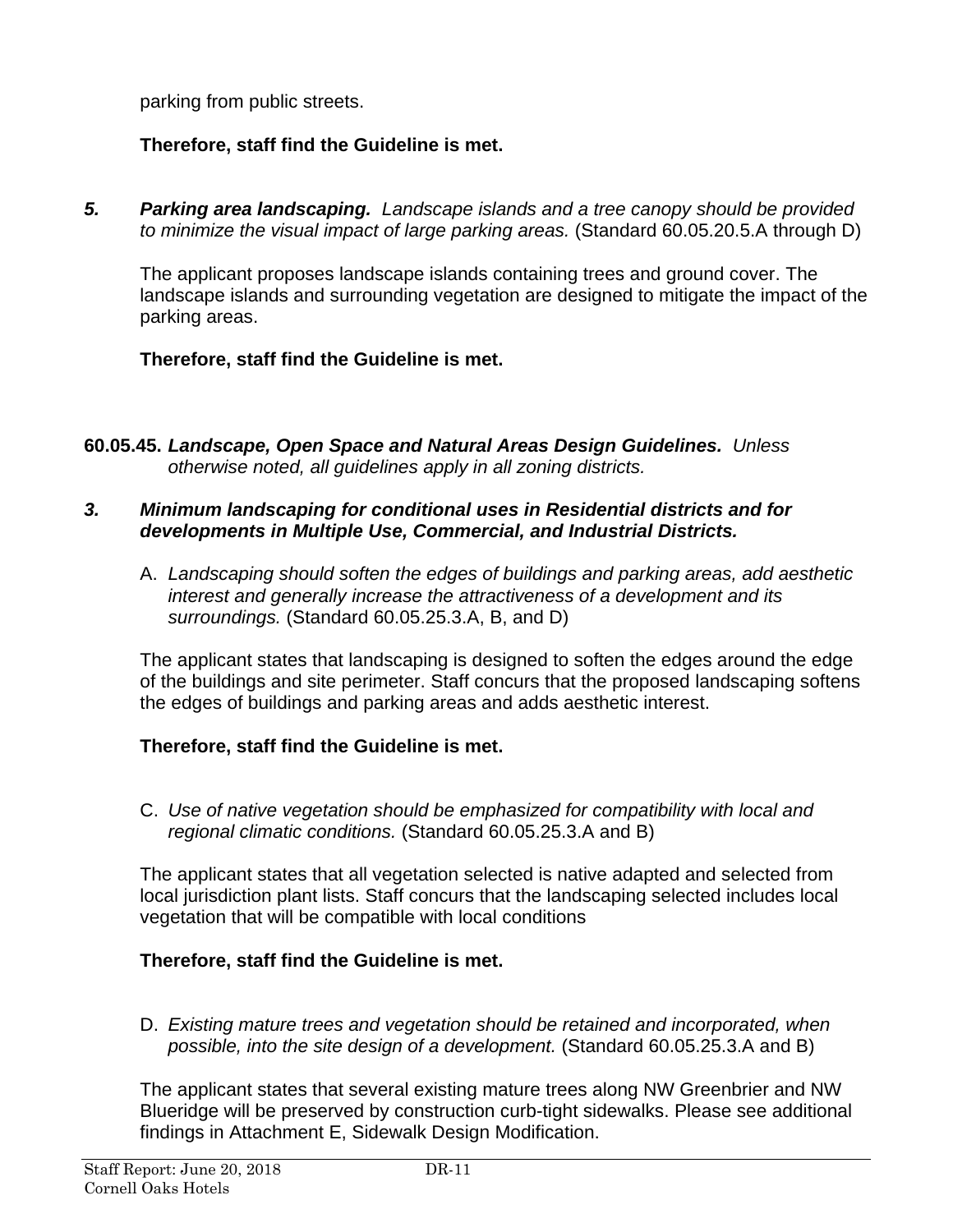A significant number of mature trees exist along the western half of the site. Unlike the trees preserved by the Sidewalk Design Modification request, these trees are located further into the interior of the site, occupying a significant amount the land area. Staff concurs, noting that the tree groves along the west edge of the site occupy almost 2 acres, severely limiting the ability to develop the site. Staff further notes that these trees are Community Trees only, and have no additional regulatory protection. Please see additional findings in Attachment F, Tree Plan Type Two.

### **Therefore, staff find the Guideline is met.**

E. *A diversity of tree and shrub species should be provided in required landscaped areas.* (Standard 60.05.25.3)

The applicant states that a variety of trees, shrubs, grasses and groundcover are proposed. Staff concurs that a variety of trees and shrub species is provided.

### **Therefore, staff find the Guideline is met.**

*6. Retaining Walls. Retaining walls over six (6) feet in height or greater than fifty (50) feet in length should be architecturally treated, incorporated into the overall landscape plan, or screened by landscape material.* (Standard 60.05.25.5)

The applicant identifies multiple retaining walls on site to address the significant grades on this site. The applicant has provided rendered elevations illustrating the retaining wall articulation. Staff concurs that the retaining walls are architecturally treated.

### **Therefore, staff find the Guideline is met.**

### *7. Fences and Walls*

*A. Fences and walls should be constructed of attractive, durable materials.* (Standard 60.05.25.6)

Decorative black aluminum fencing is provided where necessary at the top of retaining walls. Staff concurs that the fencing is attractive and durable.

### **Therefore, staff find the Guideline is met.**

*B. Fences and walls constructed in front yards adjacent to public streets should provide the opportunity to view into the setback from the street unless high traffic volumes or other conflicts warrant greater security and protection.* (Standard 60.05.25.6)

No fences are proposed in the front yards or adjacent to public streets.

### **Therefore, staff find the Guideline is met.**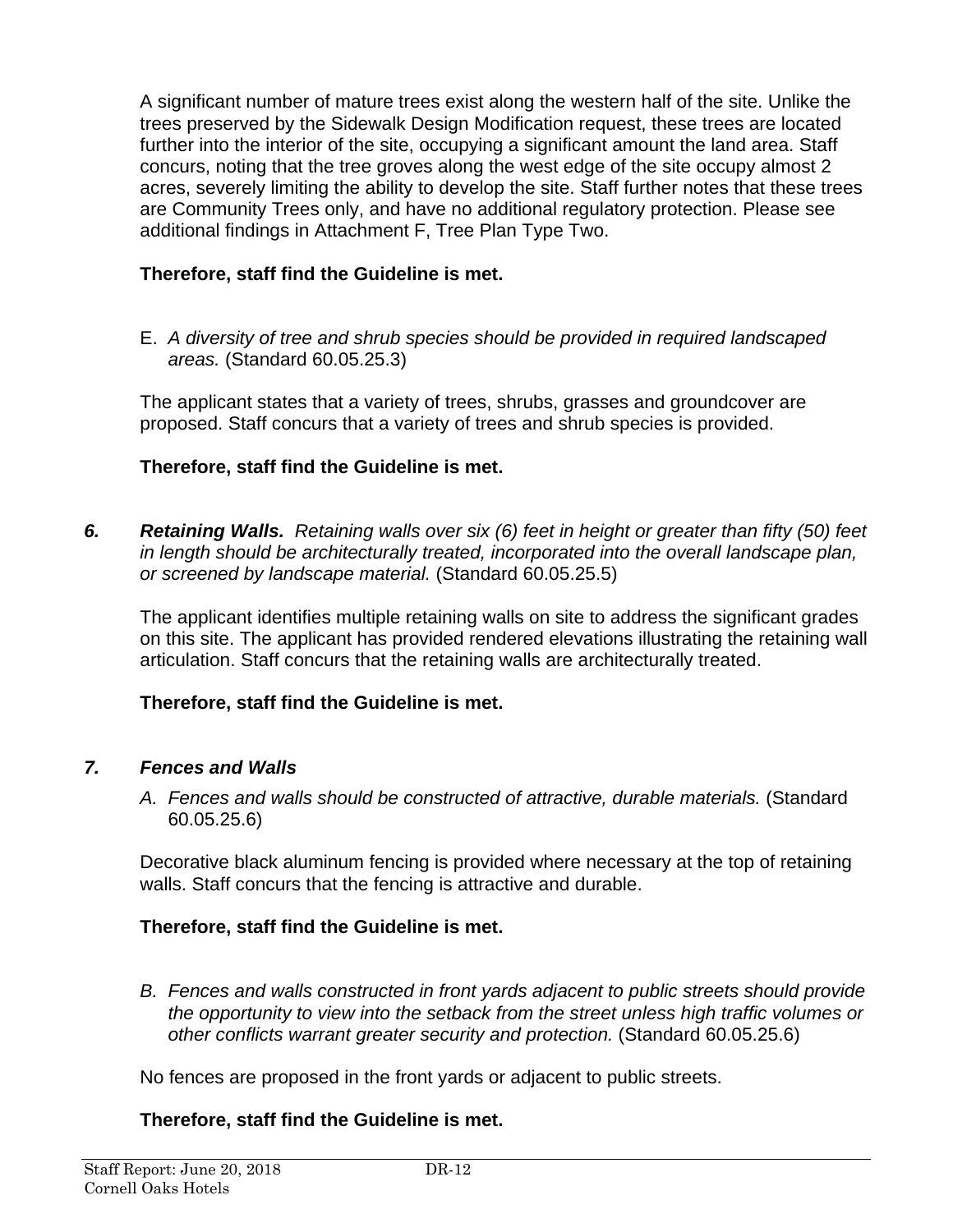*9. Integrate water quality, quantity or both facilities. Aboveground stormwater detention and treatment facilities should be integrated into the design of a development site and, if visible from a public street, should appear as a component of the landscape design. (Standard 60.05.25.11)*

The applicant proposes to construct a landscaped stormwater basin east of the Element Hotel. The plantings are consistent with the requirements of Clean Water Services, and will have appearance of integration with the rest of the site.

### **Therefore, staff find the Guideline is met.**

*10. Natural Areas. Natural features that are indigenous to a development site, such as streams, wetlands, and matures trees should be preserved, enhanced and integrated when reasonably possible into the development plan. (Standard 60.05.25.12)*

Some mature trees will be preserved along NW Greenbrier. A majority of the trees conflict with development and will require removal. Please see staff response to Section 60.05.45.3.D for additional analysis.

### **Therefore, staff find the Guideline is met.**

### *11. Landscape Buffering and Screening*

*A. A landscape buffer should provide landscape screening, and horizontal separation between different zoning districts and between non-residential land uses and residential land uses. The buffer should not be applicable along property lines where existing natural features such as flood plains, wetlands, riparian zones and identified significant groves already provide a high degree of visual screening.* (Standard 60.05.25.13)

Staff notes that properties west of site, across NW 158<sup>th</sup>, are zoned R-2 residential. All other adjacent properties match the subject site zoning, Office Industrial. Applicant states that sidewalks, planter strips and landscaping along NW 158<sup>th</sup> provide sufficient vertical and horizontal screening for the proposed used. Staff concurs that the landscaping, along with the horizontal distance of NW 158<sup>th</sup> Ave, a 5-lane arterial, provides sufficient screening.

### **Therefore, staff find the Guideline is met.**

**B.** When potential impacts of a Conditional Use are determined, or when potential *conflicts of use exist between adjacent zoning districts, such as industrial uses abutting residential uses, landscape screening should be dense, and the buffer width maximized. When potential conflicts of uses are not as great, such as a commercial use abutting an industrial use, less dense landscape screening and narrower buffer width is appropriate. (Standard 60.05.25.13)*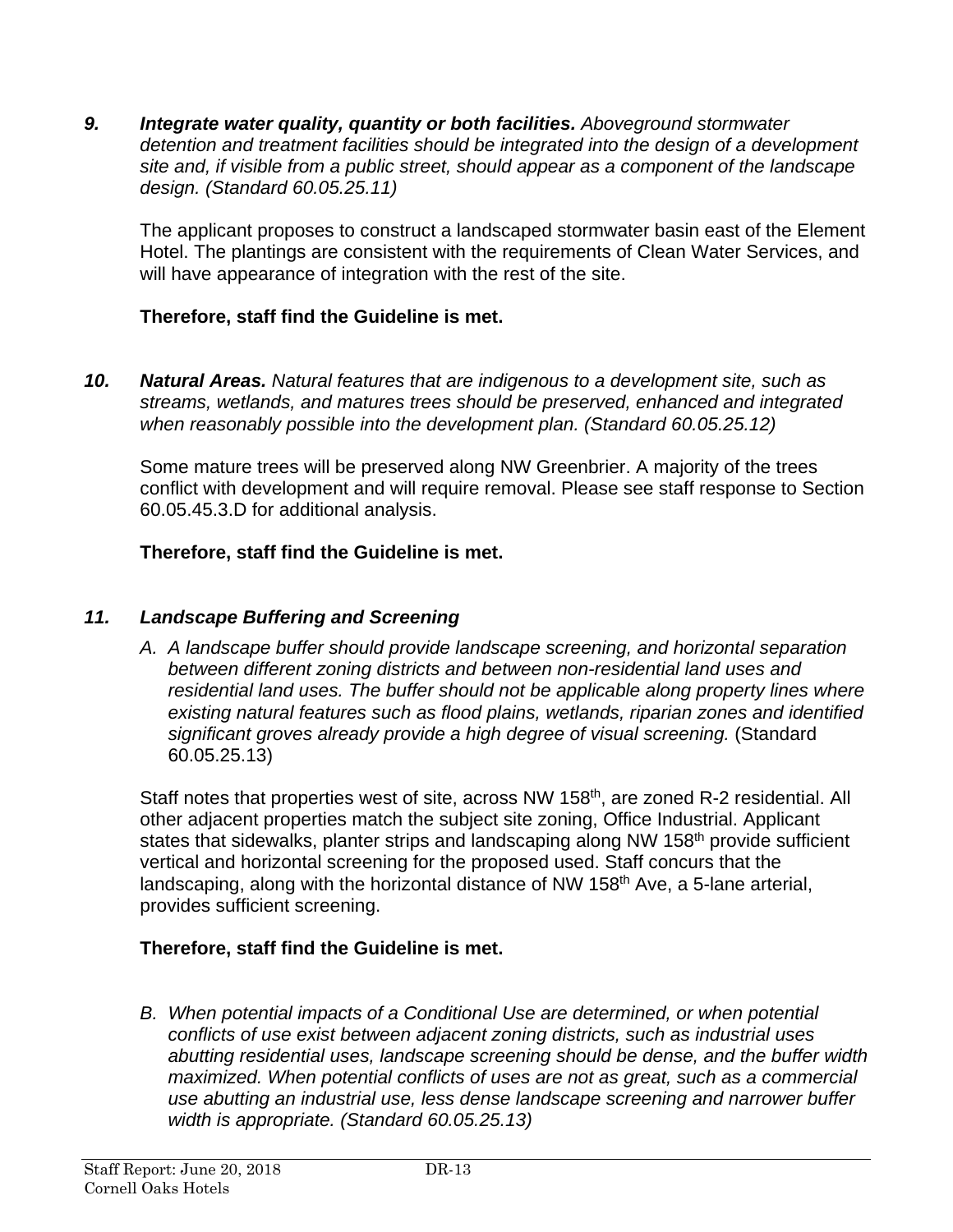The proposed project requires a Conditional Use. As noted above in Section A of this Guideline, the applicant is proposing landscaping along the west edge, that in concert with the horizontal distance of NW 158<sup>th</sup> Ave, provides sufficient screening.

### **Therefore, staff find the Guideline is met.**

*C. Landscape buffering should consist of a variety of trees, shrubs, and ground covers designed to screen potential conflict areas and complement the overall visual character of the development and adjacent neighborhoods.* (Standard 60.05.25.13)

The applicant states that the proposed landscape plantings will consist of a variety of trees, shrubs and groundcover designed to provide and effective visual screen along residential areas. Staff concurs that the schedule of planting materials shown on Sheet L1.00 in Exhibit 3.1 of the applicant's materials provide ample variety and screening.

# **Therefore, staff find the Guideline is met.**

*D. When changes to buffer widths and buffer standards are proposed, the applicant should describe the physical site constraints or unique building or site characteristics that merit width reduction. (Standard 60.05.25.13.E).*

Staff cites the analysis in Sections A and B above, noting the significant width of NW 158<sup>th</sup> as a unique site characteristic that lessens the need for a full buffer.

# **Therefore, staff find the Guideline is met.**

- *60.05.50. Lighting Design Guidelines. Unless otherwise noted, all guidelines apply in all zoning districts.* (Standard 60.05.30.1 and 2)
	- *1. Lighting should be utilized to maximize safety within a development through strategic placement of pole-mounted, non-pole mounted and bollard luminaries.*

The applicant states lighting poles have been strategically placed to assure sufficient illumination across the site. Staff concurs that the site has sufficient illumination to ensure safety.

# **Therefore, staff find the Guideline is met.**

2. *Pedestrian scale lighting should be an integral part of the design concept except for industrial projects. Poles and fixtures for pole-mounted lighting should be of a consistent type throughout the project. The design of wall-mounted lighting should be appropriate to the architectural design features of the building.*

The applicant states that poles and fixtures are consist throughout the project. LED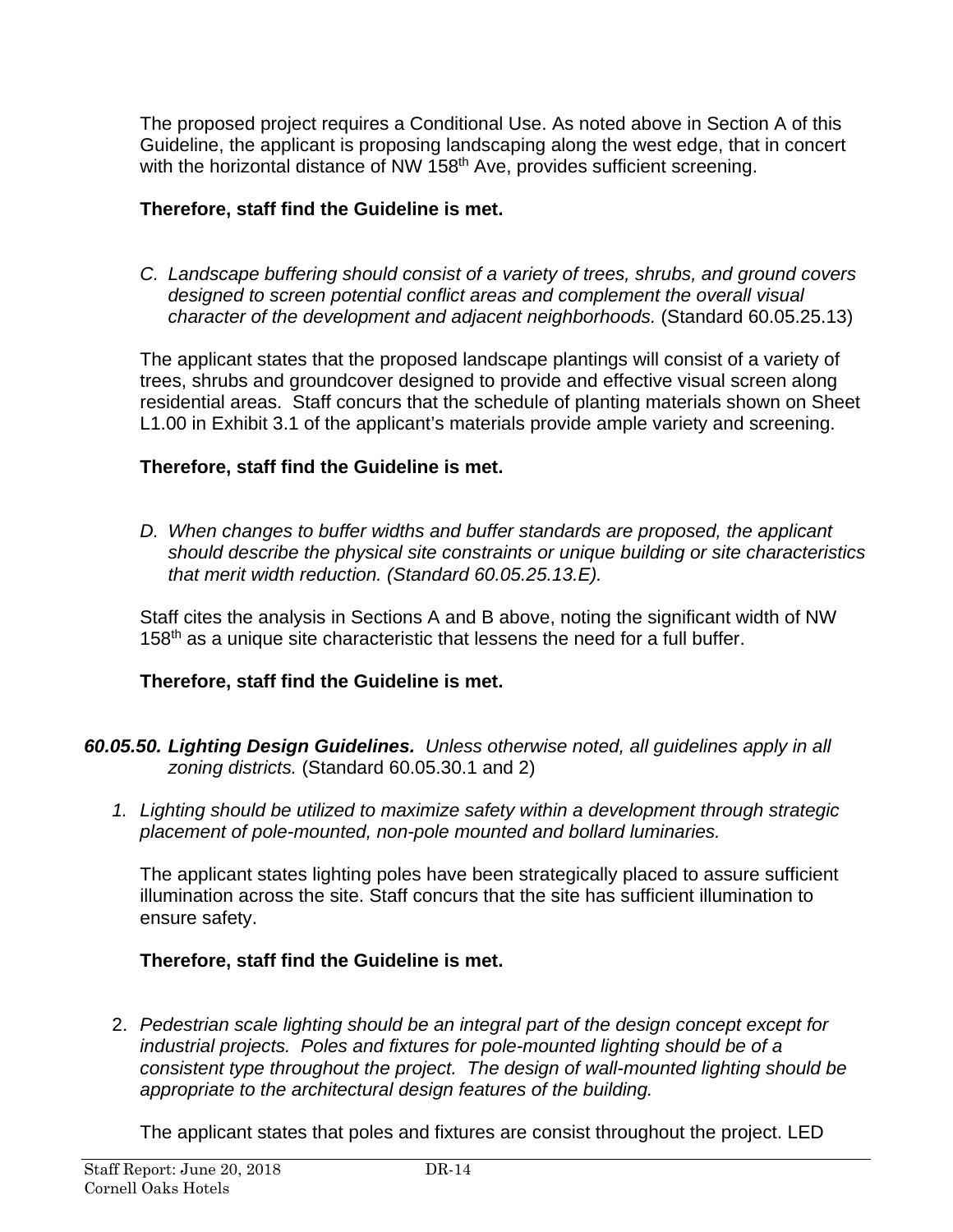fixtures and wall mounted lights will provide pedestrian scale feel in the development.

# **Therefore, staff find the Guideline is met.**

3. *Lighting should minimize direct and indirect glare impacts to abutting and adjacent properties and streets by incorporating lens-shields, shades or other measures to screen the view of light sources from residences and streets.*

The applicant states that all luminaires will be shielded and angled to minimize potential light trespass.

# **Therefore, staff find the Guideline is met.**

*4. On-site lighting should comply with the City's Technical Lighting Standards. Where the proposal does not comply with the Technical Lighting Standards, the applicant should describe the unique circumstances attributed to the use or site where compliance with the standard is either infeasible or unnecessary.* 

The applicant provides a photometric plan which complies with the maximum property lighting of 0.5 footcandles, except at the two vehicle access points at NW Blueridge and NW Greenbrier.

### **Therefore, staff find the Guideline is met.**

### **Recommendation**

Based on the facts and findings presented, staff recommend **APPROVAL** of **DR2018-0029 (Cornell Oaks Hotels),** subject to the applicable conditions identified in Attachment G.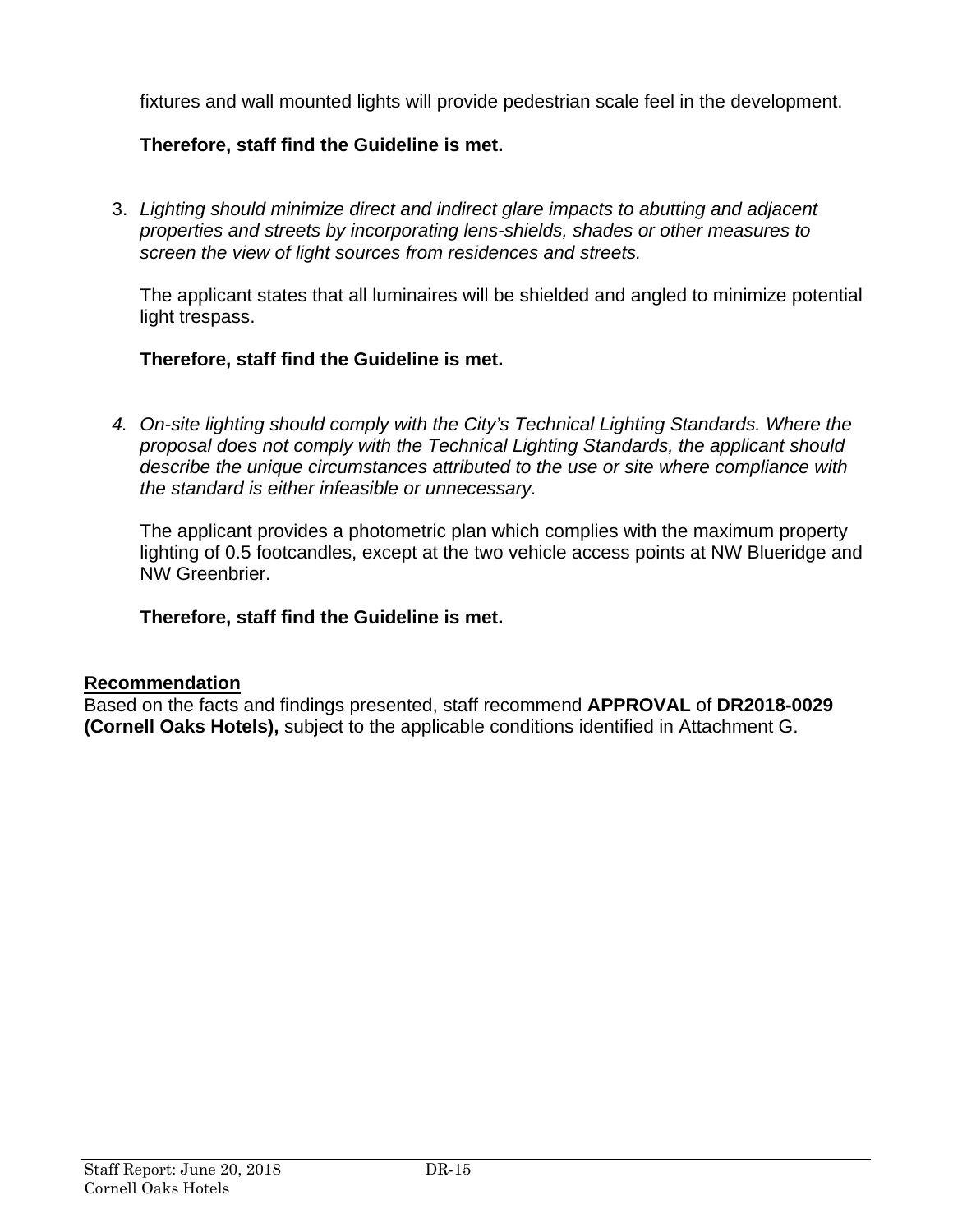#### **LD2018-0002 ANALYSIS AND FINDINGS FOR PRELIMINARY FEE OWNERSHIP SUBDIVISION**

#### **Section 40.45.05 Land Division Applications; Purpose**

*The purpose of the Land Division applications is to establish regulations, procedures, and standards for the division or reconfiguration of land within the City of Beaverton.* 

#### **Section 40.45.15.6.7 Approval Criteria**

*In order to approve a Preliminary Fee Ownership Subdivision application, the decision making authority shall make findings of fact based on evidence provided by the applicant demonstrating that all the following criteria are satisfied:* 

 *1. The application satisfies the threshold requirements for a Preliminary Fee Ownership Subdivision application. If the parent parcel is subject to a pending Legal Lot Determination under Section 40.47., further division of the parent parcel shall not proceed until all the provisions of Section 40.47.15.1.C have been met.* 

An application for Preliminary Fee Ownership Subdivision shall be required when the following threshold applies:

*1. The creation of four (4) or more new lots from at least one (1) lot of record in one (1) calendar year in a Commercial, Industrial or Multiple Use zones, where one or more of the proposed lots do not meet the setback, lot coverage, floor area ratio, and/or lot dimension standards of Chapter 20 (Land Uses), as applicable, and where modification to the same standard(s) is not requested through another type of application.* 

The applicant proposes to divide three existing legal lots, within the Office Industrial zone, into 5 parcels, where at least two of the proposed parcels will not meet the front and side setbacks. The applicant proposes to build one hotel on both Lot 1 and a separate hotel on Lot 2. Both hotels will not meet front and side setbacks. The applicant proposes to build two restaurants in a future phase on Lot 3 and Lot 4. These restaurants are not reviewed under this application. All building are located within the applicable setbacks from the parent parcel.

#### **Therefore, staff finds that the proposal meets the criterion for approval.**

#### *2. All City application fees related to the application under consideration by the decision making authority have been submitted.*

The applicant has paid the required application fee for a Preliminary Fee Ownership Subdivision application.

#### **Therefore, staff finds that the proposal meets the criterion for approval.**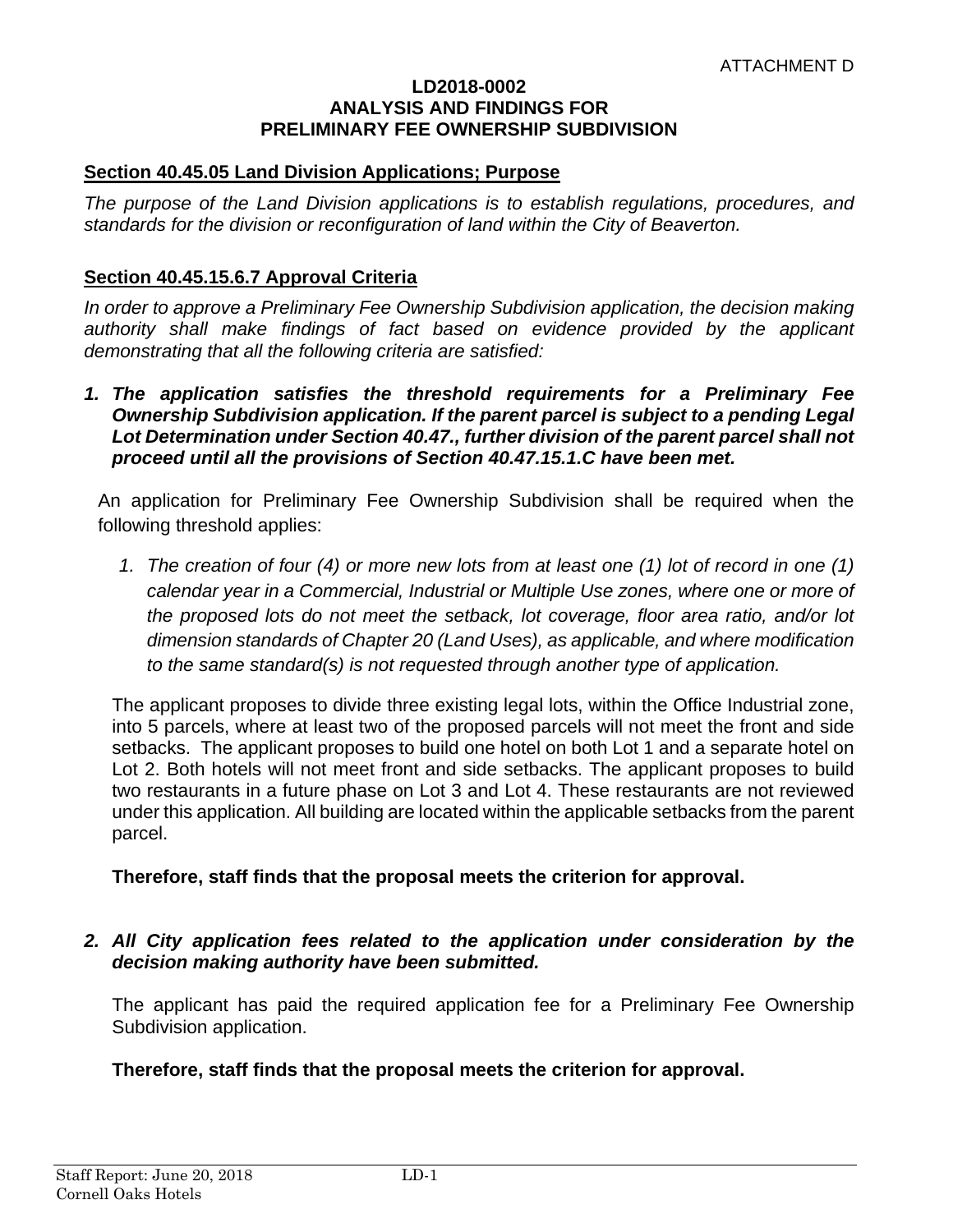*3. The proposed development does not conflict with any existing City approval, except the City may modify prior approvals through a Preliminary Fee Ownership Subdivision process to comply with current Code standards and requirements.* 

The subject site is undeveloped, and was previously divided under the Corporate Center at Cornell Oaks plat while under the jurisdiction of Washington County. Staff has been unable to find any conditions of approval that conflict with the proposed development.

### **Therefore, staff finds that the proposal meets the criterion for approval.**

*4. The parent parcel shall meet the minimum setback requirements for the applicable zoning district unless the setback is subject to an Adjustment, Variance, Flexible Setback, or Zero Side Yard Setback for a proposed Non-Residential Land Division application which shall be considered concurrently with the subject proposal.* 

The Office Industrial (OI) zoning district does not have a minimum rear yard setback but the parent parcel meets the ten (10) foot side setback and 35-foot front setback standards. The applicant has not submitted an Adjustment, Variance, Flexible Setback or Zero Side Yard Setback application.

**Therefore, staff finds that the proposal meets the criterion for approval.** 

#### *5. The proposal does not create a parcel which will have more than one (1) zoning designation.*

All the subject area is zoned Office Industrial (OI). All created parcels will retain the OI zoning designation.

**Therefore, staff finds that the proposal meets the criterion for approval.**

#### *6. Applications and documents related to the request requiring further City approval shall be submitted to the City in the proper sequence.*

The applicant submitted the application for a Preliminary Fee Ownership Subdivision on March 2, 2018 and was deemed complete on May 9, 2018. No other applications are required of the applicant for this stage of City approvals.

**Therefore, staff finds that the proposal meets the criterion for approval.**

### **RECOMMENDATION**

Based on the facts and findings presented, staff recommends **APPROVAL** of **LD2018-0010 (Cornell Oaks Hotels),** subject to the applicable conditions identified in Attachment G.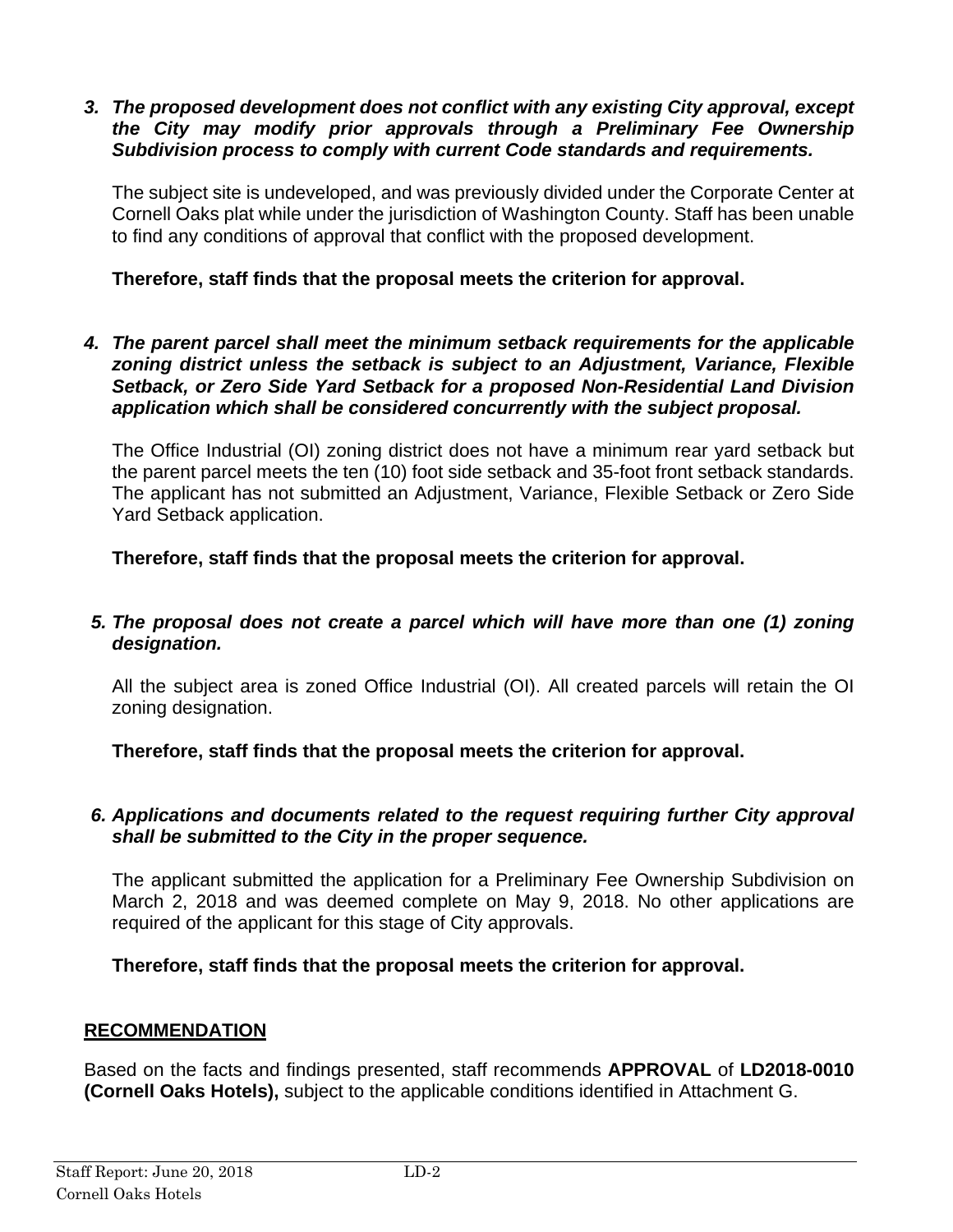#### **SDM2018-0002 ANALYSIS AND FINDINGS FOR SIDEWALK DESIGN MODIFICATION**

#### **Section 40.58.05. Sidewalk Design Modification Application; Purpose**

The purpose of the Sidewalk Design Modification application is to provide a mechanism whereby the City's street design standards relating to the locations and dimensions of sidewalks or required street landscaping can be modified to address existing conditions and constraints as a specific application. For purposes of this section, sidewalk ramps constructed with or without contiguous sidewalk panels leading to and away from the ramp shall be considered sidewalks. This section is implemented by the approval criteria listed herein.

#### **Section 40.58.15.1.C. Approval Criteria**

In order to approve a Sidewalk Design Modification application, the decision making authority shall make findings of fact based on evidence provided by the applicant demonstrating that the following criteria are satisfied:

#### *1. The proposal satisfies the threshold requirements for a Sidewalk Design Modification application.*

Section 40.58.15.1.A.1 Threshold: *An application for Sidewalk Design Modification shall be required when the following threshold applies:* 

1. The sidewalk width, planter strip width, or both minimum standards specified in the Engineering Design Manual are proposed to be modified.

The applicant requests that a segment of the sidewalk along NW Greenbrier be constructed further into the interior of the site to preserve existing mature trees on site, and curbtight sidewalks be constructed along a segment of NW Blueridge to avoid the flood storage basin required to meet cut-fill requirements related to floodplain impacts.

#### **Therefore, staff find the proposal meets the criterion for approval.**

#### *2. All City application fees related to the application under consideration by the decision making authority have been submitted.*

The City of Beaverton received the appropriate fee for the Sidewalk Design Modification application.

**Therefore, staff finds the proposal meets the criterion for approval.**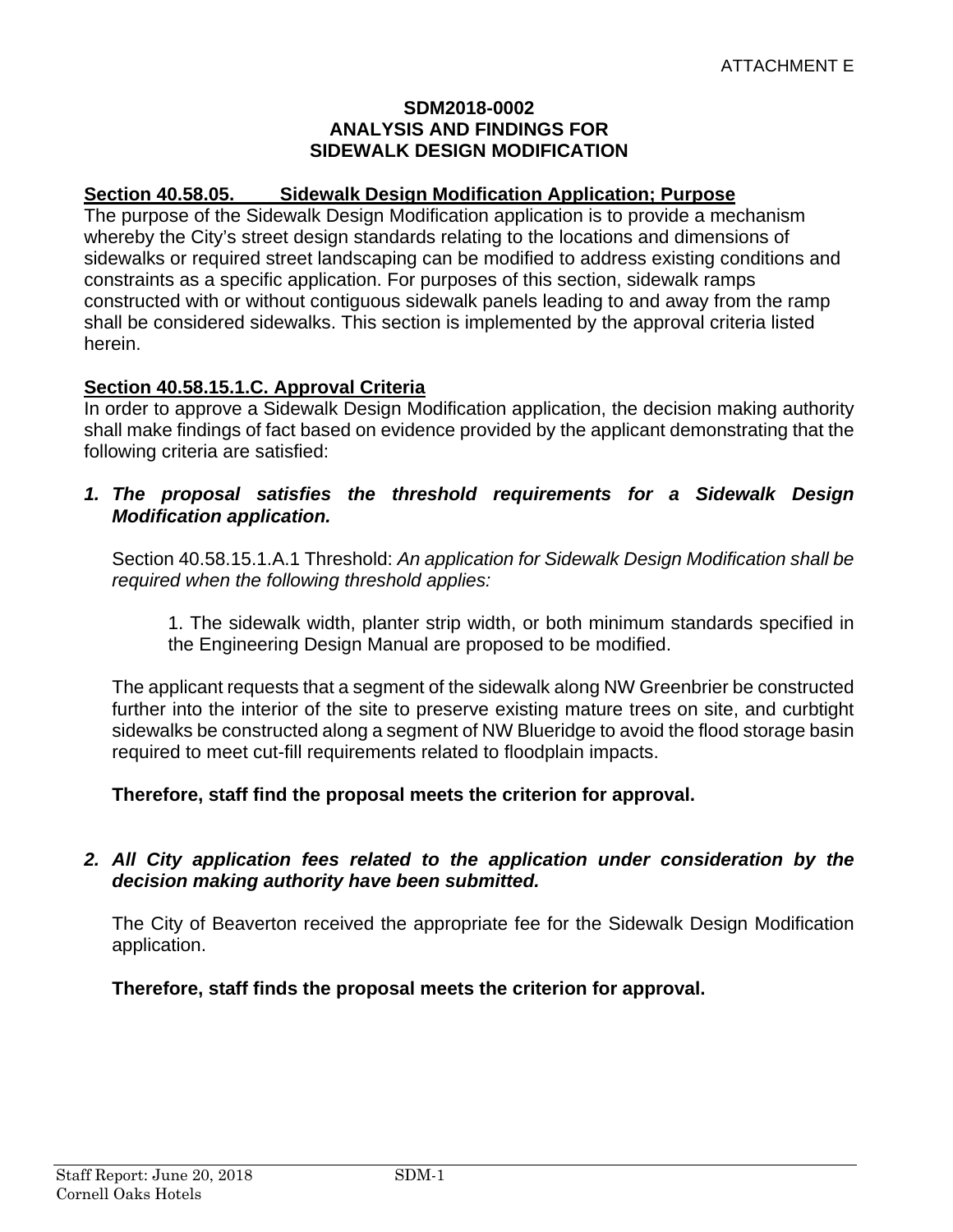*3. One or more of the following criteria are satisfied:* 

*a. That there exist local topographic conditions, which would result in any of the following:* 

*i. A sidewalk that is located above or below the top surface of a finished curb. ii. A situation in which construction of the Engineering Design Manual standard street cross-section would require a steep slope or retaining wall that would prevent vehicular access to the adjoining property.* 

- *b. That there exist local physical conditions such as:* 
	- *i. An existing structure prevents the construction of a standard sidewalk.*

*ii. An existing utility device prevents the construction of a standard sidewalk. iii. Rock outcroppings prevent the construction of a standard sidewalk without* 

*blasting.* 

*c. That there exist environmental conditions such as a Significant Natural Resource Area, Jurisdictional Wetland, Clean Water Services Water Quality Sensitive Area, Clean Water Services required Vegetative Corridor, or Significant Tree Grove. d. That additional right of way is required to construct the Engineering Design Manual standard and the adjoining property is not controlled by the applicant.* 

The applicant states that that there are several significant mature existing trees on site that would require removal with the construction of traditional landscape planter and sidewalk along NW Greenbrier. These existing trees provide significant value to the site, including aesthetics and weather protection. Staff concurs that the trees preserved with this sidewalk redesign have significant value. Staff further believes that the pedestrian experience of the rerouted sidewalk to the interior is not negatively affected. To ensure the viability of the trees identified for protection, staff recommends a condition of approval requiring that any work done with the root zones be done under the supervision of a certified arborist.

Additionally the applicant requests curbtight sidewalks along a segment of NW Blueridge Drive, approximately 350 feet in length. The curbtight design is proposed to accommodate the need for a cut/fill balance on site. A small portion of the site is located within a 100-year flood plain. Minor grading in the flood plain is proposed to create a flat building pad for the construction of the Element Hotel. In accordance with FEMA regulations, any grading done within the floodplain must be offset elsewhere on site. To meet this need, the applicant proposed to construct a recessed landscape strip are between the curbtight sidewalk and the parking lot. This landscape strip will function like a traditional landscape strip, except in cases of 100 year flood events, where it will fill with stormwater for a small period of time to prevent flooding of the site. Locating this recessed strip on the street side of the sidewalk like a traditional landscape strip would result in significant grade of the sidewalk itself and reduce the effectiveness of the landscaped area during a flood event. Staff concurs that this environmental condition satisfies the requirement.

#### **Therefore, staff finds that by meeting the conditions of approval, the proposal meets the criterion for approval.**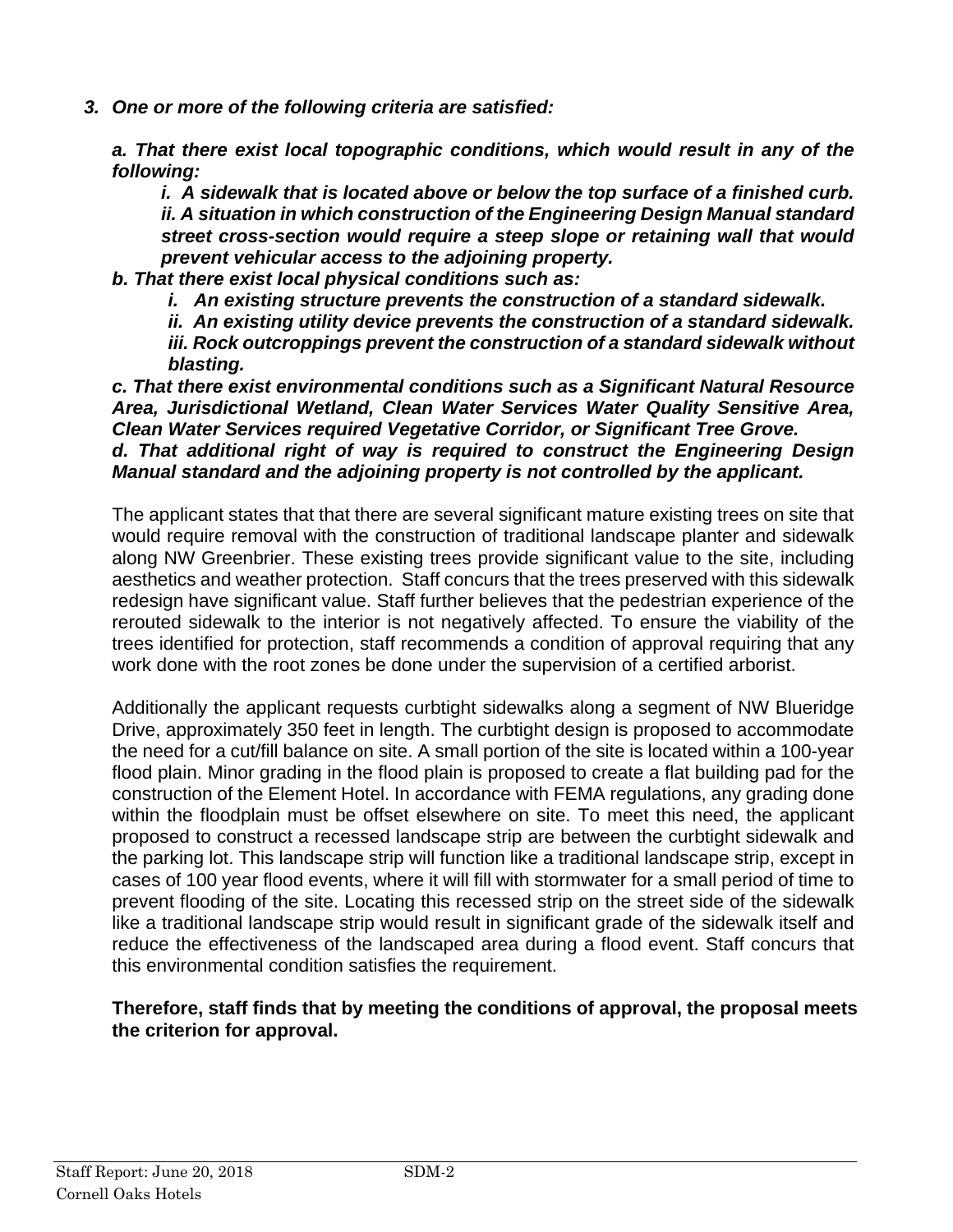#### *4. The proposal complies with provisions of Section 60.55.25 Street and Bicycle and Pedestrian Connection Requirements and 60.55.30 Minimum Street Widths.*

The applicant states that the proposal complies with provisions of Section 60.55.25 as demonstrated in the narrative provided to this Section (Chap. 60). Staff refers to the Facilities Review findings for approval criterion D in reference to compliance with 60.55. The applicant must show compliance with the Conditions of Approval prior to issuance of a Site Development Permit for the proposed transportation facilities.

#### **Therefore, staff finds that by meeting the conditions of approval, the proposal meets the criterion for approval.**

#### *5. Applications and documents related to the request, which will require further City approval, shall be submitted to the City in the proper sequence.*

The applicant has submitted this Sidewalk Design Modification application and the associated Conditional Use Permit, Design Review Three, Preliminary Fee Ownership Subdivision, and Tree Plan Two application for this project. Concurrent review of the applications satisfies this criterion. No other applications are required of the applicant for this stage of City approvals.

**Therefore, staff finds the proposal meets the criterion for approval.** 

### *6. The proposed Sidewalk Design Modification provides safe and efficient pedestrian circulation in the site vicinity.*

Staff cites the finding prepared herein in response to Criterions E and F of Facilities Review approval as adequate for supportive findings in response to Criterion No. 6 of SDM approval.

### **Therefore, staff finds the proposal meets the criterion for approval.**

### **Recommendation**

Based on the facts and findings presented, staff recommend **APPROVAL** of **SDM2018-0002 (Cornell Oaks Hotels)** subject to the applicable conditions identified in Attachment G.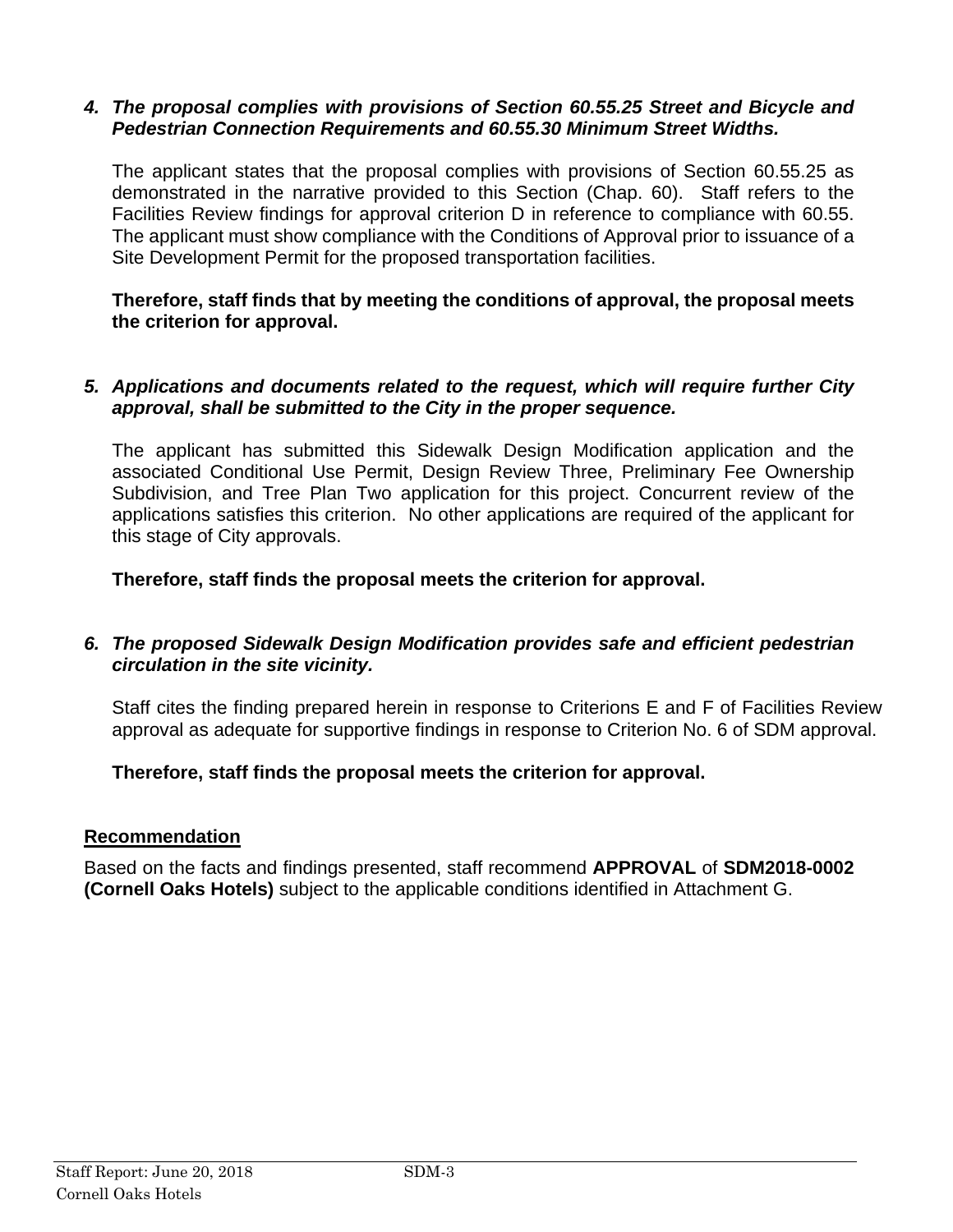#### **TP2018-0002 ANALYSIS AND FINDINGS FOR TREE PLAN TWO**

#### **Section 40.90.05 Tree Plan Applications; Purpose**

*Healthy trees and urban forest provide a variety of natural resource and community benefits for the City of Beaverton. Primary among those benefits is the aesthetic contribution to the*  increasingly urban landscape. Tree resource protection focuses on the aesthetic benefits of *the resource. The purpose of a Tree Plan application is to provide a mechanism to regulate pruning, removal, replacement, and mitigation for removal of Protected Trees (Significant Individual Trees, Historic Trees, trees within Significant Groves and Significant Natural Resource Areas (SNRAs)), and Community Trees, thus helping to preserve and enhance the sustainability of the City's urban forest.* 

#### **Section 40.90.15.2.C Approval Criteria**

*In order to approve a Tree Plan Two application, the decision making authority shall make findings of fact based on evidence provided by the applicant demonstrating that all the following criteria are satisfied:* 

#### *1. The proposal satisfies the threshold requirements for a Tree Plan Two application.*

The applicant proposes to remove or impact root zones of 101 community trees on the subject site. Therefore, the subject proposal meets threshold one of the Tree Plan Two application.

*1. Removal of five (5) or more Community Trees, or more than 10% of the number of Community Trees on the site, whichever is greater, within a one (1) calendar year period, except as allowed in Section 40.90.10.1.*

**Therefore, staff find that the proposal meets this criterion for approval.** 

#### *2. All City application fees related to the application under consideration by the decision making authority have been submitted.*

The applicant has paid the required fee for a Tree Plan Two application.

#### **Therefore, staff find that the proposal meets this criterion for approval.**

#### *3. If applicable, removal of any tree is necessary to observe good forestry practices according to recognized American National Standards Institute (ANSI) A300-1995 standards and International Society of Arborists (ISA) standards on the subject.*

The trees are not proposed for removal to observe good forestry practices. The trees are proposed for removal to accommodate the development of the site including the associated grading and construction.

**Therefore, staff find that this criterion for approval does not apply.**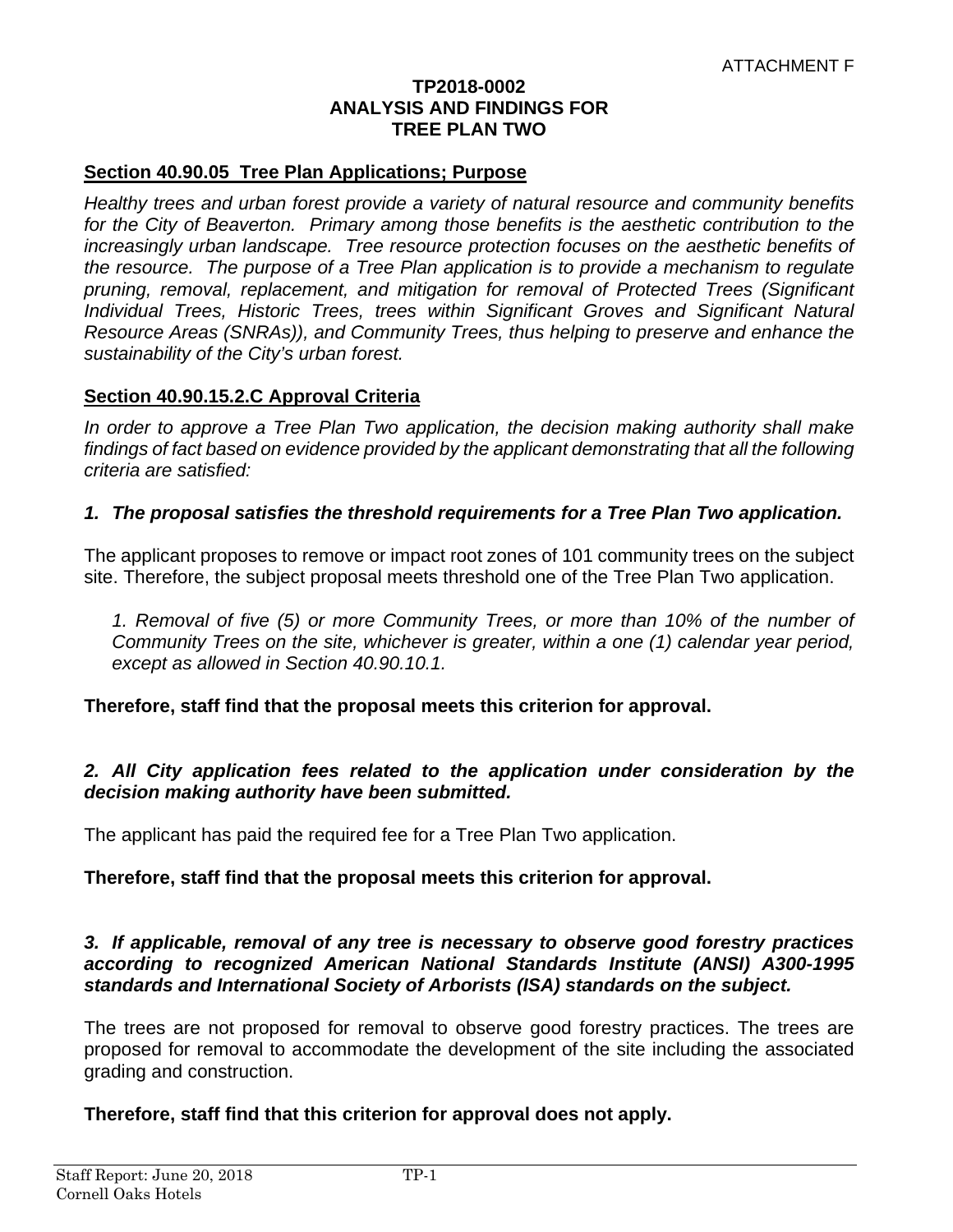### *4. If applicable, removal of any tree is necessary to accommodate physical development where no reasonable alternative exists.*

The applicant proposes to remove or impact root zones of community trees to accommodate the development of the site. The trees proposed from removal occupy over 1/3 of the property, severely limiting the redevelopment potential of the site. Staff concurs that existing trees are preserved where reasonably possible.

**Therefore, staff find that the proposal meets this criterion for approval.** 

#### *5. If applicable, removal of any tree is necessary because it has become a nuisance by virtue of damage to property or improvements, either public or private, on the subject site or adjacent sites.*

Property damage or other nuisances are not the reason the trees are being removed. Trees are being removed to facilitate development of the site.

#### **Therefore, staff find that this criterion for approval does not apply.**

#### *6. If applicable, removal is necessary to accomplish public purposes, such as installation of public utilities, street widening, and similar needs, where no reasonable alternative exists without significantly increasing public costs or reducing safety.*

The applicant requests to remove or impact the root zones of 21 community trees to install public sidewalks along the perimeter of the subject site. The remaining 80 trees are being removed to accommodate development of the site.

#### **Therefore, staff find that the proposal meets this criterion for approval.**

#### *7. If applicable, removal of any tree is necessary to enhance the health of the tree, grove, SNRA, or adjacent trees, [or] to eliminate conflicts with structures or vehicles.*

The removal of trees is not necessary to enhance to enhance the health of other trees on-site. The trees are proposed for removal to accommodate new development.

### **Therefore, staff find that this criterion for approval does not apply.**

#### *8. If applicable, removal of a tree(s) within a SNRA or Significant Grove will not result in a reversal of the original determination that the SNRA or Significant Grove is significant based on criteria used in making the original significance determination.*

No SNRA or Significant Grove exists on site.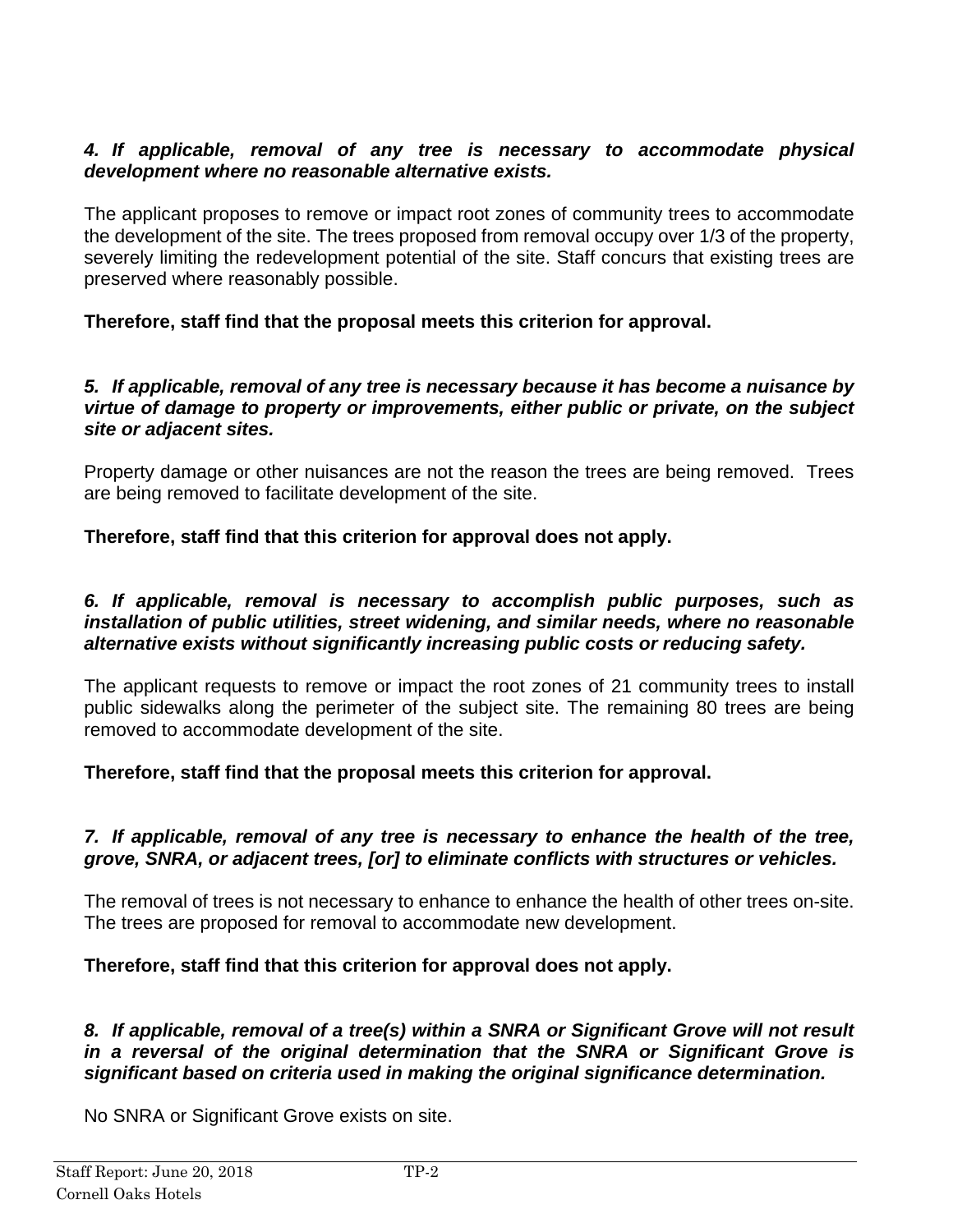**Therefore, staff find that this criterion for approval does not apply.**

### *9. If applicable, removal of a tree(s) within a SNRA or Significant Grove will not result in the remaining trees posing a safety hazard due to the effects of windthrow.*

No SNRA or Significant Grove exists on site.

**Therefore, staff find that this criterion for approval does not apply.**

### 10. The proposal is consistent with all applicable provisions of Section 60.60 Trees and *Vegetation and Section 60.67 Significant Natural Resources.*

Staff cites the applicable Development Code sections in the Development Code Conformance Analysis chart at the end of the Tree Plan Staff Report, which evaluates the project as it relates to applicable code requirements of Sections 60.60 through 60.67, as applicable to the aforementioned criterion. As demonstrated on the chart, the proposal complies with all applicable provisions of Chapter 60.60 and 60.67.

**Therefore, staff find by meeting the Conditions of Approval, the proposal meets the criterion for approval.** 

#### *11. Grading and contouring of the site is designed to accommodate the proposed use and to mitigate adverse effect(s) on neighboring properties, public right-of-way, surface drainage, water storage facilities, and the public storm drainage system.*

This approval criterion is identical to Facilities Review approval criterion J. The response contained within the Facilities Review report (Attachment A, above) is hereby cited and incorporated. The applicant's plans demonstrate a balance of accommodating the proposed use while minimizing the adverse effects on neighboring properties.

### **Therefore, staff find that the proposal meets this criterion for approval.**

### *12. The proposal contains all applicable application submittal requirements as specified in Section 50.25.1 of the Development Code.*

The applicant submitted the application for a Tree Plan Two on March 2, 2018 and was deemed complete on May 9, 2018. No other applications are required of the applicant for this stage of City approvals.

### **Therefore, staff finds that the proposal meets this criterion for approval.**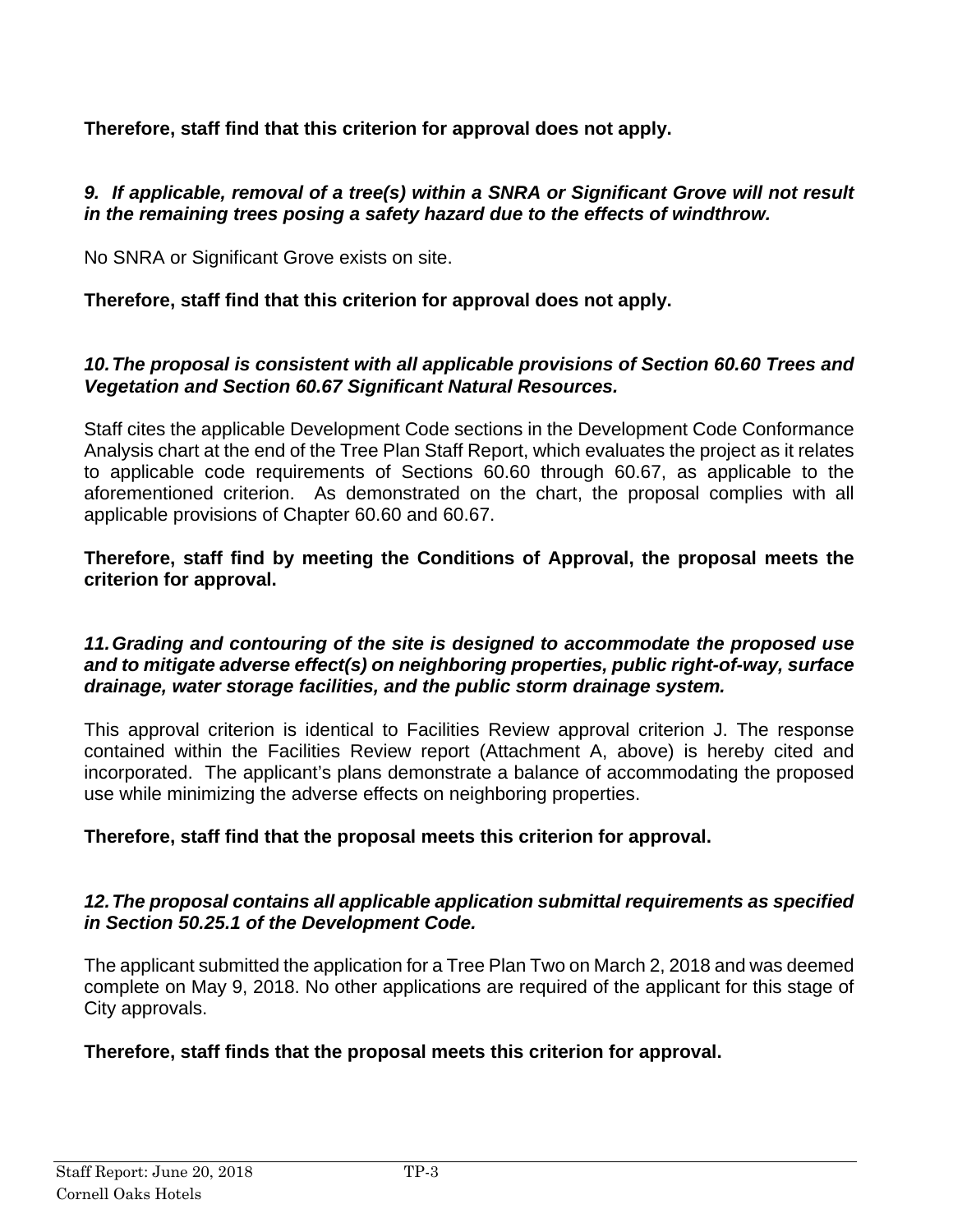### *13. Applications and documents related to the request, which will require further City approval, shall be submitted to the City in the proper sequence.*

The applicant has submitted all documents related to this request for Tree Plan Type Two approval. New Conditional Use, Design Review Three, Preliminary Fee Ownership Subdivision, and Sidewalk Design Modification applications are being processed concurrently with the subject request for Tree Plan Two approval. No additional applications or documents are needed at this time.

### **Therefore, staff finds that the proposal meets this criterion for approval.**

### **Recommendation**

Based on the facts and findings presented, staff recommend **APPROVAL** of **TP2018-0002 (Cornell Oaks Hotels)** subject to the applicable conditions identified in Attachment G.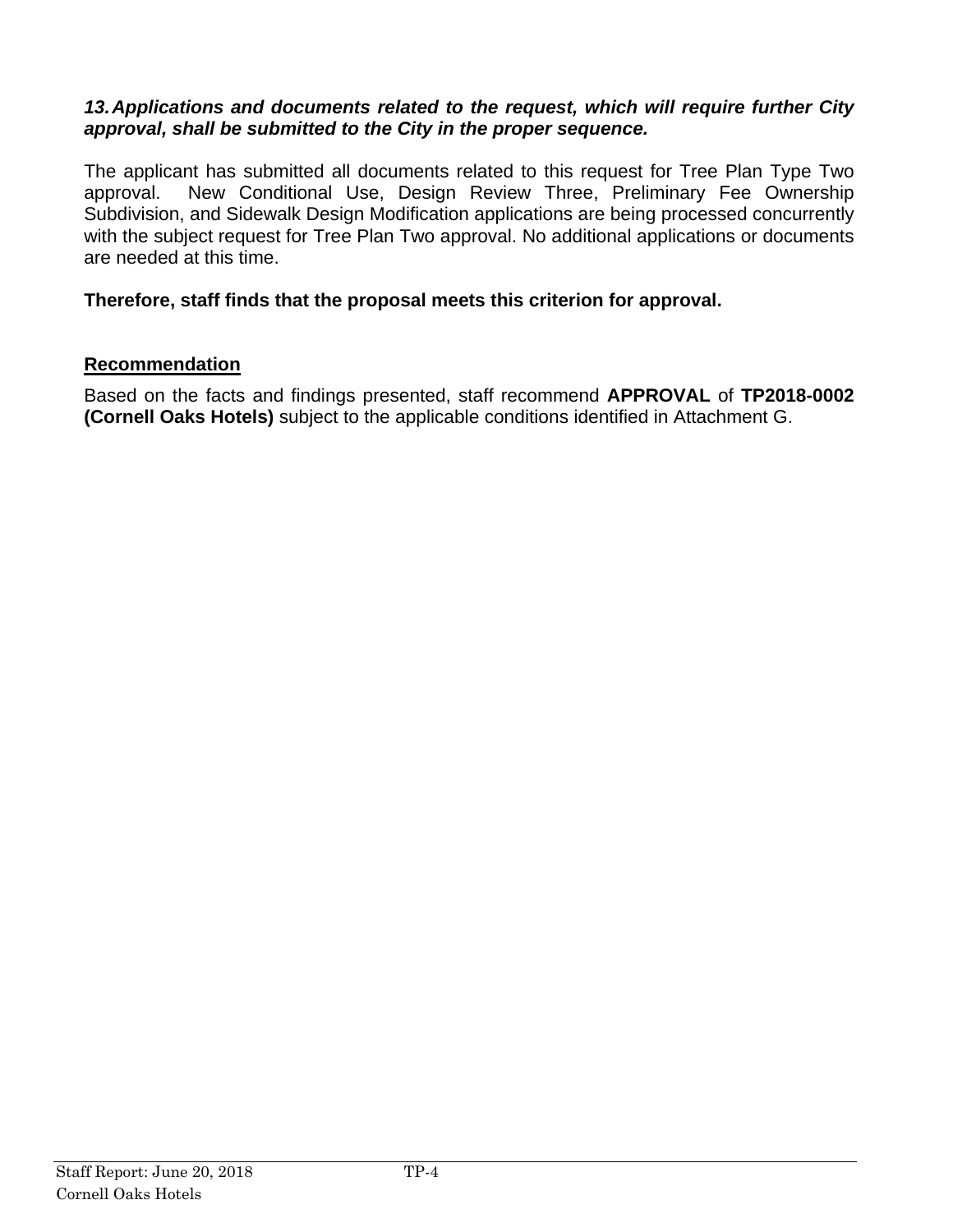#### **Code Conformance Analysis Chapter 60.60 Trees and Vegetation & Chapter 60.67 Significant Natural Resources**

| <b>CODE</b><br><b>SECTION</b> | <b>CODE</b><br><b>REQUIREMENT</b>                                                                           | <b>PROJECT PROPOSAL</b>                                                                                                                                                                                                                                                      | <b>MEET</b><br><b>STANDARD</b> |  |  |
|-------------------------------|-------------------------------------------------------------------------------------------------------------|------------------------------------------------------------------------------------------------------------------------------------------------------------------------------------------------------------------------------------------------------------------------------|--------------------------------|--|--|
|                               | 60.60.15 Pruning, Removal, and Preservation Standards                                                       |                                                                                                                                                                                                                                                                              |                                |  |  |
| 60.60.15.1A<br>-B             | <b>Pruning Standards</b>                                                                                    | The project identifies the<br>root zones of several<br>community trees to be<br>impacted. The applicant<br>states that root impacts<br>will be done in<br>accordance with<br>standards of this code<br>section in efforts to<br>preserve trees that<br>sustain root impacts. | <b>YES</b>                     |  |  |
| 60.60.15.2.<br>A              | <b>Removal of Protected</b><br>Trees must be in<br>accordance with this<br>section.                         | The proposed tree<br>removal complies with<br>this section (see findings<br>below).                                                                                                                                                                                          | <b>YES w/COA</b>               |  |  |
| 60.60.15.2.<br>B              | Removal of Landscape<br><b>Trees and Significant</b><br>Trees shall be required<br>as set forth in 60.60.25 | No landscape or<br>significant trees are<br>located on or near the<br>subject site.                                                                                                                                                                                          | N/A                            |  |  |
| 60.60.15.2.<br>$C.1-8$        | Standards for SNRA &<br>Significant Groves-<br><b>Minimum Preservation</b>                                  | No SNRA or Significant<br>Groves are located on or<br>near the subject site.                                                                                                                                                                                                 | N/A                            |  |  |

| 60.60.20 Tree Protection Standards During Development |                                                                                                                                                                                                                            |                                                                                                                                                                                                                                                                                        |                   |  |
|-------------------------------------------------------|----------------------------------------------------------------------------------------------------------------------------------------------------------------------------------------------------------------------------|----------------------------------------------------------------------------------------------------------------------------------------------------------------------------------------------------------------------------------------------------------------------------------------|-------------------|--|
| 60.60.20.1                                            | Trees shall be protected<br>during construction by a<br>4' orange plastic fence<br>and activity within the<br>protected root zone<br>shall be limited. Other<br>protections measures<br>may be used with City<br>approval. | Tree fencing will be<br>constructed consistent<br>city requirement for trees<br>identified for<br>preservation. Staff<br>recommends a condition<br>of approval requiring that<br>a certified arborist be on-<br>site for any site work<br>within root zones of any<br>preserved trees. | <b>YES w/ COA</b> |  |
|                                                       |                                                                                                                                                                                                                            | 60.60.25 Mitigation Requirements                                                                                                                                                                                                                                                       |                   |  |
| 60.60.25.1-8                                          | Standards for removal<br>of Significant Trees and<br>Groves                                                                                                                                                                | No Significant Trees or<br>Groves are located on or<br>near the subject site.                                                                                                                                                                                                          | N/A               |  |
| 60.60.25.9                                            | Landscape Tree<br>Mitigation                                                                                                                                                                                               | No landscape trees are<br>located on-site                                                                                                                                                                                                                                              | N/A               |  |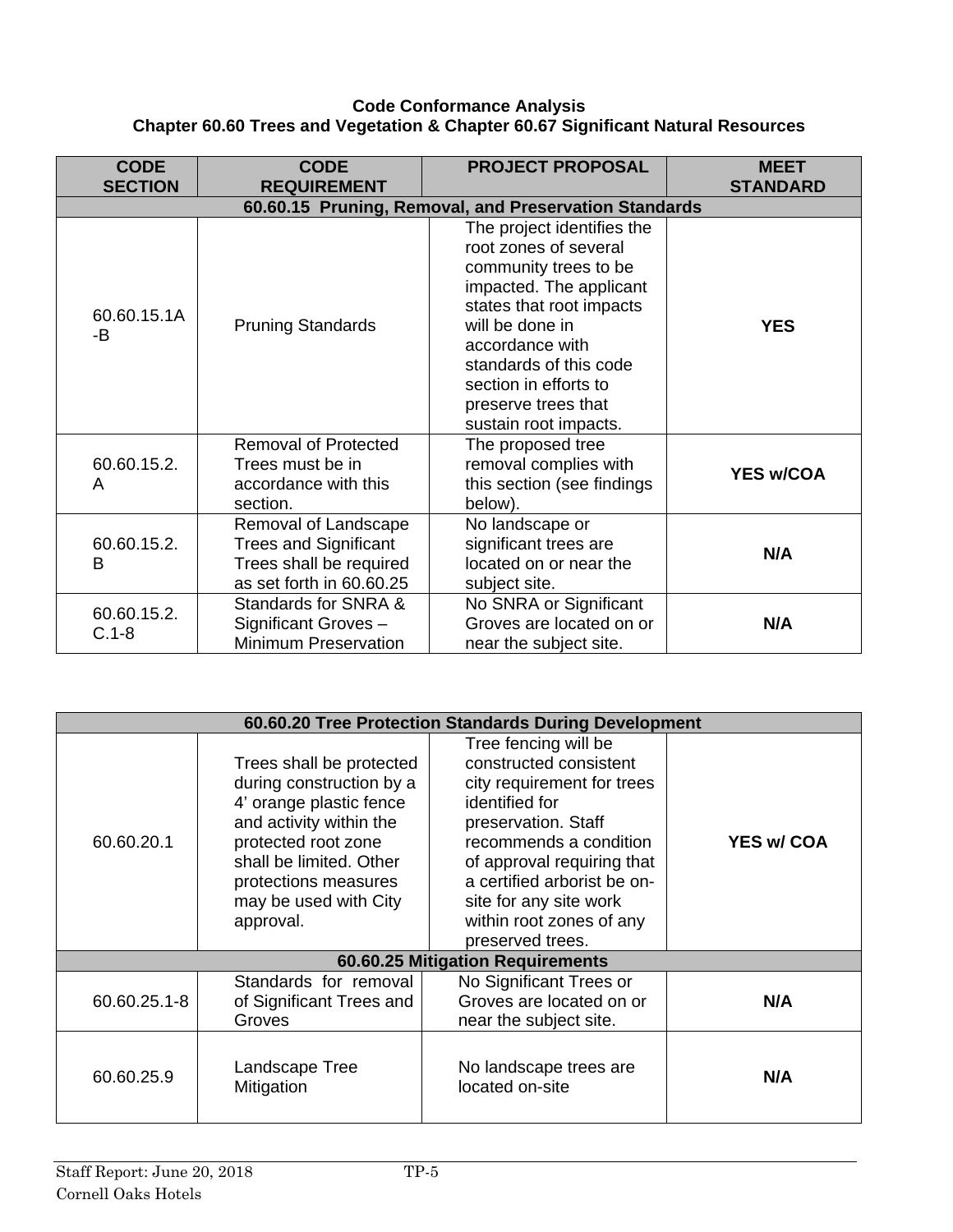| <b>60.67 Significant Natural Resources</b> |                                                                                                                                                                                 |                                                    |     |  |
|--------------------------------------------|---------------------------------------------------------------------------------------------------------------------------------------------------------------------------------|----------------------------------------------------|-----|--|
| 60.67.05.1                                 | Development activities<br>in locations of possible<br>significant natural<br>resources and/or<br>wetlands are subject to<br>relevant procedures<br>identified in Chapter<br>50. | No significant natural<br>resources exist on site. | N/A |  |
| 60.67.05.2                                 | For sites identified in<br>the Local Wetland<br>Inventory notice of the<br>proposed development<br>shall be provided to<br>DSL.                                                 | No significant natural<br>resources exist on site. | N/A |  |
| 60.67.10                                   | Development activities<br>in locations of<br>Significant Riparian<br>Corridors are subject to<br>relevant procedures<br>identified in Chapter<br>50.                            | No significant natural<br>resources exist on site. | N/A |  |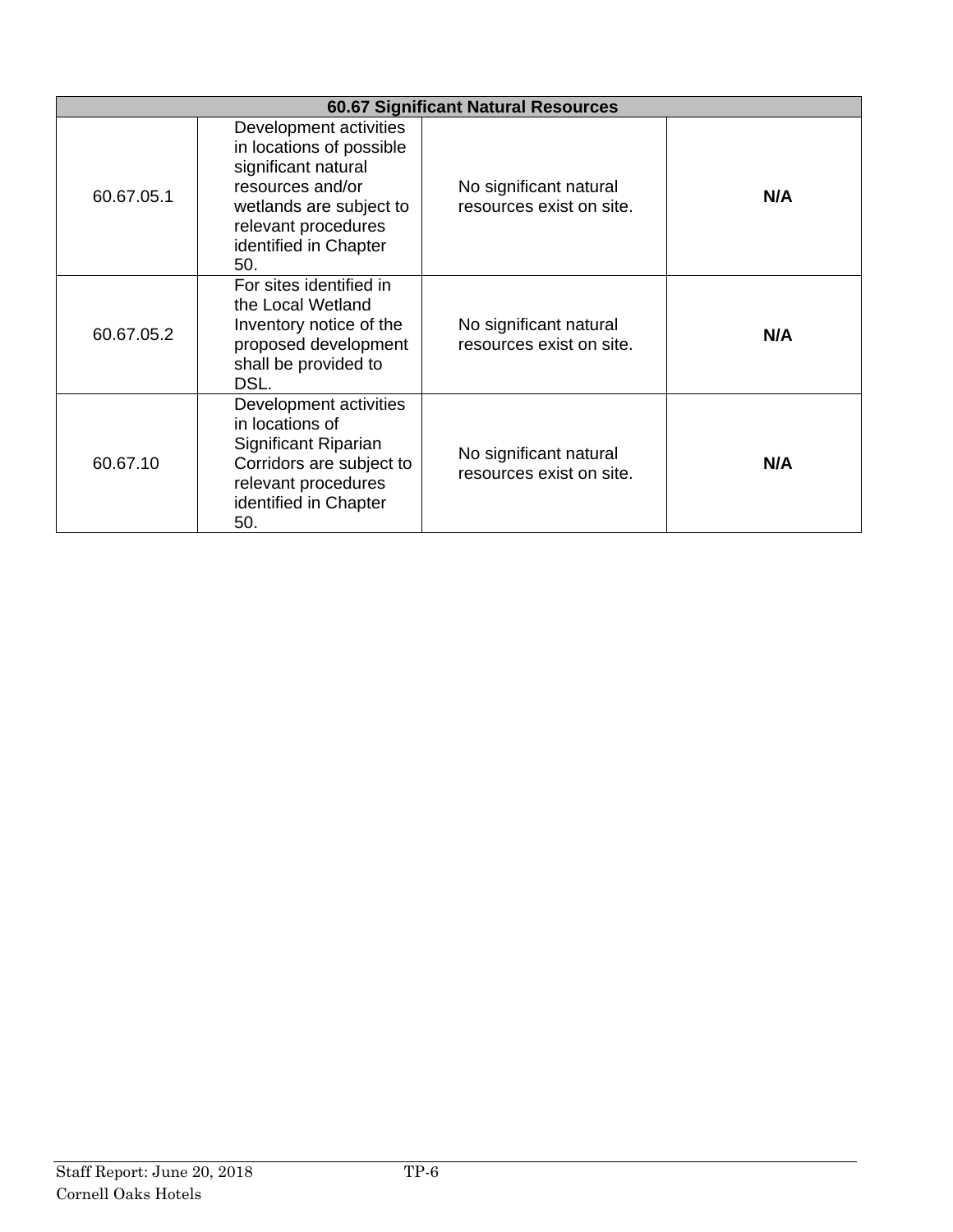#### **CONDITIONS OF APPROVAL Cornell Oaks Hotels New Conditional Use (CU2018-0002):**

- 1. Approval of CU2018-0002 is subject to approval of DR2018-0029, LD2018-0010, SDM2018-0002 and TP2018-0002. (Planning/SR)
- 2. The Conditional Use permit shall run with the land and shall continue to be valid upon a change of ownership of the site unless otherwise specified in conditions attached to the permit. (Planning/SR)

### **Cornell Oaks Hotels Design Review Three (DR2018-0029):**

#### **A. Prior to site development permit issuance, the applicant shall:**

- 1. Submit the required plans, application form, fee, and other items needed for a complete site development permit application per the applicable review checklist. (Site Development Div./JJD)
- 2. Contract with a professional engineer to design and monitor the construction for any work governed by Beaverton Municipal Code 9.05.020, as set forth in Ordinance 4417 (City Engineering Design Manual and Standard Drawings), Beaverton Development Code (Ordinance 2050, 4010 +rev.), the Clean Water Services District Design and Construction Standards (April 2017, Resolution and Ordinance 2017-05), and the City Standard Agreement to Construct and Retain Design Professionals in Oregon. (Site Development Div./JJD)
- 3. Submit a completed and executed City Standard Agreement to Construct Improvements and Retain Design Professional(s) Registered in Oregon. After the site development permit is issued, the City Engineer and the Planning Director must approve all revisions as set out in Ordinances 2050, 4010+rev., and 4417; however, any required land use action shall be final prior to City staff approval of the engineering plan revision and work commencing as revised. (Site Development Div./JJD)
- 4. Have the ownership of the subject property guarantee all public improvements, site grading, storm water management facilities, utility undergrounding, any site work within the floodplain, and fire-emergency access paving by submittal of a City-approved security. The security approval by the City consists of a review by the City Attorney for form and the City Engineer for amount, equivalent to 100 percent or more of estimated construction costs. (Site Development Div./JJD)
- 5. Submit any required off-site easements, executed and ready for recording, to the City after approval by the City Engineer for legal description of the area encumbered and City Attorney as to form. (Site Development Div./JJD)
- 6. Submit a copy of issued permits or other approvals needed from the State of Oregon Division of State Lands and the United States Army Corps of Engineers (for work within or affecting a jurisdictional wetland)
- 7. Submit to the City a copy of issued permits or other approvals needed from Washington County for work within, and/or construction access to the 158th Avenue right of way. (Site Development Div./JJD)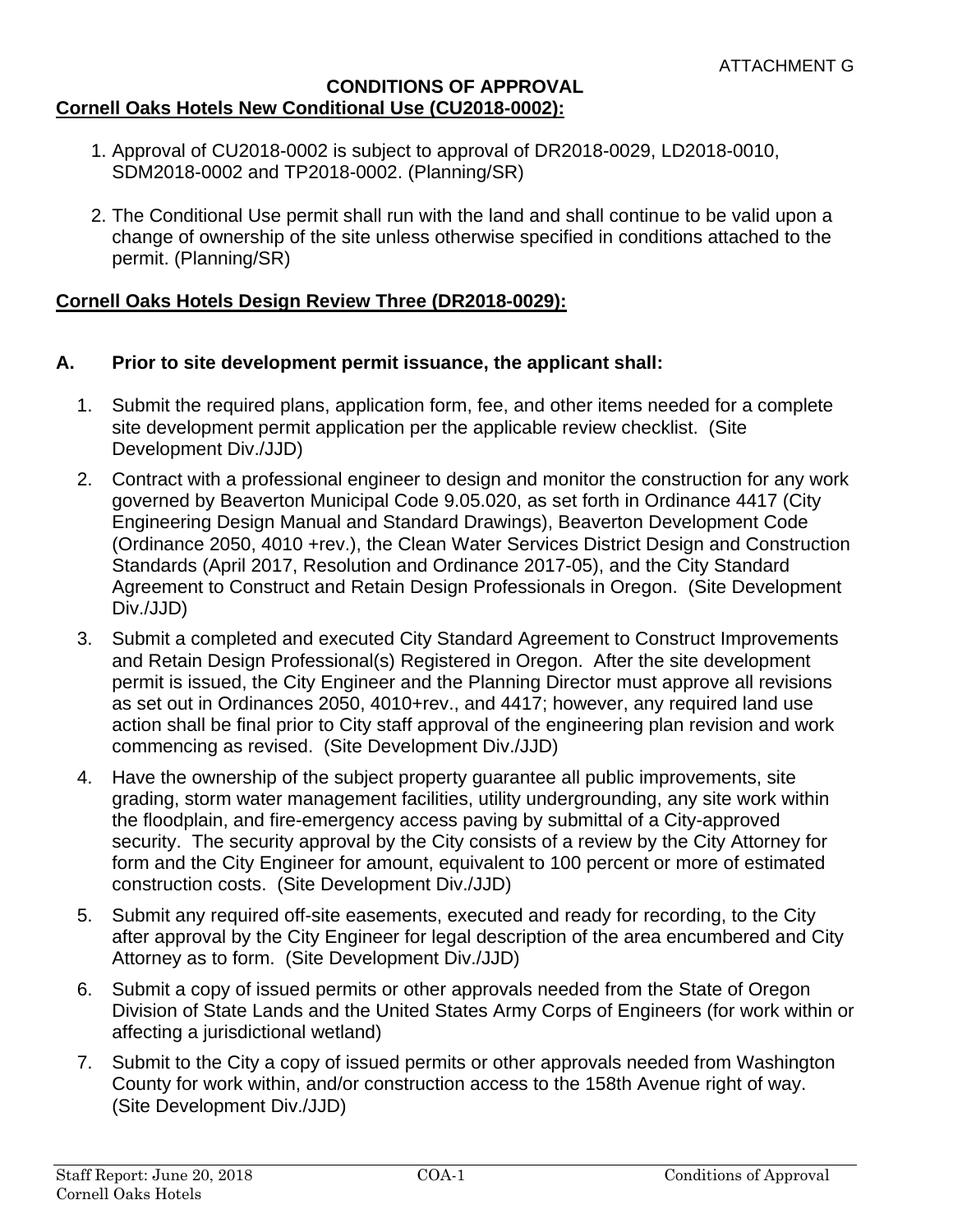- 8. Have obtained the Tualatin Valley Fire and Rescue District Fire Marshal's approval of the site development plans as part of the City's plan review process. (Site Development Div./JJD)
- 9. Submit a copy of issued permits or other approvals needed from the Tualatin Valley Water District for public water system construction, backflow prevention facilities, and service extensions. (Site Development Div./JJD)
- 10. Submit an available fire flow analysis including an actual flow test of the existing water system and evaluation by a professional engineer meeting the standards as specified in the Engineering Design Manual Chapter 6, 610.L, using the anticipated maximum fire demand. The analysis shall provide the available water volume (GPM) at 20 psi residual pressure from the fire hydrant nearest to the proposed project. (Site Development Div./JJD)
- 11. Have obtained approvals needed from the Clean Water Services District for storm system connections as a part of the City's plan review process. (Site Development Div./JJD)
- 12. Submit a completed 1200-C Permit (DEQ/CWS/City Erosion Control Joint Permit) application to the City. The applicant shall use the standard plan format per requirements for sites 5 acres or larger adopted by DEQ and Clean Water Services. The 1200-C permit shall be issued prior to any site development permit issuance, including an early grading approval per established City policy. (Site Development Div./JJD
- 13. Provide a detailed drainage analysis of the subject site and prepare a report prepared by a professional engineer meeting the standards set by the City Engineer. The analysis shall identify all contributing drainage areas and plumbing systems on and adjacent to the site with the site development permit application. The analysis shall also delineate all areas on the site that are inundated during a 100-year storm event including the safe overflow conveyance from proposed constructed stormwater management facilities. The site plans shall clearly show the 100-year flood limits and elevation on each plan that contains elevation information, either pre-existing or proposed. The base flood conveyance from off-site and flood storage within the site at each 1 foot contour must be preserved or enhanced with a zero-rise certification by a registered professional engineer. (Site Development Div./JJD)
- 14. Provide final construction plans and a final drainage report, as generally outlined in the submitted preliminary drainage report, demonstrating compliance with CWS Resolution and Order 2017-05 in regard to water quality treatment and City of Beaverton Engineering Design Manual Chapter 3 requirements for detention. (Site Development Div./JJD)
- 15. Have obtained the City Building Official's courtesy review approval of the proposed site utility plan for private plumbing needed to serve the development including private fire suppression systems, backflow prevention measures, and regulated utility service locations outside the proposed building pads. (Site Development Div./JJD)
- 16. Provide construction plans that show how each lot will be independently served by utility systems as required by the City Engineer and City Building Official per City standards. (Site Development Div./JJD)
- 17. Submit to the City a certified impervious surface determination of the entire site prepared by the applicant's engineer, architect, or surveyor. The certification shall consist of an analysis and calculations determining the square footage of all impervious surfaces as a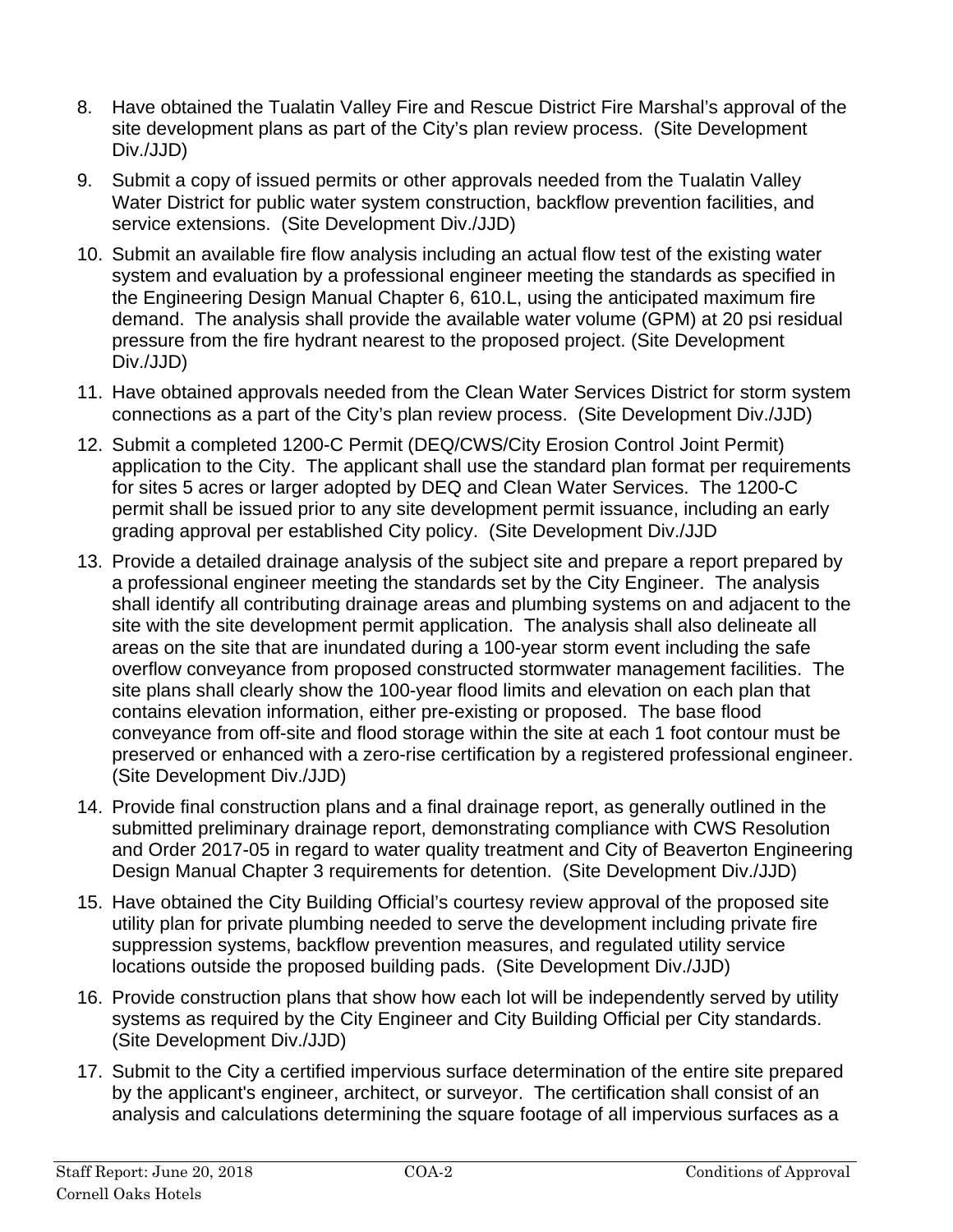total. In addition, changes in specific types of impervious area totals, in square feet, shall be given for roofs, parking lots and driveways, sidewalk and pedestrian areas, and any gravel surfaces. Calculations shall also indicate the square footage of pre-existing impervious surfaces, the new impervious surface area created, and total final impervious surfaces areas on the entire site and individual lots. (Site Development Div./JJD)

- 18. Pay a storm water system development charge (overall system conveyance) for the net new impervious area proposed for the entire project. (Site Development Div./JJD)
- 19. Submit an owner-executed, notarized, City/CWS standard private stormwater facilities maintenance agreement for the private storm water treatment facilities, with maintenance plan and all standard exhibits, including site legal description, ready for recording with Washington County Records. (Site Development Div./JJD)
- 20. Provide plans for LED street lights along the site's public street frontages (Illumination levels to be evaluated per City Design Manual, Option C requirements unless otherwise approved by the City Public Works Director) and for the placement of underground utility lines along street frontages, within the site, and for services to the proposed new development. No overhead utility lines or services shall remain on or cross above the site nor shall they remain along the public street frontages of the site. If existing utility poles along the 158th Avenue frontage must be moved to accommodate the proposed improvements, the affected lines must be either undergrounded or a fee in lieu of undergrounding paid per Section 60.65 of the Development Code. (Site Development Div./JJD)
- 21. Provide plans showing a City standard commercial driveway apron at the intersection of any private, common driveway and a public street. (Site Development Div./JJD)
- 22. Aerial Fire Apparatus Roads: Buildings with a vertical distance between the grade plane and the highest roof surface that exceeds 30 feet in height shall be provided with a fire apparatus access road constructed for use by aerial apparatus with an unobstructed driving surface width of not less than 26 feet. For the purposes of this section, the highest roof surface shall be determined by measurement to the eave of a pitched roof, the intersection of the roof to the exterior wall, or the top of the parapet walls, whichever is greater. Any portion of the building may be used for this measurement, provided that it is accessible to firefighters and is capable of supporting ground ladder placement. (OFC D105.1, D105.2) (TVF&R/JF)
- 23. Aerial Apparatus Operations: At least one of the required aerial access routes shall be located within a minimum of 15 feet and a maximum of 30 feet from the building, and shall be positioned parallel to one entire side of the building. The side of the building on which the aerial access road is positioned shall be approved by the Fire Marshal. Overhead utility and power lines shall not be located over the aerial access road or between the aerial access road and the building. (D105.3, D105.4) (TVF&R/JF)
- 24. Painted Curbs: Where required, fire apparatus access roadway curbs shall be painted red (or as approved) and marked "NO PARKING FIRE LANE" at 25 foot intervals. Lettering shall have a stroke of not less than one inch wide by six inches high. Lettering shall be white on red background (or as approved). (OFC 503.3) *All fire lines must be delineated. Provide notes on the plans that show the required markings.* (TVF&R/JF)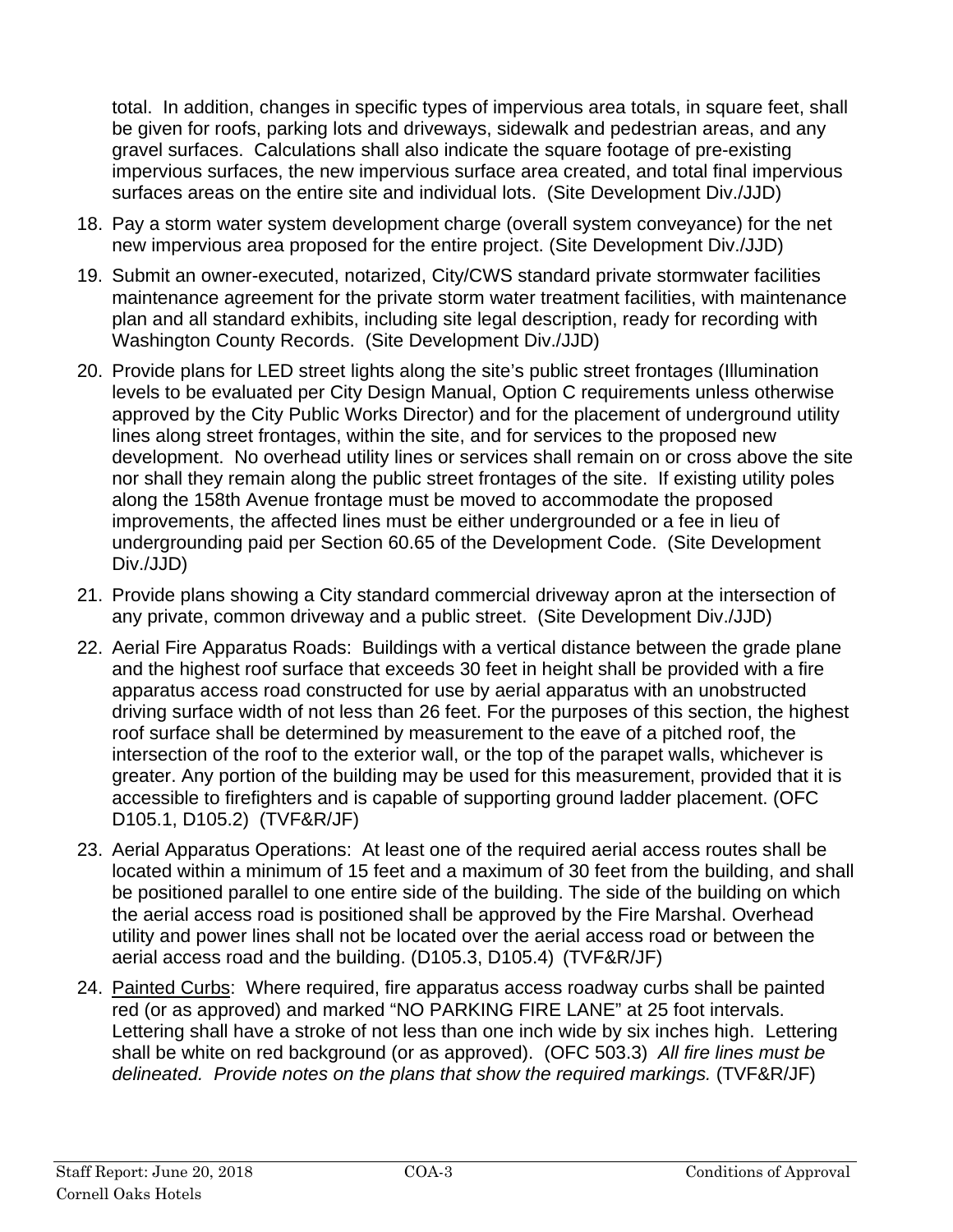- 25. Fire Apparatus Access Roads with Fire Hydrants: Where a fire hydrant is located on a fire apparatus access road, the minimum road width shall be 26 feet and shall extend 20 feet before and after the point of the hydrant. (OFC D103.1) (TVF&R/JF)
- 26. Surface and Load Capacities: Fire apparatus access roads shall be of an all-weather surface that is easily distinguishable from the surrounding area and is capable of supporting not less than 12,500 pounds point load (wheel load) and 75,000 pounds live load (gross vehicle weight). Documentation from a registered engineer that the final construction is in accordance with approved plans or the requirements of the Fire Code may be requested. (OFC 503.2.3) All fire lanes must meet this condition. Note this on the plans. (TVF&R/JF)
- 27. Commercial Buildings Required Fire Flow: The minimum fire flow and flow duration shall be determined in accordance with OFC Table B105.2. The required fire flow for a building shall not exceed the available GPM in the water delivery system at 20 psi residual. (OFC B105.3) **Note**: OFC B106, Limiting Fire-Flow is also enforced, except for the following:
	- A. The maximum needed fire flow shall be 3,000 GPM, measured at 20 psi residual pressure.
	- B. Tualatin Valley Fire & Rescue does not adopt Occupancy Hazards Modifiers in section B105.4-B105.4.1 (TVF&R/JF)
- 28. Fire Flow Water Availability: Applicants shall provide documentation of a fire hydrant flow test or flow test modeling of water availability from the local water purveyor if the project includes a new structure or increase in the floor area of an existing structure. Tests shall be conducted from a fire hydrant within 400 feet for commercial projects, or 600 feet for residential development. Flow tests will be accepted if they were performed within 5 years as long as no adverse modifications have been made to the supply system. Water availability information may not be required to be submitted for every project. (OFC Appendix B)**.** (TVF&R/JF)
- 29. Fire Hydrants Commercial Buildings: Where a portion of the building is more than 400 feet from a hydrant on a fire apparatus access road, as measured in an approved route around the exterior of the building, on-site fire hydrants and mains shall be provided. (OFC 507.5.1) Average spacing of fire hydrants shall be in accordance with OFC Table C105.1.(TVF&R/JF)
- 30. Fire Department Connection (FDC) Locations: FDCs shall be located within 100 feet of a fire hydrant (or as approved). Hydrants and FDC's shall be located on the same side of the fire apparatus access roadway or drive aisle, fully visible, and recognizable from the street or nearest point of the fire department vehicle access or as otherwise approved. (OFC 912.2.1 & NFPA 13) (TVF&R/JF)
- 31. Emergency Responder Radio Coverage: In new buildings where the design reduces the level of radio coverage for public safety communications systems below minimum performance levels, a distributed antenna system, signal booster, or other method approved by TVF&R and Washington County Consolidated Communications Agency shall be provided. (OSSC 915.1, OFC 510.1, and Appendix F) http://www.tvfr.com/DocumentCenter/View/1296.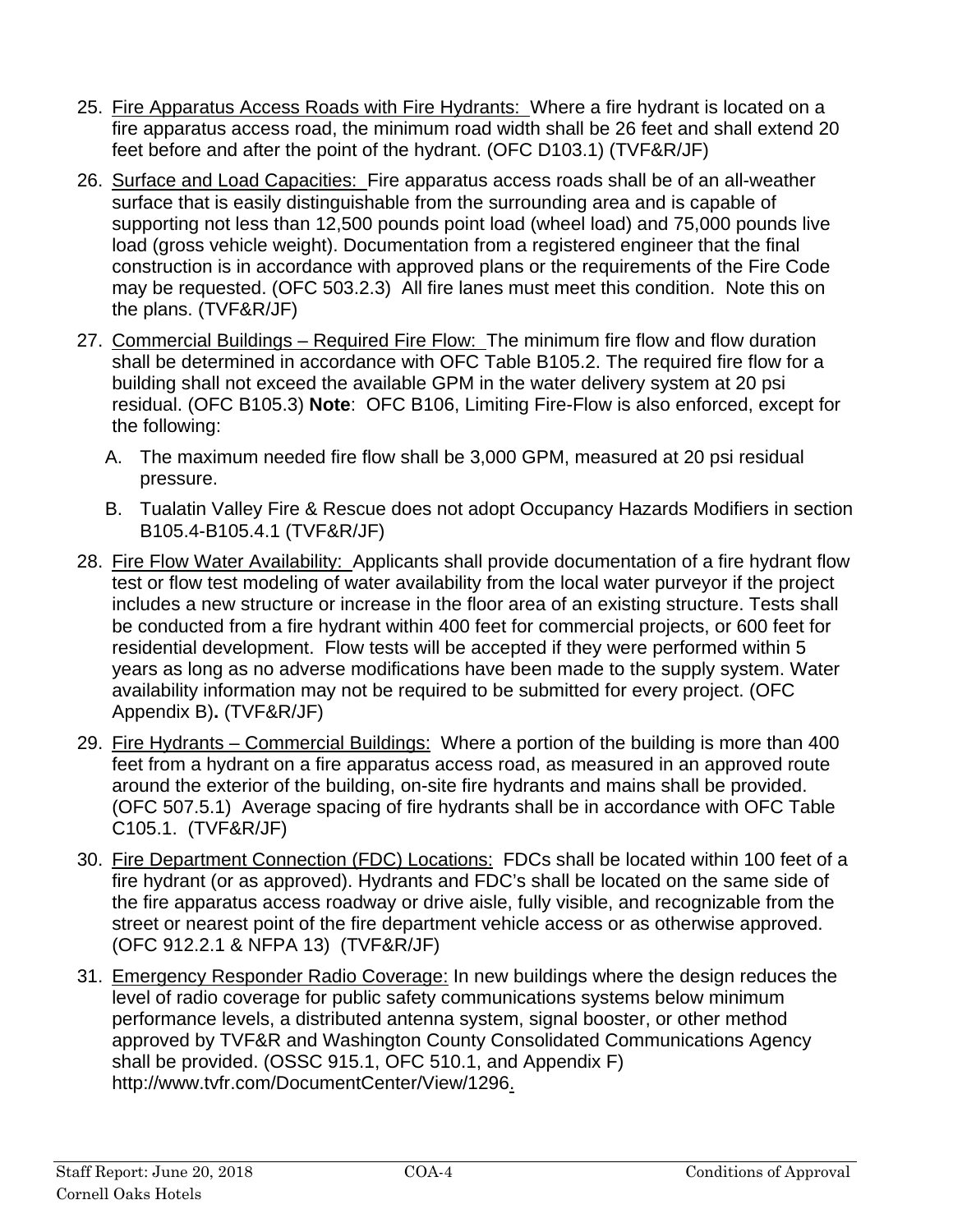- A. Emergency responder radio system testing and/or system installation is required for this building. Please contact Jeremy Foster at TVF&R for further information including an alternate means of compliance that is available. If the alternate method is preferred, it must be requested from TVF&R prior to issuance of building permit. (TVF&R/JF)
- 32. Know Box: A Knox Box for building access may be required for structures and gates. See Appendix B for further information and detail on required installations. Order via www.tvfr.com or contact TVF&R for assistance and instructions regarding installation and placement. (OFC 506.1) **A Knox box will be required on each hotel building.**  (TVF&R/JF)
- 33. The following shall be recorded with Washington County *(Contact John Kidd, Survey Division: 503.846-7932)*:
	- a) Current right-of-way from the centerline of NW 158th Avenue is 49 feet. Dedication of an additional 2 feet of right-of-way to provide 51 feet from the centerline of NW 158th Avenue is required. (WaCo/NV)
- 34. Submit to **Washington County** Public Assurance Staff (503-846-3843):
	- a) Completed "Design Option" form, Geotech/Pavement Report, and Engineer's Checklist (Appendix "E" of the County Road Standards).
	- b) \$3,750.00 Administration Deposit.

*NOTE: The Administration Deposit is a cost-recovery account used to pay for County services provided to the developer, including plan review and approval, field inspections, as-built approval, and project administration. The Administration Deposit amount noted above is an estimate of what it will cost to provide these services. If, during the course of the project, the Administration Deposit account is running low, additional funds will be requested to cover the estimated time left on the project (at then-current rates per the adopted Washington County Fee*  Schedule). If there are any unspent funds at project close out, they will be refunded to the applicant. Any point of *contact with County staff can be a chargeable cost. If project plans are not complete or do not comply with County standards and codes, costs will be higher. There is a charge to cover the cost of every field inspection. Costs for enforcement actions will also be charged to the applicant.* 

- c) A copy of the City's Notice of Decision and the County's Letter dated June 14, 2018.
- d) Three (3) sets of engineering plans to County standards for construction of the following public improvements:
	- 1. Restripe the westbound dual left-turn lane storage on NW Cornell Road at NW 158th Avenue to the US 26 EB ramp intersection.
	- 2. Installation of continuous street lighting on the site's frontage of NW 158th Avenue to County standards.
	- 3. All work proposed within the right-of-way of NW 158th Avenue. (WaCo/NV)
- 35. Obtain a Washington County **Facility Permit** upon completion of the following:
	- a) Engineering Division approval of plans and a financial assurance for the construction of the public improvements listed in conditions 34.d. (WaCo/NV)
- 36. Submit plans showing 6.5-foot planter strip and 5-foot sidewalks along the NW Blueridge Drive frontage, except in cases where existing trees are identified for preservation. (Planning/SR)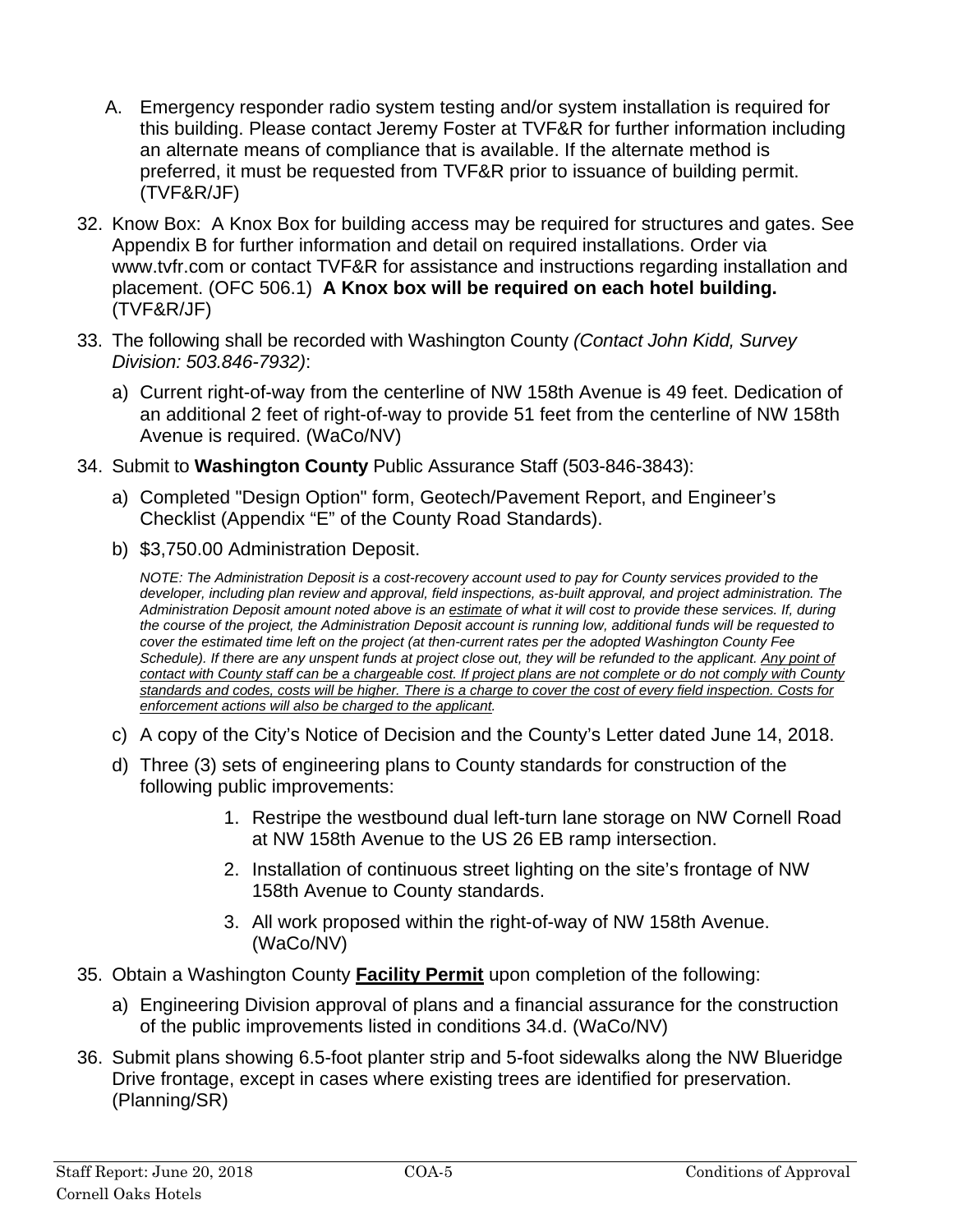- 37. Submit plans showing 6.5-foot planter strip and 5-foot sidewalks along the NW Greenbrier Parkway frontage, except in cases where existing trees are identified for preservation. (Planning/SR)
- 38. Submit plans showing street trees installed in sidewalk planter strips for all frontages, planted at a distance of 30 feet on center. (Planning/SR)
- 39. Submit detailed plans showing bicycle racks centered within parking areas that are a minimum of 3 feet wide (4 feet is preferred) and 6 feet deep, located at least two feet from building walls. Racks should be at least 30 inches wide and 36 inches tall, unless otherwise approved and should provide support to the bike frame in at least two places. (Planning/SR)
- 40. Submit plans and elevations showing bicycle parking shelters for all bicycle racks. (Planning/SR)
- 41. Submit plans showing temporary tree fencing for all on-site trees to be preserved. (Planning/SR)

### **B. Prior to building permit issuance, the applicant shall:**

- 37. Submit a complete site development permit application and obtain the issuance of site development permit from the Site Development Division. (Site Development Div./JJD)
- 38. Provide, if needed, proof of recording the necessary easement quit claim deeds documents with Washington County Records for existing easements that must be extinguished for a new building. (Site Development Div./JJD)
- 39. Make provisions for installation of all mandated erosion control measures to achieve City inspector approval at least 24 hours prior to call for foundation footing form inspection from the Building Division. (Site Development Div./JJD)
- 40. Submit to the City a certified impervious surface determination of the proposed project prepared by the applicant's engineer, architect, or surveyor. The certification shall consist of an analysis and calculations determining the square footage of all impervious surfaces as a total. In addition, specific types of impervious area totals, in square feet, shall be given for roofs, parking lots and driveways, sidewalk and pedestrian areas, and any gravel surfaces. Calculations shall also indicate the square footage of pre-existing impervious surfaces, the new impervious surface area created, and total final impervious surfaces areas on the entire site and individual lots as applicable. (Site Development Div./JJD)
- 41. Have a professional architect or engineer submit plans and specifications to the City Engineer and City Building Official verifying that that the lowest finished floor is proposed to be elevated (or dry-floodproofed) and all elements of a new building are proposed to be constructed of Federal Emergency Management Agency (FEMA) defined flood-resistant materials to at least equal to (205.5 feet, NGVD-29(=209 feet NAVD-88)) three feet above the City-determined base flood elevation (202.5 feet, NGVD-29(=206.0 feet NAVD-88)). (Site Development Div./JJD)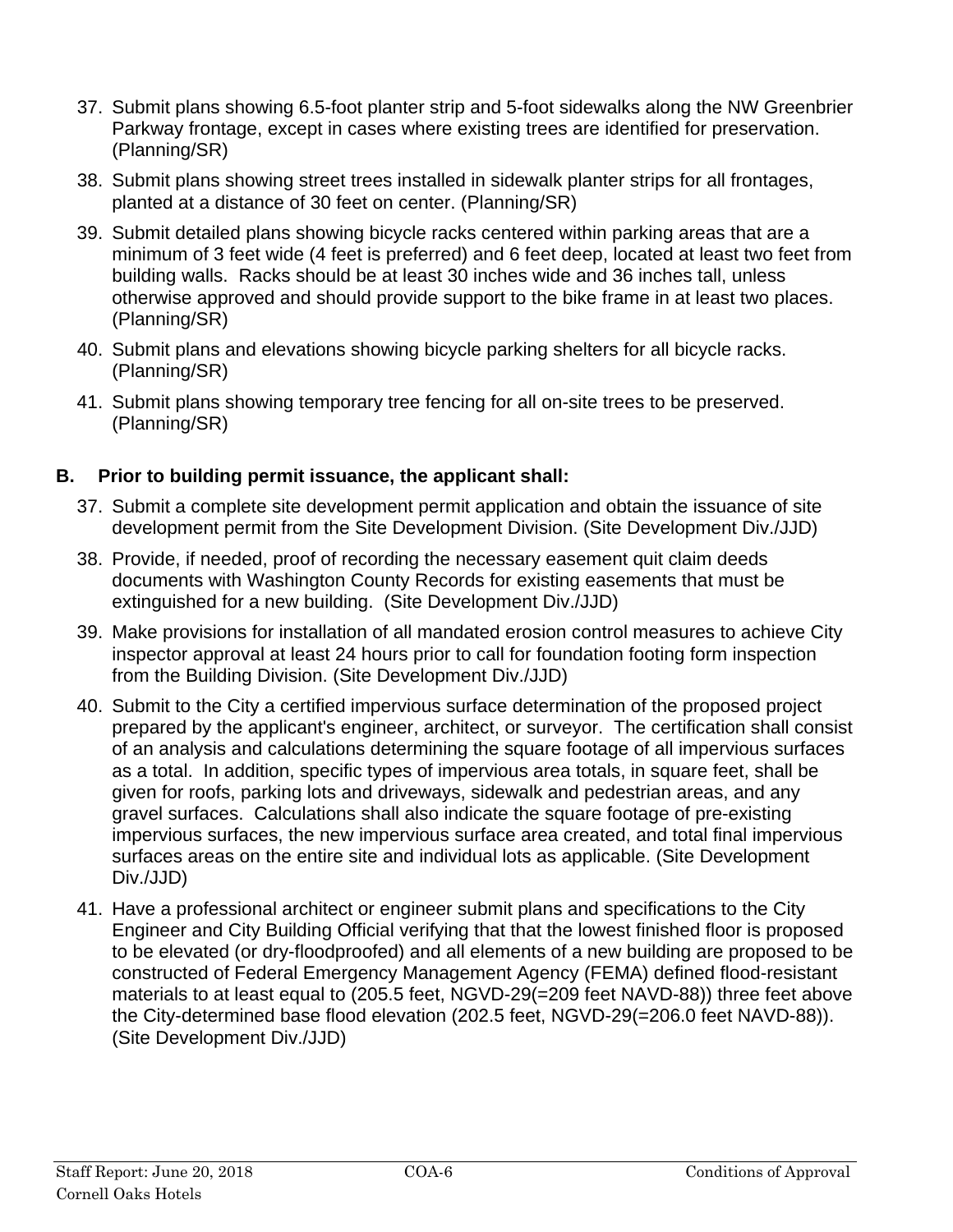### **C. Prior to approval of the final plat, the applicant shall:**

- 42. Have commenced construction of the site development improvements to provide minimum critical public services (access graded, cored and rocked; wet utilities installed) as determined by the City Engineer and to allow for verification that the location and width of proposed easements are adequate for the completed infrastructure, per adopted City standards. (Site Development Div./JJD)
- 43. Show granting of any required on-site easements on the partition plat, along with plat notes as approved by the City Engineer for area encumbered and County Surveyor as to form and nomenclature. The applicant's engineer or surveyor shall verify all pre-existing and proposed easements are of sufficient width to meet current City standards in relation to the physical location of existing site improvements. (Site Development Div./JJD)

#### **D. Prior to the final occupancy permit issuance for the first building, the applicant shall:**

- 44. Have substantially completed the site development improvements as determined by the City Engineer. (Site Development Div./JJD)
- 45. Have recorded the final plat in County records and submitted a recorded copy to the City. (Site Development Div./JJD)
- 46. Have the landscaping completely installed or provide for erosion control measures around any disturbed or exposed areas per Clean Water Services standards. (Site Development Div./JJD)
- 47. Have placed underground all existing overhead utilities and any new utility service lines within the project and along any existing street frontage as determined at permit issuance. (Site Development Div./JJD)
- 48. Install or replace, to City specifications, all sidewalks which are missing, damaged, deteriorated, or removed by construction. (Site Development Div./JJD)
- 49. Have obtained a Source Control Permit (AKA Industrial Sewage Permit) from the Clean Water Services District and submitted a copy to the City Building Official if such a permit is required, as determined by CWS. (Site Development Div./JJD)
- 50. If within the original flood hazard area on-site, have a professional architect, engineer, or surveyor submit certification(s) on Federal Emergency Management Agency (FEMA) standard form (elevation certificate and if applicable a floodproofing certificate), to the City Building Official, verifying that all at-risk elements of the new construction are either elevated or floodproofed as appropriate per City Code, FEMA requirements, IBC Appendix G (Flood-resistant Construction), and ASCE/SEI 24-05, requirements, and as determined by the City Engineer and City Building Official at permit issuance. (Site Development Div./JJD)
- 51. Obtain a Finaled Washington County Facility Permit, subject to completion of the following:
	- a) The road improvements required in condition 34.d above shall be completed and accepted by Washington County.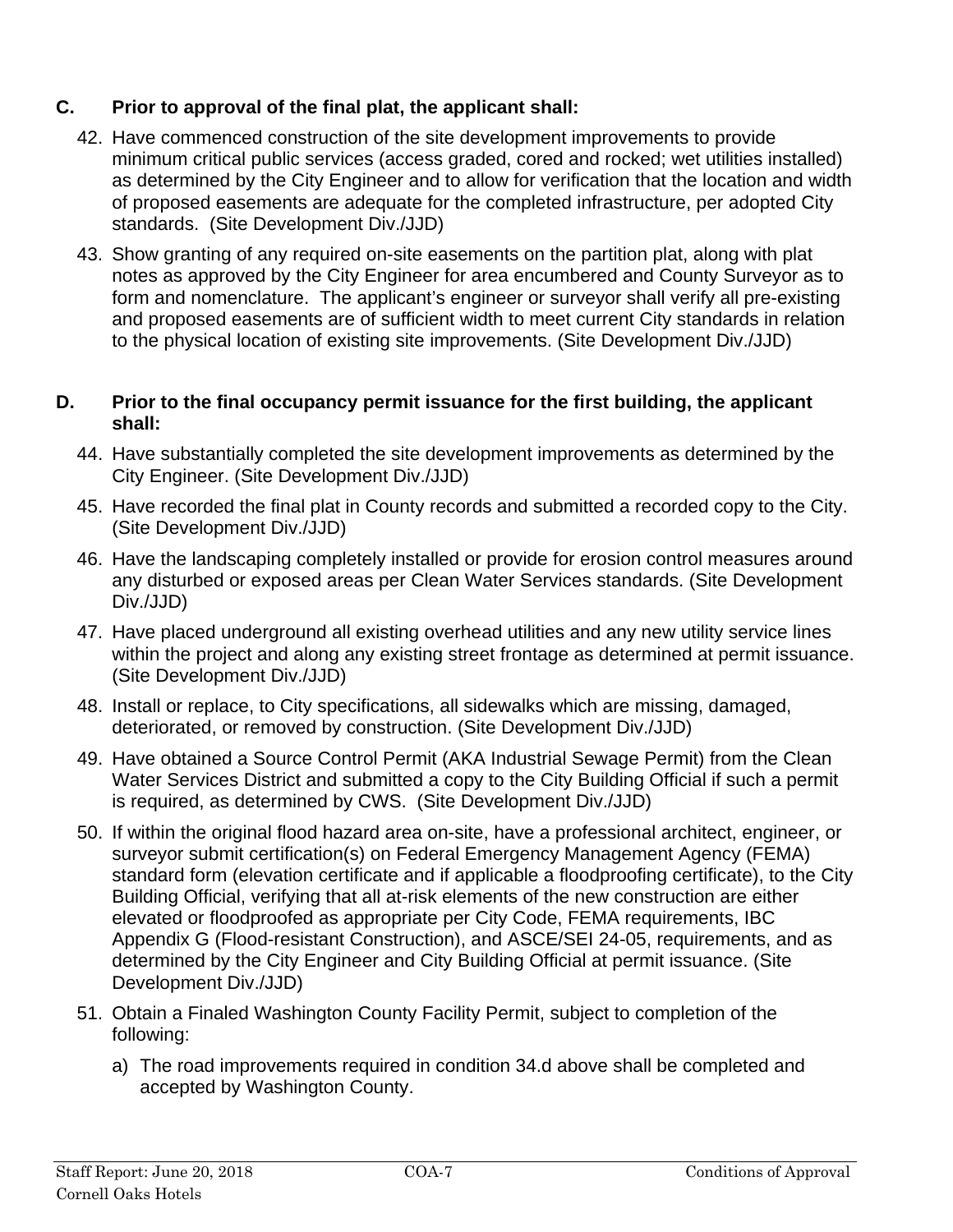- b) Submit final certification of adequate intersection sight distance in accordance with County Code, prepared and stamped by a registered professional engineer.
- c) Submit signal timing analysis for AM peak at NW Cornell Road/NW 158th Avenue and NW 158th Avenue/NW Greenbrier Parkway. (WaCo/NV)

# **E. Prior to final inspection of any building permit, the applicant shall:**

- 52. Have installed the bicycle parking as approved. (Planning Div./SR)
- 53. Have installed street trees along all frontages. (Planning Div./SR)
- 54. Ensure all site improvements, including grading and landscaping are completed in accordance with plans marked "Exhibit A", except as modified by the decision making authority in conditions of approval. (Planning Div./SR)
- 55. Ensure construction of all buildings, walls, fences and other structures are completed in accordance with the elevations and plans marked "Exhibit A", except as modified by the decision making authority in conditions of approval. (Planning Div./SR)
- 56. Ensure all landscaping approved by the decision making authority is installed. (Planning Div./SR)
- 57. Ensure all landscape areas are served by an underground landscape irrigation system. For approved xeriscape (drought-tolerant) landscape designs and for the installation of native or riparian plantings, underground irrigation is not required provided that temporary above-ground irrigation is provided for the establishment period. (Planning Div./SR)
- 58. Ensure that the planting of all approved deciduous trees, except for street trees or vegetation approved in the public right-of-way, has occurred. Deciduous trees shall have straight trunks and be fully branched, with a minimum caliper of 1-1/4 inches and a minimum height of 8 feet at the time of planting, except that dwarf and compact varieties may be may be approved at any size. Deciduous trees may be supplied bare root provided the roots are protected against damage. Each tree is to be adequately staked. (Planning Div./SR)
- 59. All mechanical units, roof or ground mounted, must be screened from view of public streets and adjacent properties. (Planning Div./SR)

# **F. Prior to release of performance security, the applicant shall:**

- 60. Have completed the site development improvements as determined by the City Engineer and met all outstanding conditions of approval as determined by the City Engineer and Planning Director. Additionally, the applicant and professional(s) of record shall have met all obligations under the City Standard Agreement to Construct Improvements and Retain Design Professional Registered in Oregon, as determined by the City Engineer. (Site Development Div./JJD)
- 61. Submit any required on-site easements, executed and ready for recording, to the City after approval by the City Engineer for area encumbered and City Attorney as to form. The applicant's engineer or surveyor shall verify all pre-existing and proposed easements are of sufficient width to meet City standards. (Site Development Div./JJD)